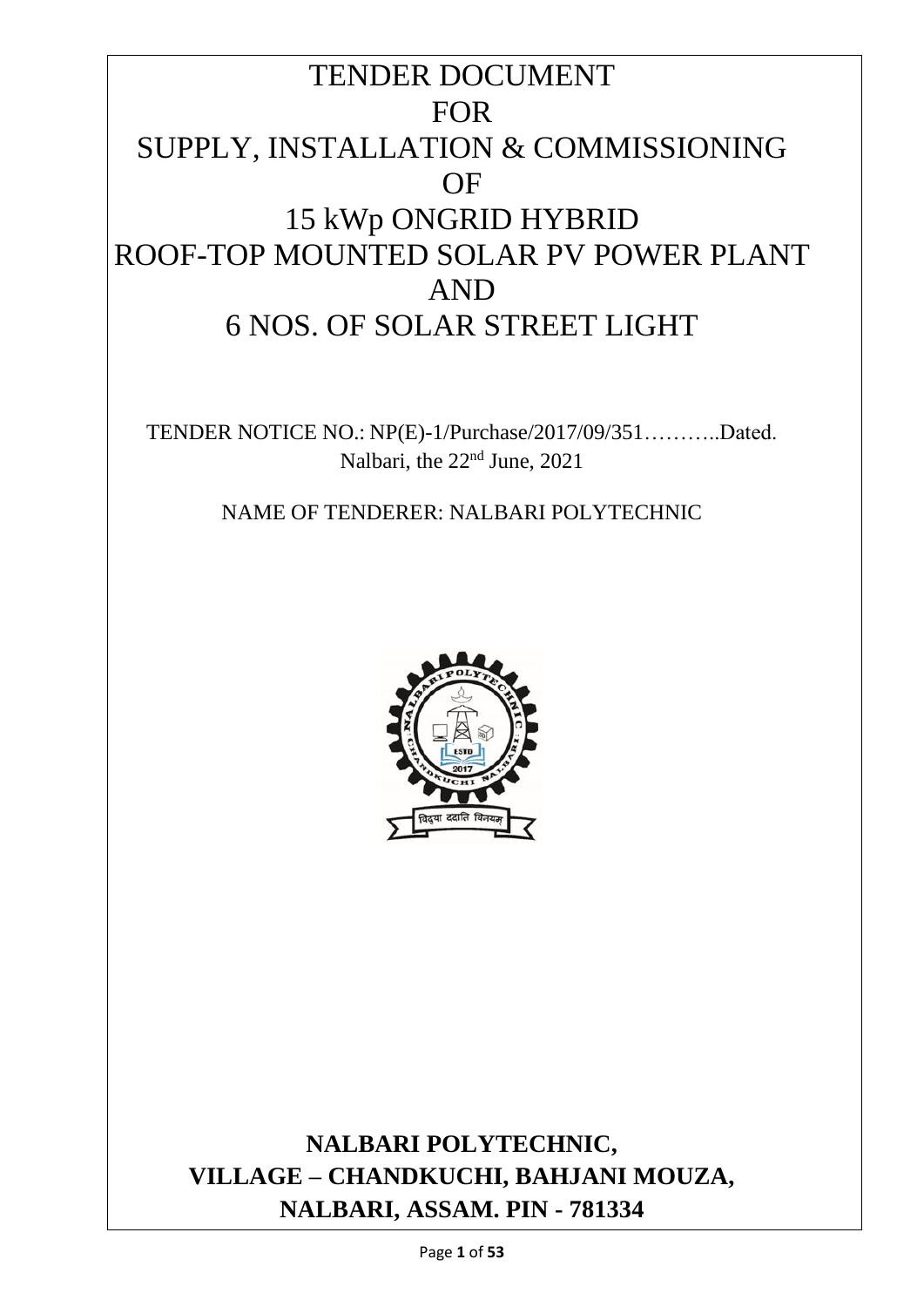# **PART-I GENERAL DETAILS**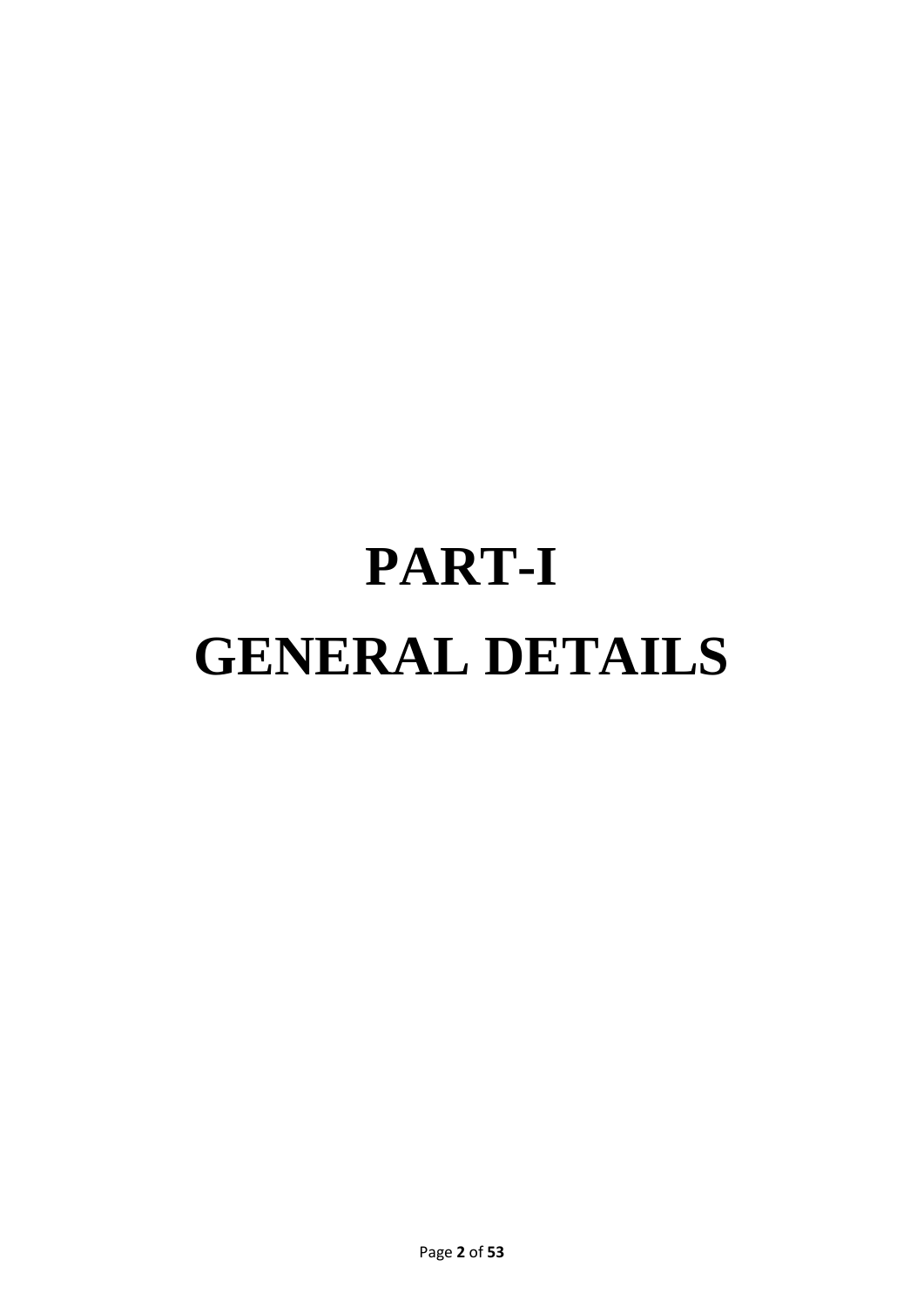

#### **GOVT. OF ASSAM OFFICE OF THE PRINCIPAL::NALBARI POLYTECHNIC CHANDKUCHI, BAHAJANI MOUZA,NALBARI :: ASSAM: PIN-781334**

*[EMAIL-nalbaripolytechnic@gmail.com](mailto:EMAIL-nalbaripolytechnic@gmail.com)*

NIQ No. NP(E)-1/Purchase/2017/09/350……………………Dated. Nalbari, the 22.06. 2021

Tenders are invited from all eligible manufacturers/ Supplier/ experienced contractors for Supply, Installation, Commissioning and AMC of On-Grid Hybrid Roof-Top Mounted Solar Power Plant (15 Kw) at Nalbari Polytechnic, Chandkuchi, Nalbari, and Supply, Installation and AMC of Solar Street Light with complete Pole Structure and all other relevant necessary equipment.

 The detailed notice, eligibility criteria and tender document can be taken from the institute between 10:00 a.m. to 012:00 noon. till 12<sup>th</sup> July, 2021.

Corrigendum/Addendum if any to this would be loaded in our institute website.

For details log on to our website [www.nalbaripolytechnic.in](http://www.nalbaripolytechnic.in/)

 The undersigned reserves all the rights to reject any or all the tenders without assigning any reason.

> Principal Nalbari Polytechnic Nalbari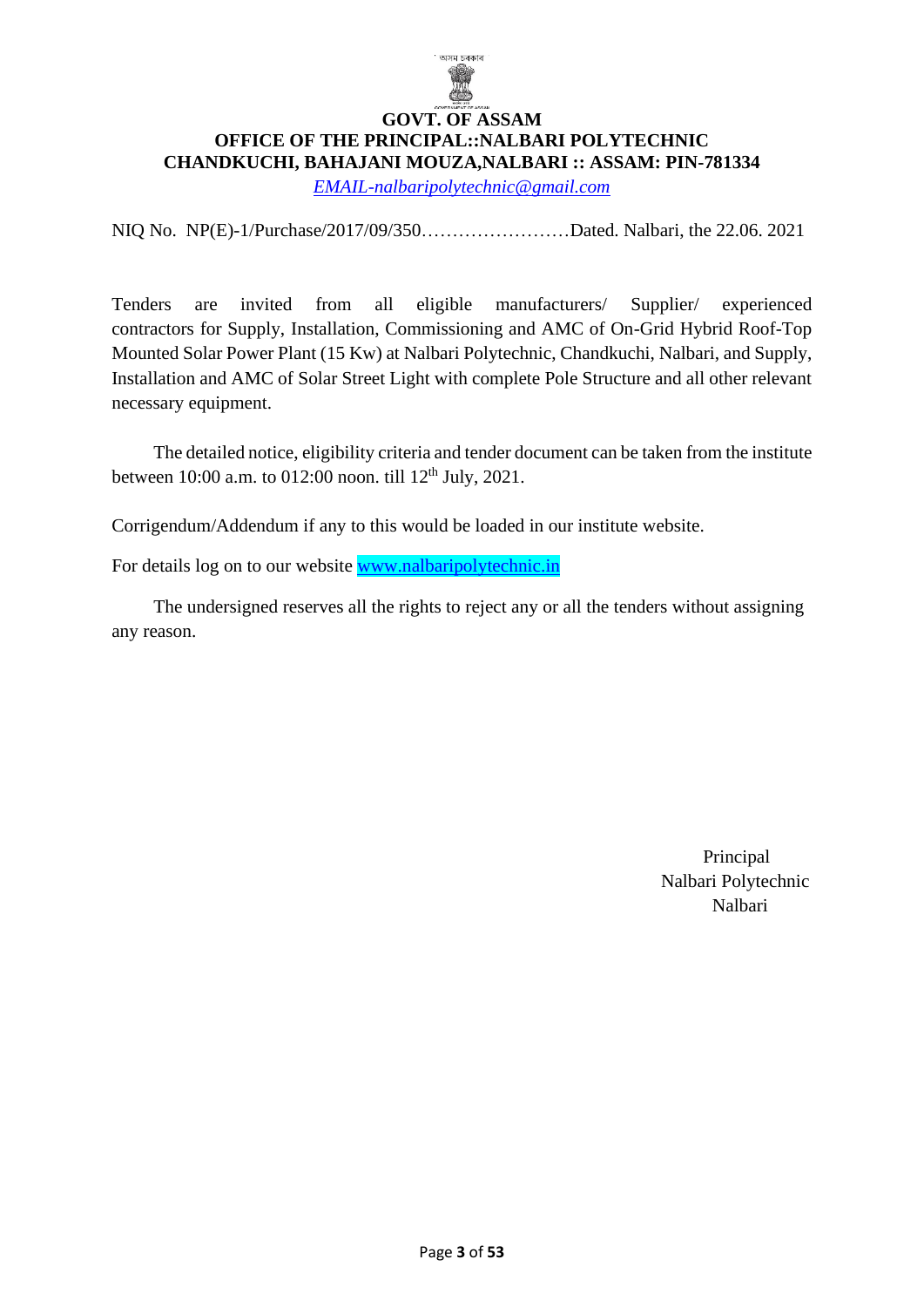# SUBMISSION OF TENDER

#### FROM :-

………………………………………………………………………………………………..

To,

The Principal, Nalbari Polytechnic Nalbari

#### **Subject: Offer in response to Tender Notice No.** NP(E)-1/Purchase/2017/09/351…… Dated. Nalbari, the 22.06. 2021

Sir,

we hereby submit our offer in full compliance with terms & conditions of the attached tender in Part-I (Technical Bid) & Part-II (Financial Bid).

(Signature of Tenderer)

(Seal)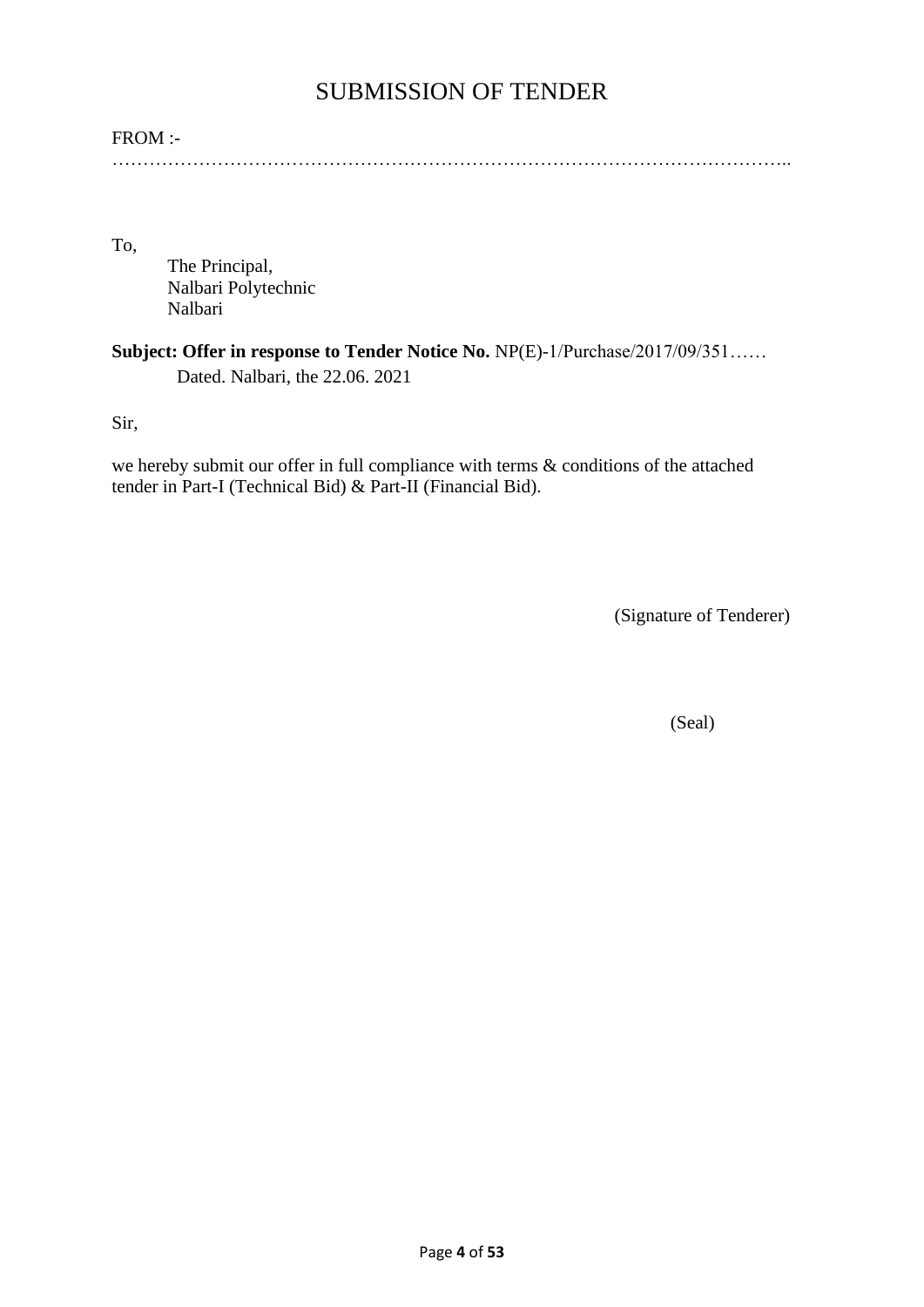NIQ No.NP(E)-1/Purchase/2017/09/350………………..Dated. Nalbari, the 22nd June, 2021

#### **NOTICE INVITING TENDER**

The Principal, Nalbari Polytechnic, Nalbari invites sealed tenders affixing non refundable court fee stamp of Rs. 8.25 (Rupees eight and paisa twenty five) from reputed and resourceful Contractors having EPF/Sales tax/DVAT/PAN etc. for the under mentioned works in 3 (three) envelop system:

| 1              | Tender Notice No.                      | NP(E)-1/Purchase/2017/09/350Dated.                  |  |
|----------------|----------------------------------------|-----------------------------------------------------|--|
|                |                                        | Nalbari, the 22.06. 2021                            |  |
|                |                                        | Supply, Installation $&$ Commissioning of 15        |  |
|                | Particulars of the work                | kWp On-grid Hybrid Roof-top mounted Solar           |  |
| $\overline{2}$ |                                        | PV Power Plant and Supply, Installation and         |  |
|                |                                        | AMC of Solar Street Light with complete Pole        |  |
|                |                                        | Structure and all other relevant necessary          |  |
|                |                                        | equipment at NALBARI POLYTECHNIC                    |  |
| 3              | Estimated project cost                 | Rs. 20,00,000.00                                    |  |
| $\overline{4}$ | Period of contract                     | Till the completion of all proposed works.          |  |
| 5              | Cost of tender document                | Rs.700.00 (inclusive tax)                           |  |
| 6              | Date and Time of Pre-Bid Meeting       | Date: 07 <sup>th</sup> July, 2021, Time: 11.00 hrs. |  |
| 7              | Last date/ time of submission          | $14th$ July, 2021 up to 12:00 noon                  |  |
|                | Amount of Earnest money 2% (1%)        |                                                     |  |
| 8              | only for the tenderer belonging to ST, | Rs. 40,000.00                                       |  |
|                | SC, OBC & UGE) of the project value.   |                                                     |  |
| 9              | Validity of offer for acceptance       | 3(three) Months from the date of opening of the     |  |
|                |                                        | Technical bid                                       |  |
| 10             |                                        |                                                     |  |
|                | Date and Time of opening of tender     | $14th$ July, 2021at 01:15 p.m.                      |  |
| 11             | Place of opening of tender             | Board Room of Nalbari Polytechnic                   |  |

• Separate envelope(s) should be superscribed as "EMD", "Technical Bid" and "Price Bid".

• Tender document may be obtained from the office of the undersigned between 10.00 AM to 12.00 noon from  $23^{\text{rd}}$  June,  $2021$  to  $12^{\text{th}}$  July,  $2021$ .

• The tender document can also be downloaded from our website [www.nalbarip](http://www.nalbari/)olytechnic.in and the requisite fee shall be paid by demand draft in favour of **AICTE Special Scheme Nalbari Polytechnic** payable at SBI, Nalbari along with submission of tender in a separate envelope marked cost of tender form without which the tender submitted will not be entertained.

• Tender without requisite EMD & Tender fee shall be rejected out rightly.

• The date of opening of Price Bid will be intimated to the qualified agencies separately if not opened on the same day.

• The undersigned reserves all the rights to reject any or all the tenders without assigning any reason.

• The tender documents shall also be uploaded in Institute Portal.

Principal Nalbari Polytechnic Nalbari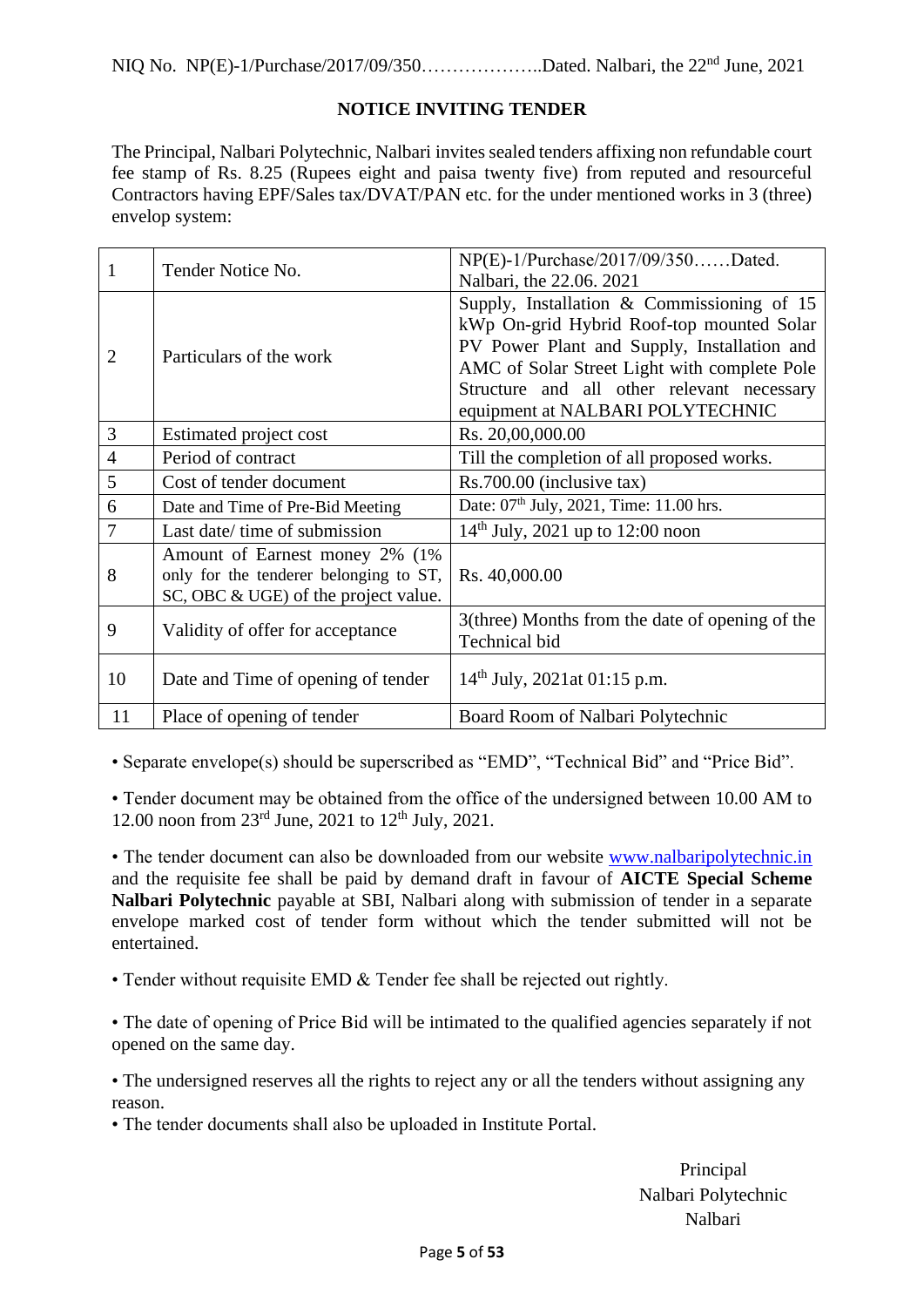#### **GENERAL PARTICULARS OF TENDERER**

| <b>Sl</b>      | <b>Particulars</b>                                                                                                                                                                                         | <b>Details</b> |
|----------------|------------------------------------------------------------------------------------------------------------------------------------------------------------------------------------------------------------|----------------|
| $\mathbf{1}$   | Name of Tenderer/Firm                                                                                                                                                                                      |                |
| $\overline{2}$ | <b>Postal Address</b>                                                                                                                                                                                      |                |
| 3              | E-mail                                                                                                                                                                                                     |                |
| $\overline{4}$ | Telephone No.                                                                                                                                                                                              |                |
| 5              | Name, designation & contact<br>number of the representative of<br>the tenderer to whom all<br>references shall be made.                                                                                    |                |
| 6              | Nature of the firm (Individual/<br>Partnership/Consortium/ Pvt.<br>Ltd/Public Ltd. Co. /Public<br>Sector etc.) Attach attested copy<br>of Registration & Partnership<br>deed/Memorandum of<br>Association. |                |
| 7              | Amount and particulars of the<br>earnest money deposited.                                                                                                                                                  |                |
| 8              | Annual Turnover for last three<br>years (Attach balance sheets<br>from CA in this regard)                                                                                                                  |                |
| 9              | Name and address of the<br>Indian/foreign collaboration if<br>any.                                                                                                                                         |                |
| 10             | <b>GSTN Registration no. (Copies</b><br>of Registration Certificates to be<br>enclosed)                                                                                                                    |                |
| 11             | Has the tenderer/firm ever been<br>debarred by any institution for<br>undertaking any work?                                                                                                                |                |
| 12             | Any other information attached<br>by the tenderer (Details and<br>Annexure / page no. where its<br>enclosed)                                                                                               |                |

Tenderers are requested to give their full particulars and legal and financial status.

**(Signature of tenderer with Seal)**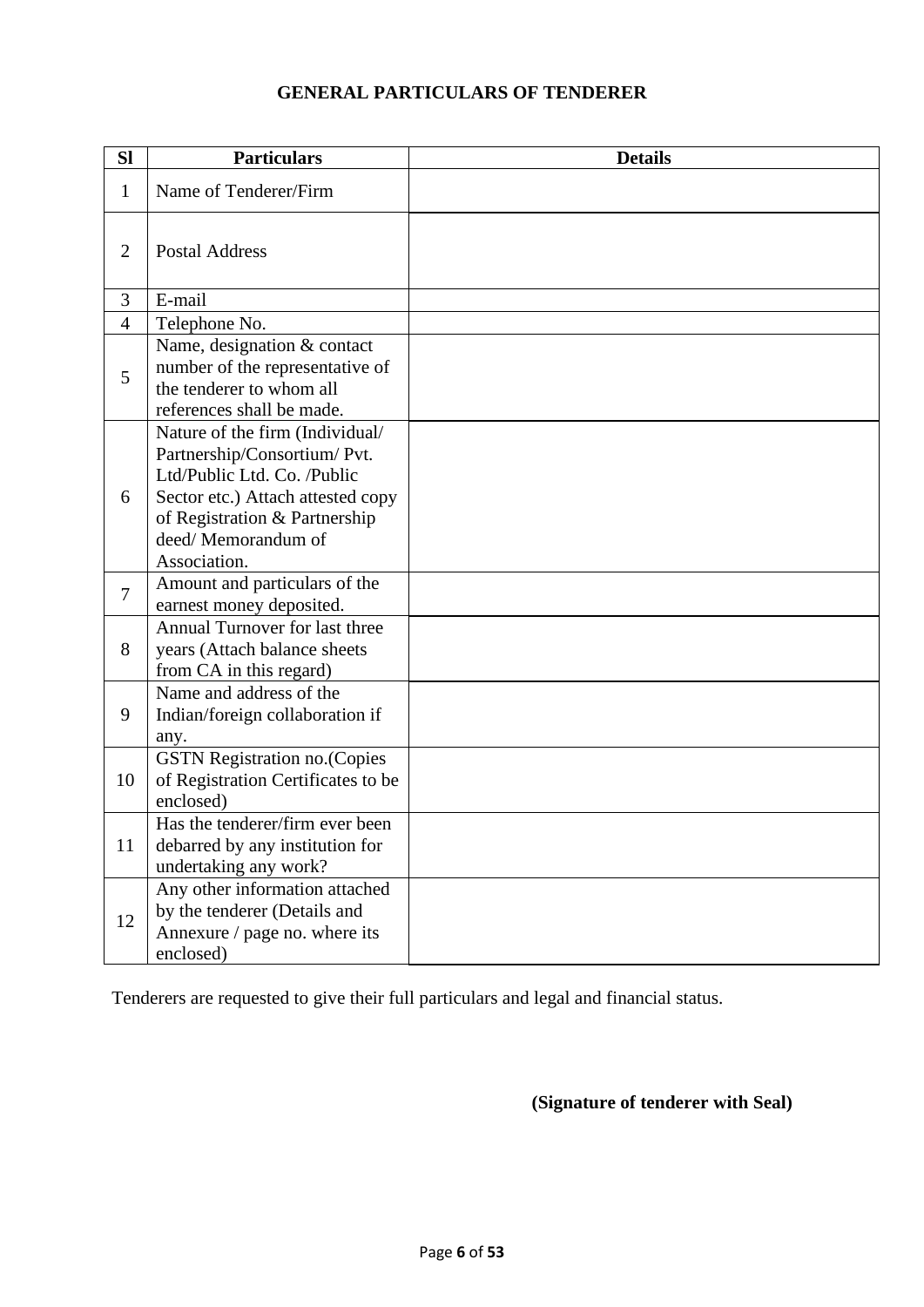#### **DECLARATION BY THE TENDERER**

 $I/We$ 

(Hereinafter referred to as Tenderer) being desirous of tendering for the work, under this tender and having fully understood the nature of the work and having carefully noted all the terms and conditions, specifications etc. as mentioned in the tender document do hereby declare that-

1. The tenderer is fully aware of all the requirements of the tender document and agrees with all provisions of the tender document and accepts all risks, responsibilities and obligations directly or indirectly connected with the performance of the tender.

2. The tenderer is fully aware of all the relevant information for proper execution of the proposed work, with respect to the proposed place of works/ site, its local environment, approach road and connectivity etc. and is well acquainted with actual and other prevailing working conditions, availability of required materials and labour etc. at site.

3. The tenderer is capable of executing and completing the work as required in the tender and is financially solvent and sound to execute the tendered work. The tenderer is sufficiently experienced and competent to perform the contract to the satisfaction of Institution, IIT Guwahati and AICTE. The tenderer gives the assurance to execute the tendered work as per specifications, terms and conditions of the tender on award of work.

4. The tenderer has no collusion with other tenderers, any employee of or with any other person or firm in the preparation of the tender.

5. The tenderer has not been influenced by any statement or promises by The Institution or IIT Guwahati or AICTE or any of its employees but only by the tender document.

6. The tenderer is familiar with all general and special laws, acts, ordinances, rules and regulations of the Municipal, District, State and Central Government that may affect the work, its performance or personnel employed therein.

7. The tenderer has never been debarred from similar type of work by any Government undertaking/Department. (An undertaking on Stamp paper in this regard shall be submitted)

8. The tenderer accepts that the earnest money may be absolutely forfeited by The Institution if the tenderer fails to sign the contract or to undertake the work within stipulated time.

9. This offer shall remain valid for acceptance for 6 (Six) months from the proposed date of opening of the Technical Bid.

10. All the information and the statements submitted with the tender are true.

(Signature of Tenderer)

(Seal)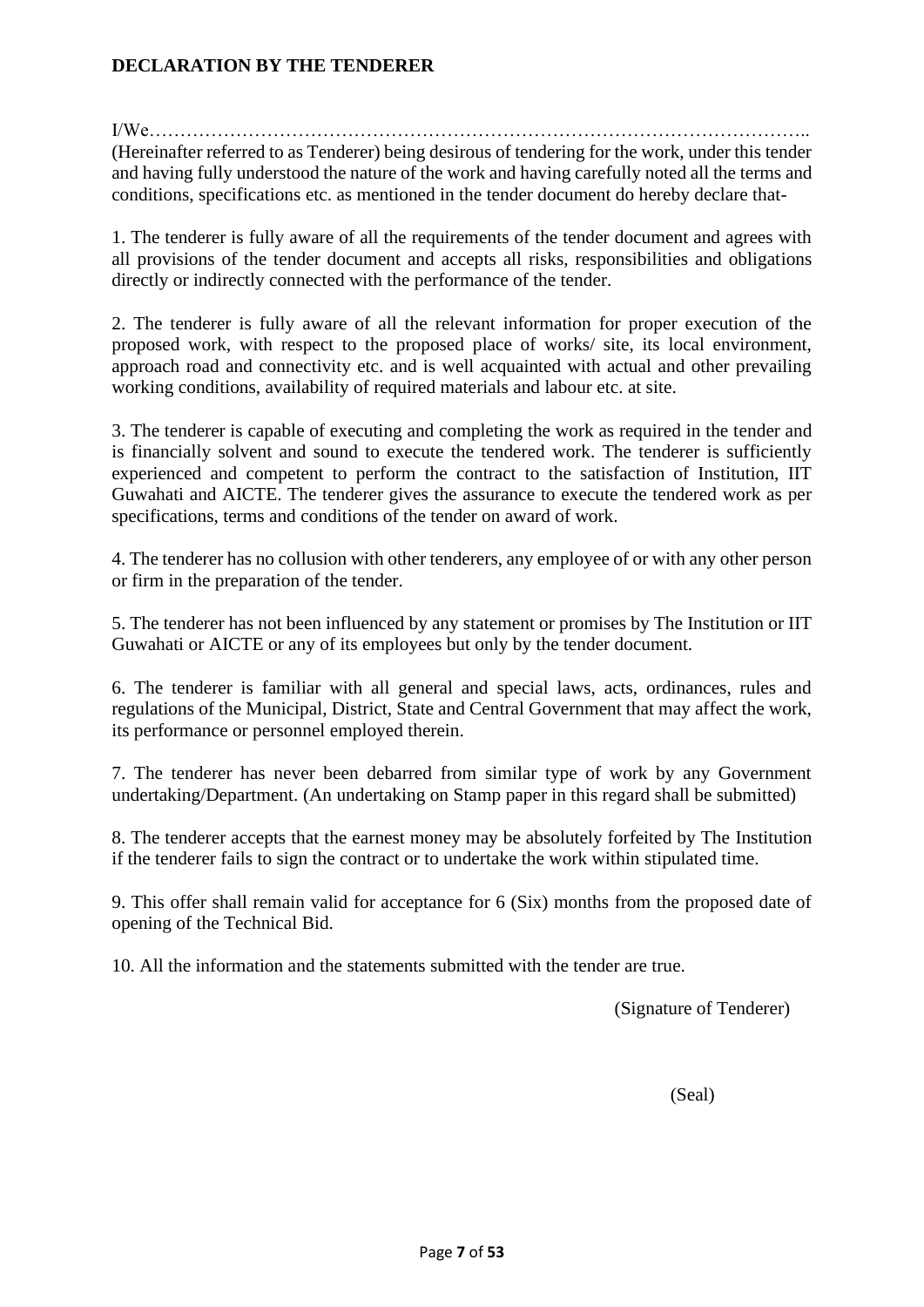# **PART-2**

# **INSTRUCTIONS TO TENDERERS**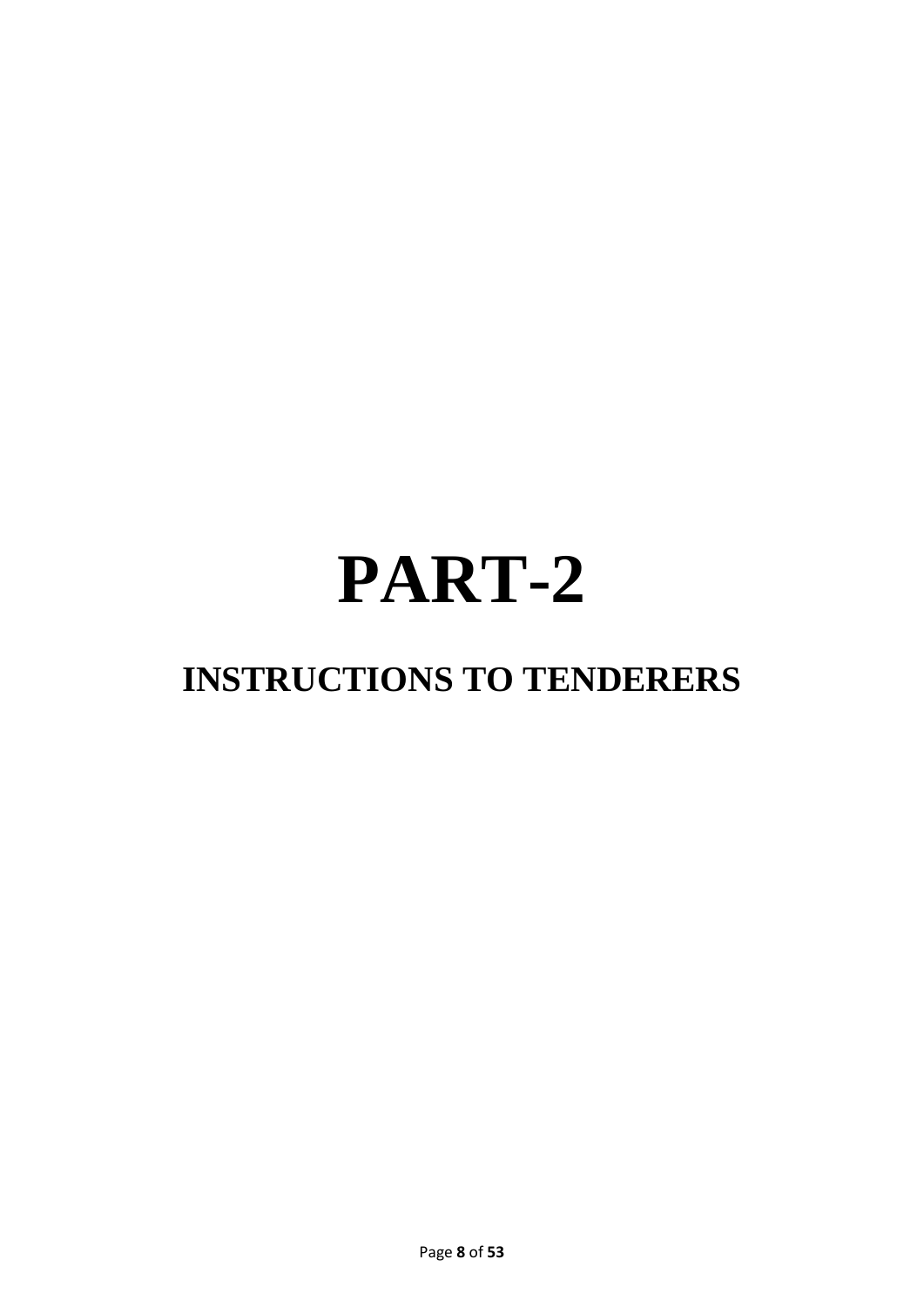## **INTRODUCTION**

#### 1. ELIGIBLE TENDERERS

The tenderer shall provide sufficient documentary evidences to satisfy the following conditions that the tenderer:

(a) Is an indigenous manufacturer/supplier of the Solar P.V. Module or Battery or PCU and experienced contractor in the field of Solar P.V. Power plant.

(b) Has established a quality assurance system and organization designed to achieve high levels of equipment reliability in manufacturing of the Solar Systems.

(c) Has adequate financial stability and status to meet the financial obligations pursuant to the scope of work. (The firm must have an annual turnover of minimum 25 Lacs during the last two years.)

(d) Has experience of Design, manufacturing, supply, installation and maintenance/after sale services preferably in the field of Off-Grid/ On-Grid Hybrid Solar PV Plants of cumulutive 20 kW capacities and Solar Street Light Supply and Installation in the last three years. The details must be submitted in the Performa given in the Technical Bid section of tender document with proof.

(e) Has adequate field service setup preferably in Assam and North East Region to provide good after sale services including necessary repair and maintenance.

(f) Has valid Test Certificate of the Solar PV Power Plant as specified and required in the Technical- Bid of this tender document.

The above stated requirements are compulsory to be fulfilled by the tenderer and Tendering Authority may also ask for any additional information as may be deemed necessary in public interest.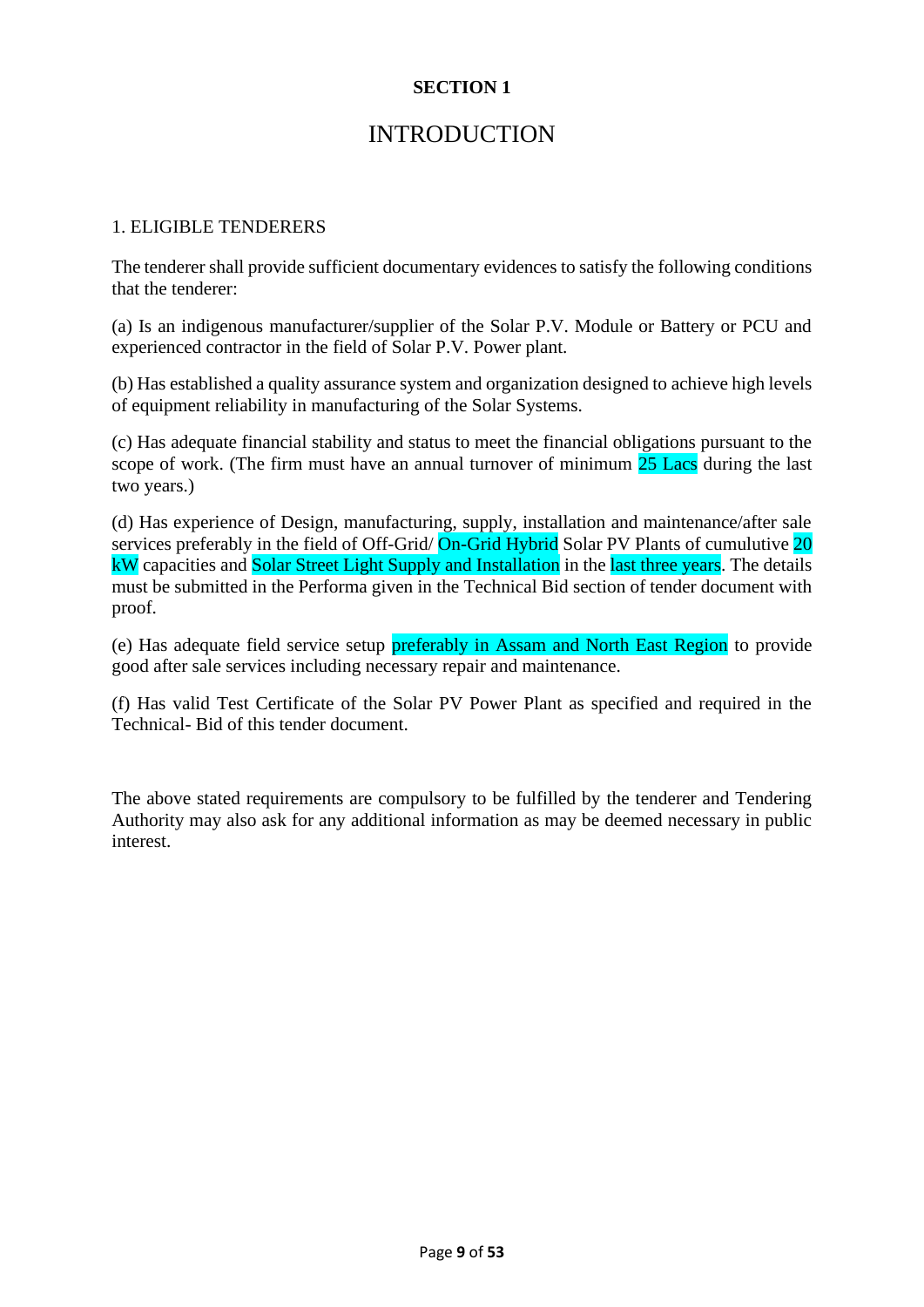# THE TENDER DOCUMENT

#### 2.1 CONTENT OF TENDER DOCUMENT

2.1.1 The tender procedure and contract terms are prescribed in the tender document. In addition to the invitation of tender, the tender document includes the various other documents as given.

2.1.2 The tenderer is expected to examine all instructions, terms and conditions, specifications, forms and formats etc as mentioned/ enclosed in the tender document. Failure to furnish all information required in the tender document or submission of a tender not substantially responsive to the tender document in every respect will be at the tenderer's risk and is likely to result in out-right rejection of the tender.

#### 2.2 INFORMATION REQUIRED WITH THE PROPOSAL

2.2.1 The tender must clearly indicate the name of the manufacturer, the types and model & make of each principal item of equipment proposed to be supplied. The tender may also contain details of specifications and other comprehensive descriptive materials in support of technical specifications.

2.2.2 The above information may be provided by the tenderer in the form of separate sheets, specifications, catalogues etc.

2.2.3 Any tender not containing sufficient descriptive material to describe the proposed equipment may be treated as incomplete and hence may be rejected. Such descriptive materials and specifications submitted by the tenderer will be retained by Tendering Authority. Any deviations from these will not be permitted during the execution of the contract, without specific written permission of Tendering Authority.

#### 2.3 CLARIFICATION OF TENDER DOCUMENT

2.3.1 Any prospective tenderer requiring any clarification on the tender document regarding various provisions/ requirements/ preparation/ submission of the tender, may contact Tendering Authority in writing by letter / email within one week (7 days) from the date of publication/up-loading of tender at Website. Queries received later shall not be entertained.

2.3.2 Verbal clarifications and information shall not be entertained in any way.

#### 2.4 AMENDMENTS IN TENDER DOCUMENT

2.4.1 At any time prior to the due date for submission of the tender or even prior to the opening of the financial bid, Tendering Authority may for any reason, whether at its own initiative or as a result of a request for clarification/ suggestion by a prospective tenderer, amend the tender document by issuing a notice.

2.4.2 The amendments will be notified on the website at least 3 days before the proposed date of submission of the tender. Tendering Authority will bear no responsibility or liability arising out of nonreceipt of the information in time or otherwise. If any amendment is required to be notified within 3 days of the proposed date of submission of the tender, the last date of submission shall be extended for a suitable period of time.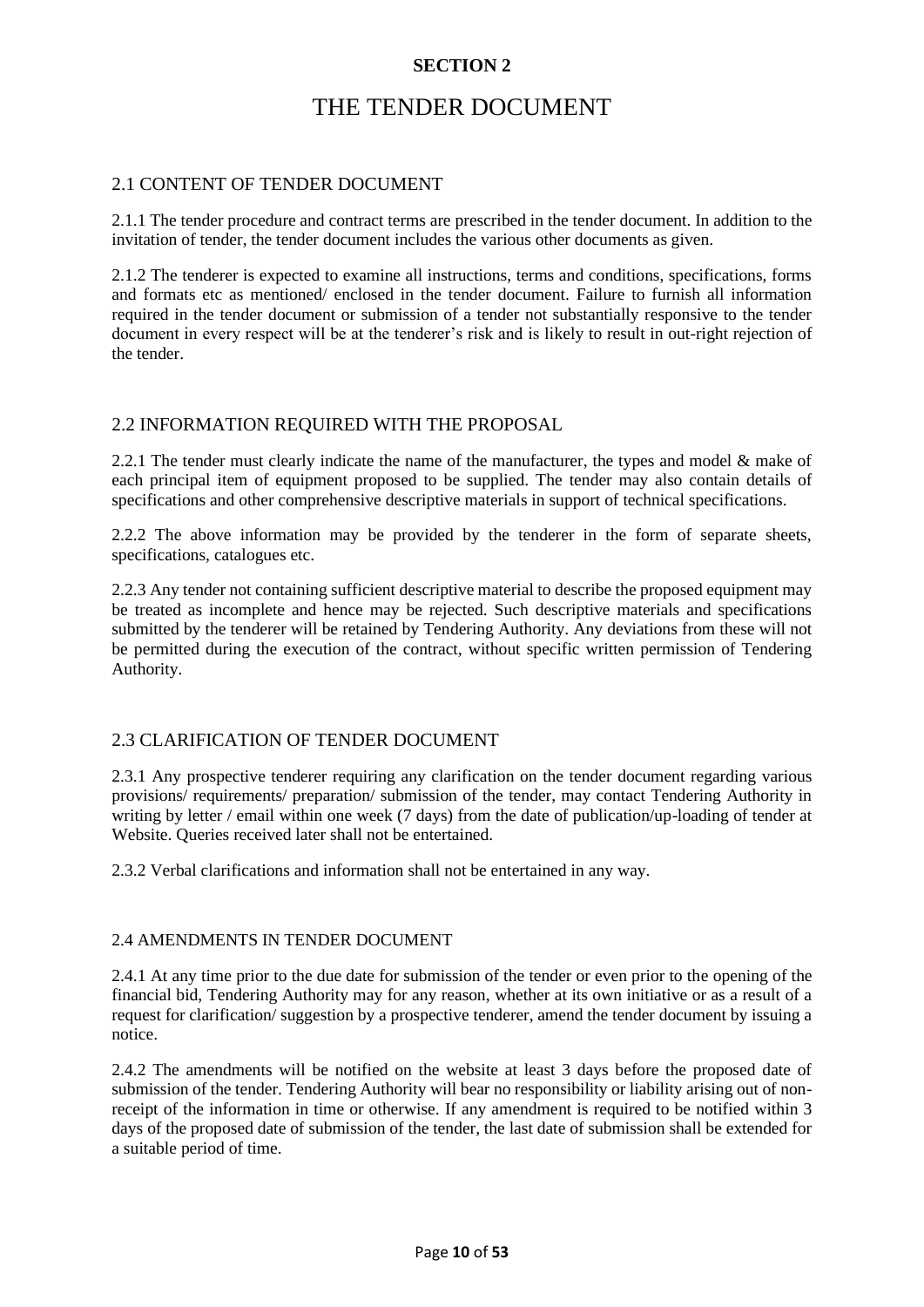# PREPARATION OF TENDER

#### 3.1 LANGUAGE OF TENDER AND MEASURE

The tender prepared by the tenderer along with all the related documents shall be in English. Any printed literature furnished by the tenderer may be in another language so long as it is accompanied by an English translation of its pertinent passages. Unit measurements shall be in accordance with the International System (SI). All correspondence between the tenderer and Tendering Authority shall also be in English.

#### 3.2 EARNEST AND SECURITY MONEY

3.2.1 The tenderer shall furnish earnest money as mentioned in the 'Particulars of Tender' in the form of FDR/CDR/DD/ Bank Guarantee from any of the nationalized bank or payment online in an acceptable form, safeguarding the purchaser's interest in all respects pledged in favour of **AICTE Special Scheme Nalbari Polytechnic** as a part of his tender. Tenders without EMD shall be rejected by the Tendering Authority as being non-responsive. The No interest shall be paid by the Tendering Authority on the amount of earnest money deposit. **MSME** (Micro, Small & Medium Enterprises)s are exempted for EMD subject to furnish of necessary documents. The bid security is normally to remain valid for a period of forty-five days beyond the final bid validity period.

3.2.2 The earnest money may be forfeited: -

a) If a tenderer withdraws his tender during the specified period of validity of offer.

b) If the successful tenderer fails to sign the contract agreement within stipulated period.

3.2.3 The earnest money of the successful tenderer will be converted to security deposit and will be adjusted against the security money to be deposited. At this time, the tenderer shall have to deposit security money amounting to 10% of the contract value in the form of FDR/CDR/DD/ Bank Guarantee from any of the nationalized bank or payment online in an acceptable form, safeguarding the purchaser's interest in all respects pledged in favour of **AICTE Special Scheme Nalbari Polytechnic**. No interest shall be paid by the Tendering Authority on the amount of security money deposit.

3.2.4 Tendering Authority may also decide to split the work between other tenderers who choose to execute the work on the lowest rates received in the tender. The earnest money of such selected tenderers shall also be adjusted against the security money to be deposited after signing the agreement and submission of 10% security money by them. After receiving the consent to work on the lowest rates, the earnest money of such tenderers shall be forfeited if they fail to sign the contract agreement within stipulated period.

3.2.5 The earnest money of all other tenderers who do not accept the lowest rates shall be released after receiving their written intimation regarding not being interested.

#### 3.3 PERIOD OF VALIDITY OF TENDER

3.3.1 Validity of the offer should be  $\frac{\text{Six } (06)}{\text{ months}}$  from the proposed date of opening of the Technical bid. Tenders without this validity will be rejected.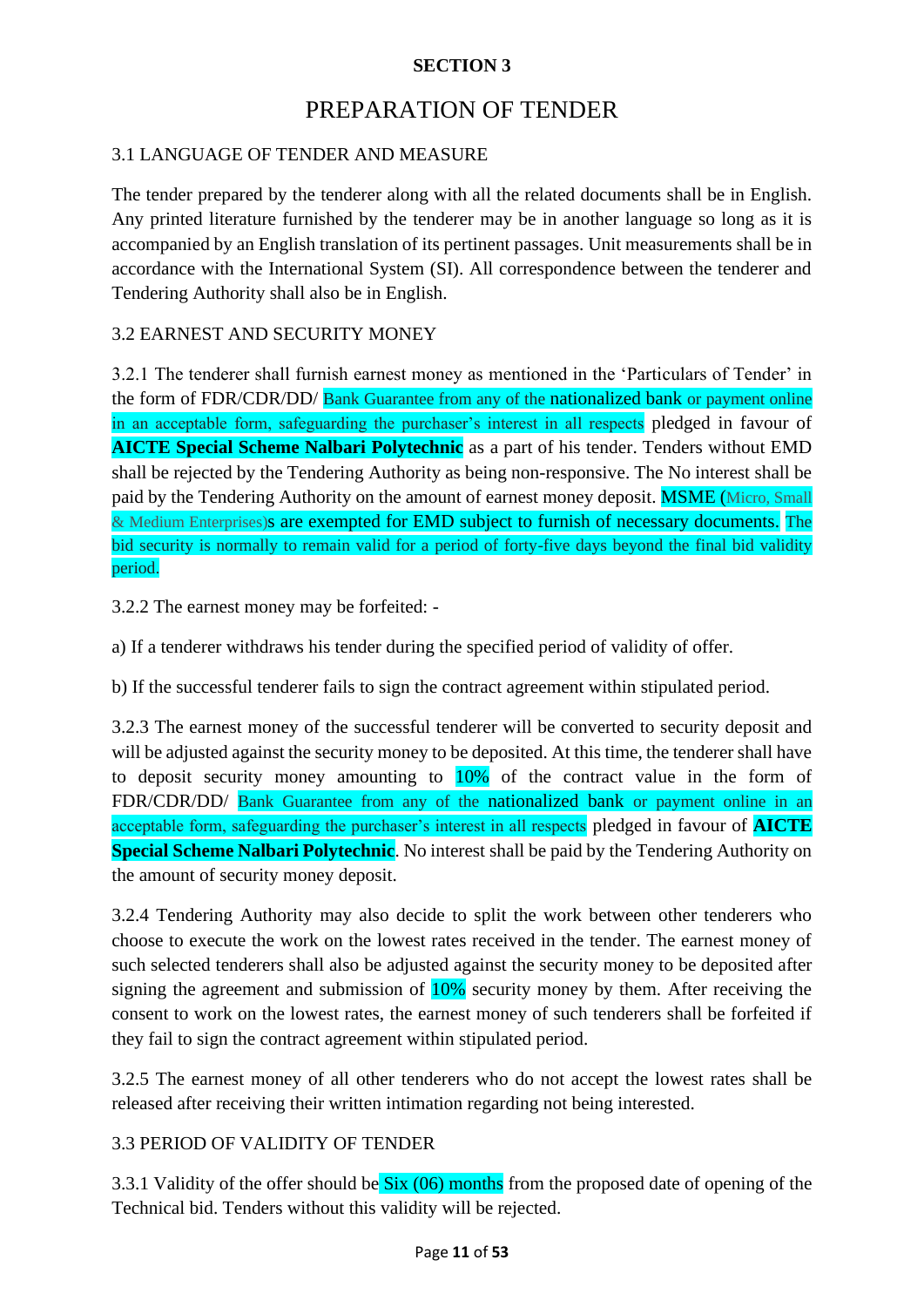3.3.2 In exceptional circumstances, Tendering Authority may solicit the consent of the tenderers to an extension of the period of validity of offer. The request and the response thereof shall be made in writing.

#### 3.4 FORMATS AND SIGNING OF TENDER

3.4.1 The tender must contain the name and places of business of the firm/person/persons participating in the tender and must be signed and sealed by the tenderer with his usual signature. The name and designation of all persons signing the tender document should be written below each signature. Tenders by a partnership firm must be furnished with the full name of all partners with a copy of partnership deed.

3.4.2 The original copy of the tender should be typed or written in indelible ink and must be signed with the legal name of the corporation/ company by the President/ Managing Director/ Secretary of the firm or a person duly authorized to bid. In case of an authorized person, the letter of authorization by written power-of-attorney should be enclosed with the technical bid of the tender. The person or persons signing the tender shall initial all pages of the tender document.

3.4.3 The tender shall contain no interlink actions, erasers or overwriting except as necessary to correct the errors made by the tenderer in the preparation of tender. The person or persons signing the tender shall also sign at all such corrections.

#### 3.5 PRICE AND CURRENCIES

The tenderer shall submit his rates in Indian Rupees only, on the format for Financial Bid attached to this tender document. The rates should include all applicable taxes, duties & surcharges.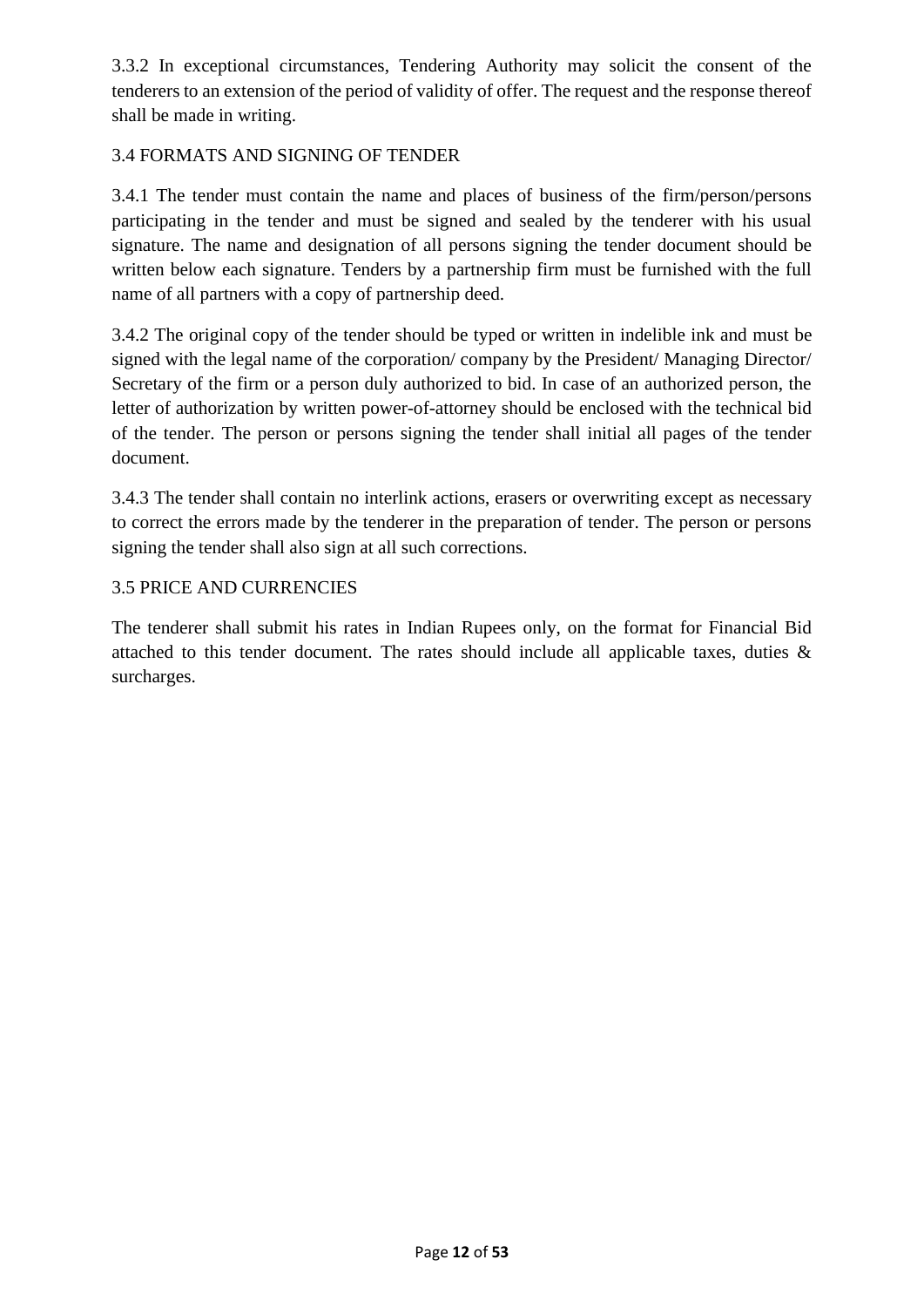## SUBMISSION OF TENDER

#### 4.1 GENERAL INFORMATION

4.1.1 The Tender document shall be submitted in 2 (Two) parts.

PART A: Technical Bid PART B: Financial Bid

The Tenderer must furnish the Technical Bid along with all required documents in hard or spiral binding only. All the enclosures shall be duly listed giving page numbers. In the event of non-compliance of this instruction, the Tendering Authority reserves the right to cancel such tender.

4.1.2 The tender must be complete in all technical and commercial aspects and should contain requisite certificates, in the tender document.

4.1.3 The complete tender document submitted to the Tendering Authority by the tenderer after furnishing all the required information on relevant pages. Each page of the tender document should be signed & stamped. Tenders with any type of change or modification in any of the terms/ conditions of this document shall be rejected. If necessary, additional papers may be attached by the tenderer to furnish/ submit the required information.

4.1.4 Any term/condition proposed by the tenderer in his technical bid which is not in accordance with the terms and conditions of the tender document or any financial conditions, payment terms, rebates etc. mentioned in the financial bid shall be considered as a conditional tender and will make the tender invalid.

4.1.5 Tender cost, Earnest money & other certificate in original shall be received at least one hour before opening time of bid to the Tendering Authority.

#### 4.2 DEADLINE FOR SUBMISSION OF TENDER

Tenders must be received by the Tendering Authority till the date & time of submission as specified in the tender document.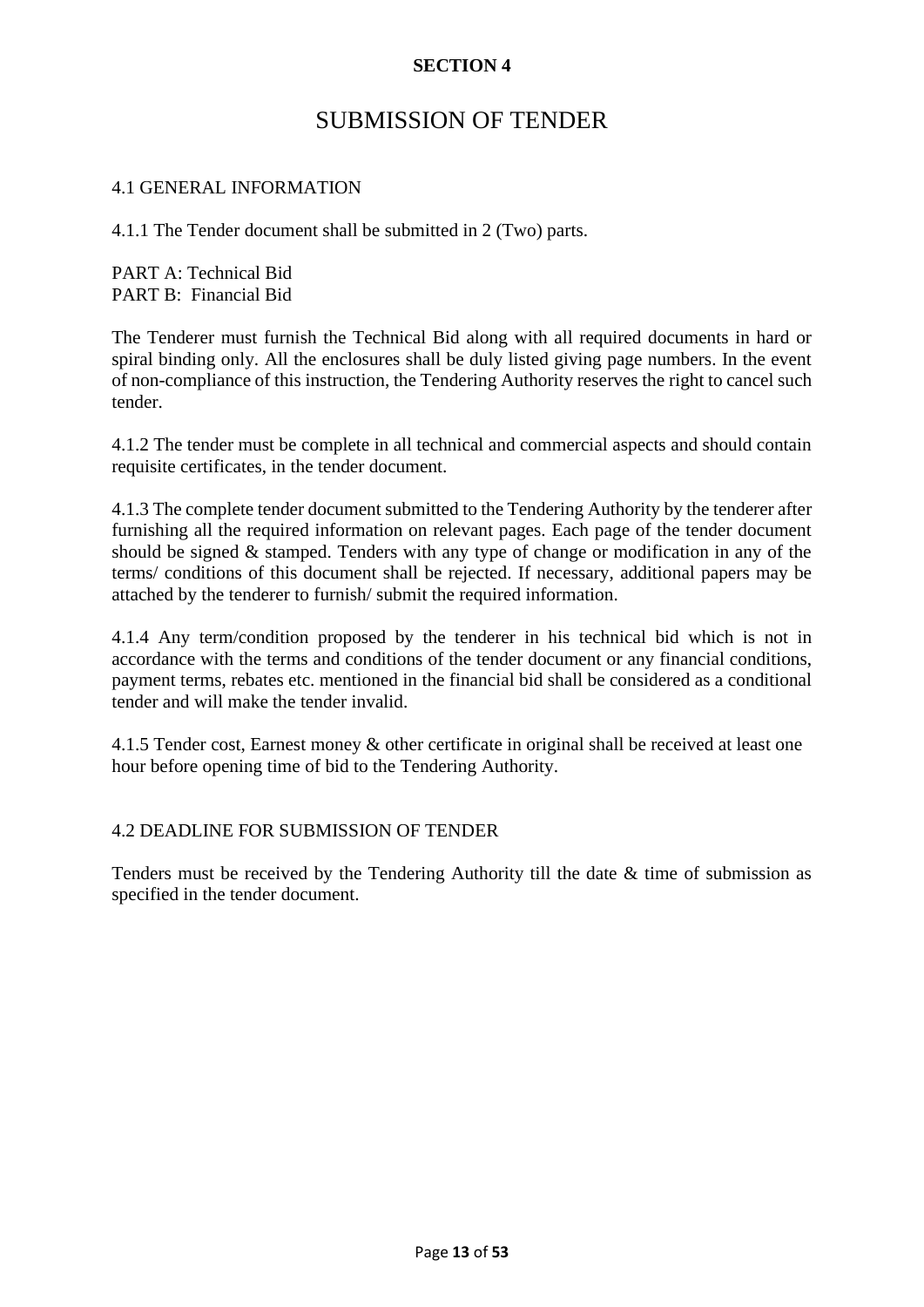# TENDER OPENING AND EVALUATION

#### 5.1 OPENING OF TENDER

The procedure of opening of the tender shall be as under:

5.1.1 Tender shall be opened by Tendering Authority's representatives at the time and date mentioned in the '**Particulars of Tender'**, in the presence of tenderers who choose to be present. The financial and technical suitability of offers will be examined by the Tendering Authority in detail. If required, clarifications regarding the suitability of the offers will be obtained.

5.1.2 "Financial bid" of only those tenderers shall be considered whose technical bid is found responsive, suitable and in accordance with the various requirements of the tender.

#### 5.2 CLARIFICATIONS REGARDING THE SUBMITTED TENDERS

5.2.1 During the process of evaluation of the tender, the Tendering Authority may at its discretion ask the tenderer for a clarification of his tender. The request for clarification and the response shall be in writing.

5.2.2 Any query regarding any clarification required by Tendering Authority on the information submitted by the tenderer, must be replied by the tenderer within the following time schedule.

a) Email query should be replied by Email within 2 days.

b) Query by hard copy should be replied within 7 days.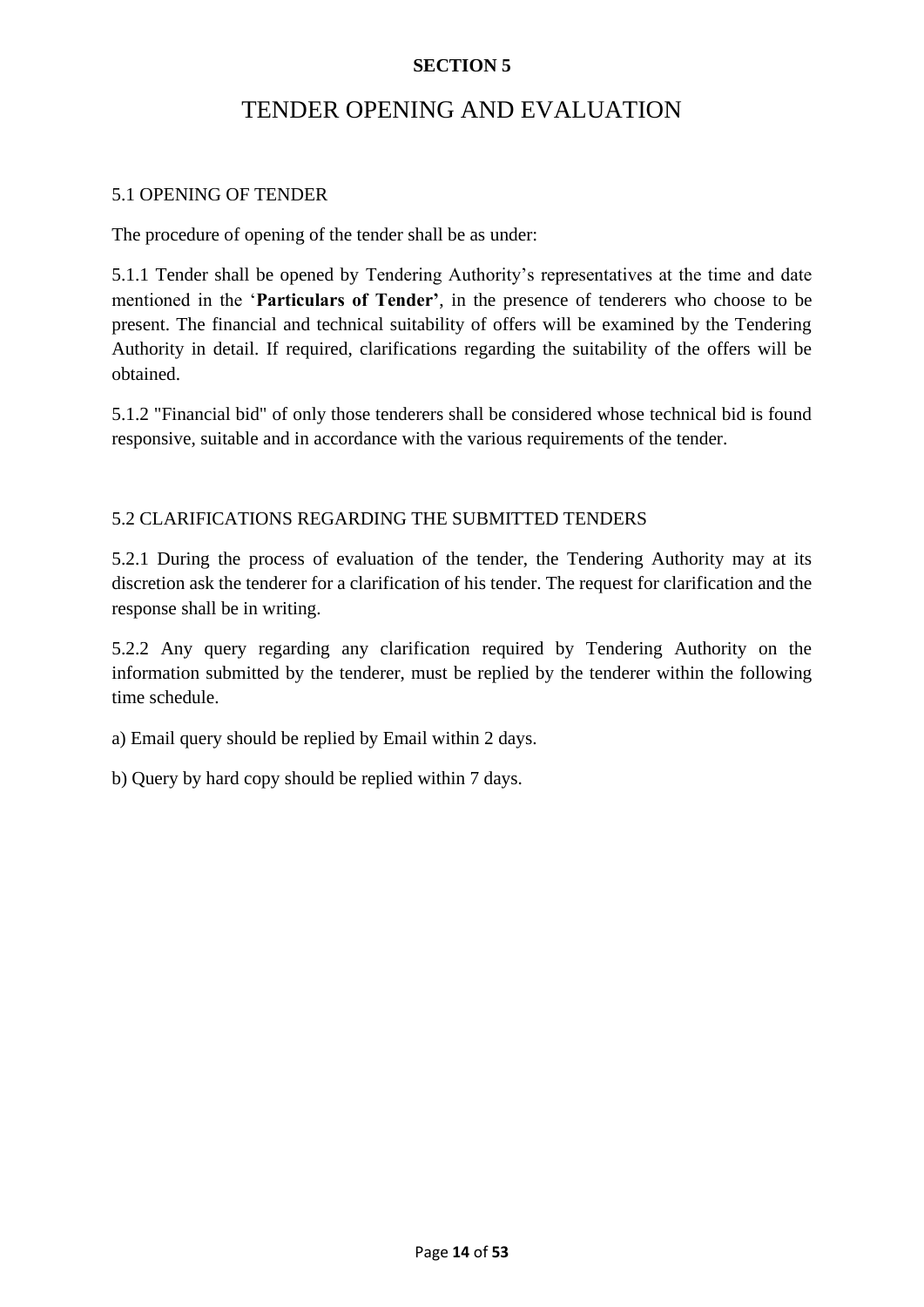# AWARD OF CONTRACT

#### 6.1 EVALUATION CRITERION

The whole work shall be on Turnkey basis. The tender shall be finalized on the basis of both the Technical Bid and Price Bid offered by the tenderer.

#### 6.2 NOTIFICATION OF AWARD

Prior to the expiry of validity period of offer, Tendering Authority will notify the successful tenderer that his tender has been accepted.

#### 6.3 AWARD OF WORK CONTRACT

6.3.1 Before placement of supply orders, an agreement shall be signed between Tendering Authority and the successful tenderer. Complete work shall ordinarily be awarded to the lowest tenderer only if There Technical Bid scores satisfactorily. The denial of the lowest bidder to undertake the whole work shall be treated as breach of contract and the Tendering Authority may forfeit the EMD/ Security amount submitted by him.

#### 6.4 RIGHT TO VARY QUANTITIES

Tendering Authority may increase or decrease the quantity mentioned in the tender notice at the time of award of contract and to split the work among various tenderers without any change in price or other terms and conditions & without assigning any reason thereof.

#### 6.5 RIGHT TO ACCEPT/REJECT ANY OR ALL TENDERS.

Tendering Authority reserves all the rights to reject any or all the tenders, accept any tender in total or in part.

#### 6.6 EXPENSES OF AGREEMENT

The respective suppliers shall pay all the expenses of stamp duties and other requirements for signing the agreement with Tendering Authority.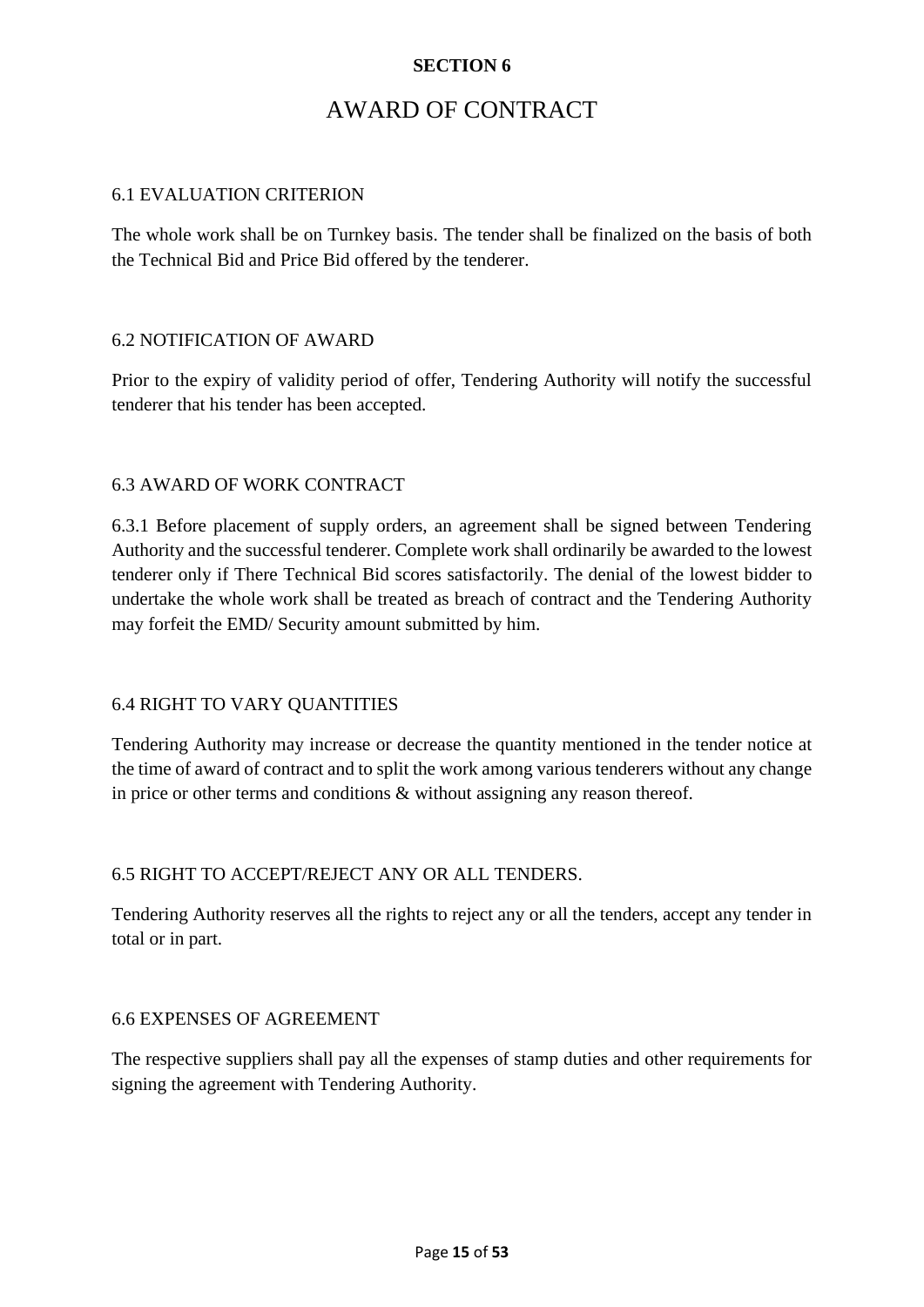# **PART-3 GENERAL CONDITIONS OF CONTRACT**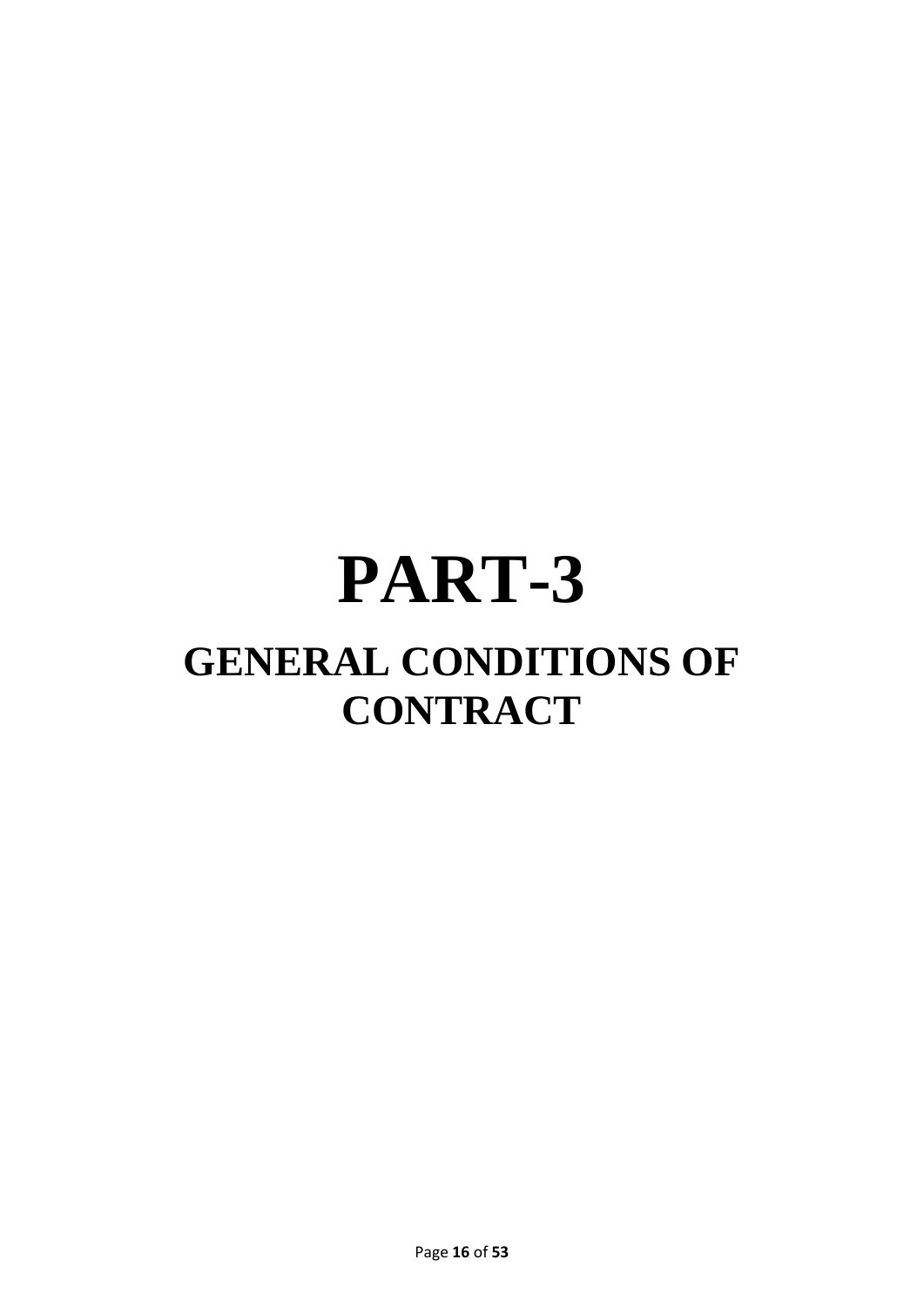# GENERAL CONDITIONS OF CONTRACT

#### 1. DEFINITIONS

In the deed of contract unless the context otherwise requires:-

1.1 "**Tendering Authority"** shall mean "Nalbari Polytechnic" and shall also include its successors in interest and assignees. The **'Contractor'** shall mean the Firm/ Person (whose tender has been accepted by Tendering Authority) and shall include his legal representatives, successor in interest and assignees.

1.2 The agreement shall be for Supply, erection, testing and commissioning of On Grid Hybrid Roof-top Mounted Solar Power Plants (With battery bank) and Solar Street Light including Warranty & maintenance for 5 years at "NALBARI POLYTECHNIC, VILL.- CHANDKUCHI, BAHAJANI MOUZA, NALBARI, ASSAM, PIN-781334" and shall be valid till the completions of all related works.

1.3 The empanelment shall be for a period of one year from the date of signing of the agreement. However, the validity of rates may further be extended to a specified period of time on the same terms & conditions on the mutual consent of both the parties.

#### 2. COMPLETION PERIOD

2.1 Under this agreement, The FDR/CR/TDR/ bank guarantee equivalent to 10% of the work order value, plugged in favour of "**AICTE Special Scheme Nalbari Polytechnic**" shall have to be submitted by the contractor at the time of placement of work order.

2.2 The total work assigned to the contractor through a work order shall have to be completed within 60 days from the date of work order. The work shall have to be completed within time and shall be binding on the contractor. In case of any urgency, the contractor may be asked to complete the work even earlier and the contractor will be bound to fulfil the requirements.

2.3 In case the contractor fails to execute the said work or related obligations within stipulated time, Tendering Authority will be at liberty to get the work executed from the open market at the risk and cost of the contractor, without calling any tender and without any notice to the contractor. Any additional cost incurred by Tendering Authority during such execution of the work shall be recovered from the contractor.

2.4 If the cost of executing the work as aforesaid shall exceed the balance payments due to the contractor and the contractor fails to make good the 'additional cost', Tendering Authority may recover it from the contractor's pending claims against any work in Tendering Authority or in any other lawful manner. All risks & responsibilities related to the execution of the said work and fulfilment of related obligations directly or indirectly connected with the performance of the contract shall be the sole responsibility of the contractor.

2.5 The calculation of aforesaid 'additional cost' will be finalized by the Tendering Authority at its sole discretion. The contractor shall have no right to challenge the mode or amount relating to calculation at any forum. For completion of the work through any other agency, in case some changes are required in terms and conditions of the contract; the contractor shall not have any right to challenge the decision of the Tendering Authority.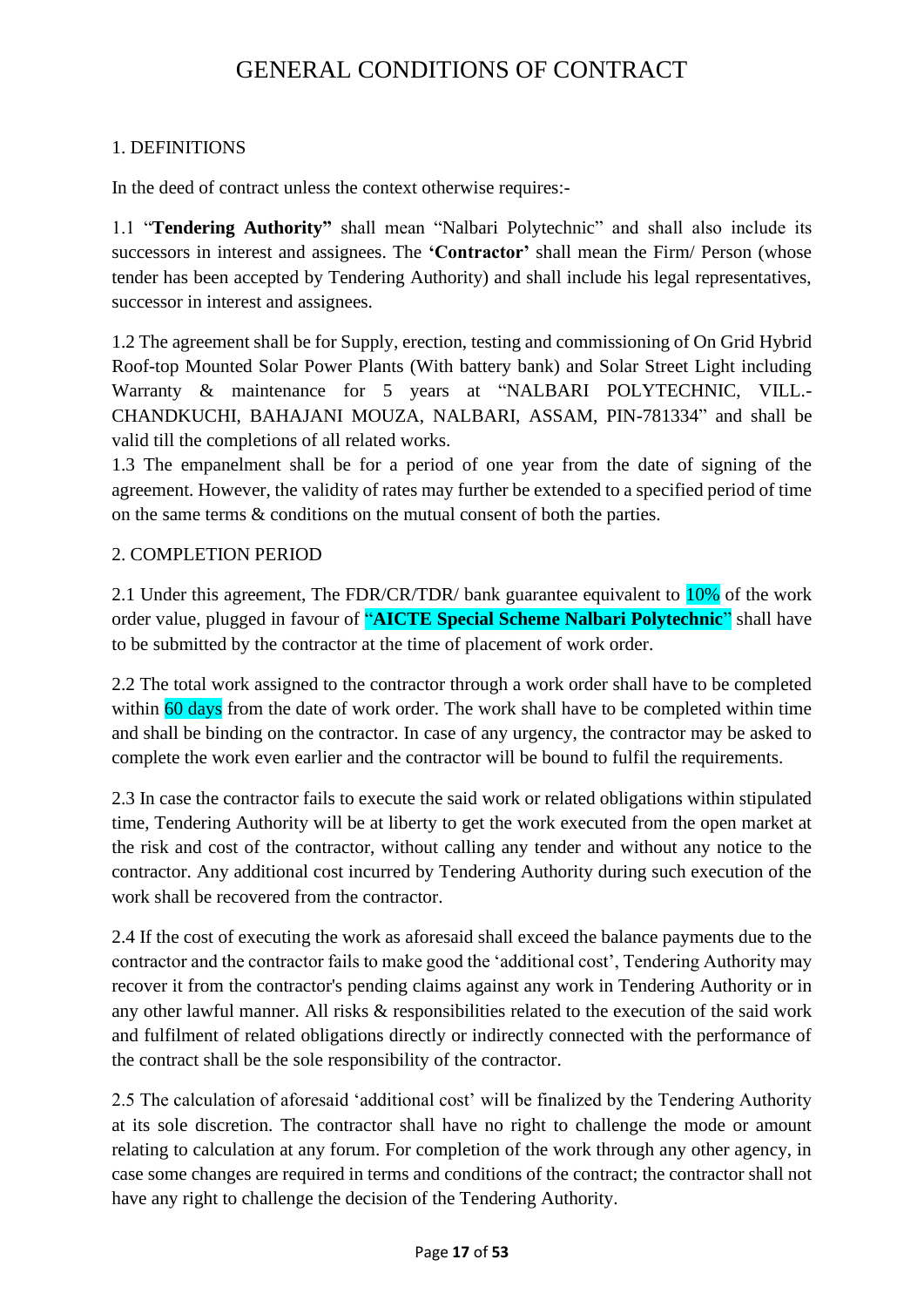#### 3. LIQUIDATED DAMAGES

If the contractor fails to perform the work within the time periods specified in the work orders or within the extended time period if any, Tendering Authority shall without prejudice to its other remedies under the contract, deduct from the contract price as liquidated damage, a sum equivalent to 1% of the price of the un-performed work/ services for each week of delay until actual completion of work, up to a maximum deduction of 10%. Once the maximum is reached, the Tendering Authority may consider termination of the contract.

#### 4. PERFORMANCE SECURITY

The amount of the earnest money (FDR/CDR/TDR) against 5% performance security amount deposited at the time of placement of work order shall be forfeited in case of breach of any term or condition by the contractor. If required, the other balance payments may also be forfeited, depending on the liabilities on the part of the contractor.

#### 5. FORCE MAJEURE

5.1 Notwithstanding the provisions of clauses contained in this deed; the contractor shall not be liable for forfeiture of its performance security, liquidated damages, termination for default, if he is unable to fulfil his obligation under this deed due to force majeure circumstances.

5.2 For the purpose of this clause, "Force majeure" means an event beyond the control of the contractor and not involving the contractor's fault or negligence and not foreseeable, either in its sovereign or contractual capacity. Such events may include but are not restricted to Acts of God, wars or revolutions, fires, floods, epidemics, quarantine restrictions and freight embargoes etc. Whether a "Force majeure" situation exists or not, shall be decided by the Tendering Authority & his decision shall be final and binding on the contractor and all other concerned.

5.3 If a force majeure situation arises, the contractor shall notify Tendering Authority in writing promptly (at the most within 10 days from the date such situation arises). After examining the cases, the Tendering Authority shall decide and grant suitable addition time for the completion of the work.

5.4 For other justified cases also, not covered under force majeure conditions, the Tendering Authority may consider the request of the contractor and additional time for completion of work may be granted.

#### 6. QUALITY, WARRANTY/ GUARANTEE AND ANNUAL MAINTENANCE

6.1 The contractor shall warrant the Solar PV Power Plant as per applicable standards of quality. Anything to be furnished shall be new, free from all defects and faults in material and workmanship. The manufacture shall be in accordance with the specified technical parameters and should be of the highest grade and consistent with established and generally accepted standards for material. It shall be in full conformity with the drawing or samples if any and shall operate properly if operable.

6.2 After erection of the Solar PV Power Plant at site, the contractor shall ensure satisfactory performance of the equipment for a period of time as specified in the scope of work.

6.3The contractor shall rectify defects developed in the Systems within warranty/ operation/maintenance period promptly. In case the contractor does not rectify the defects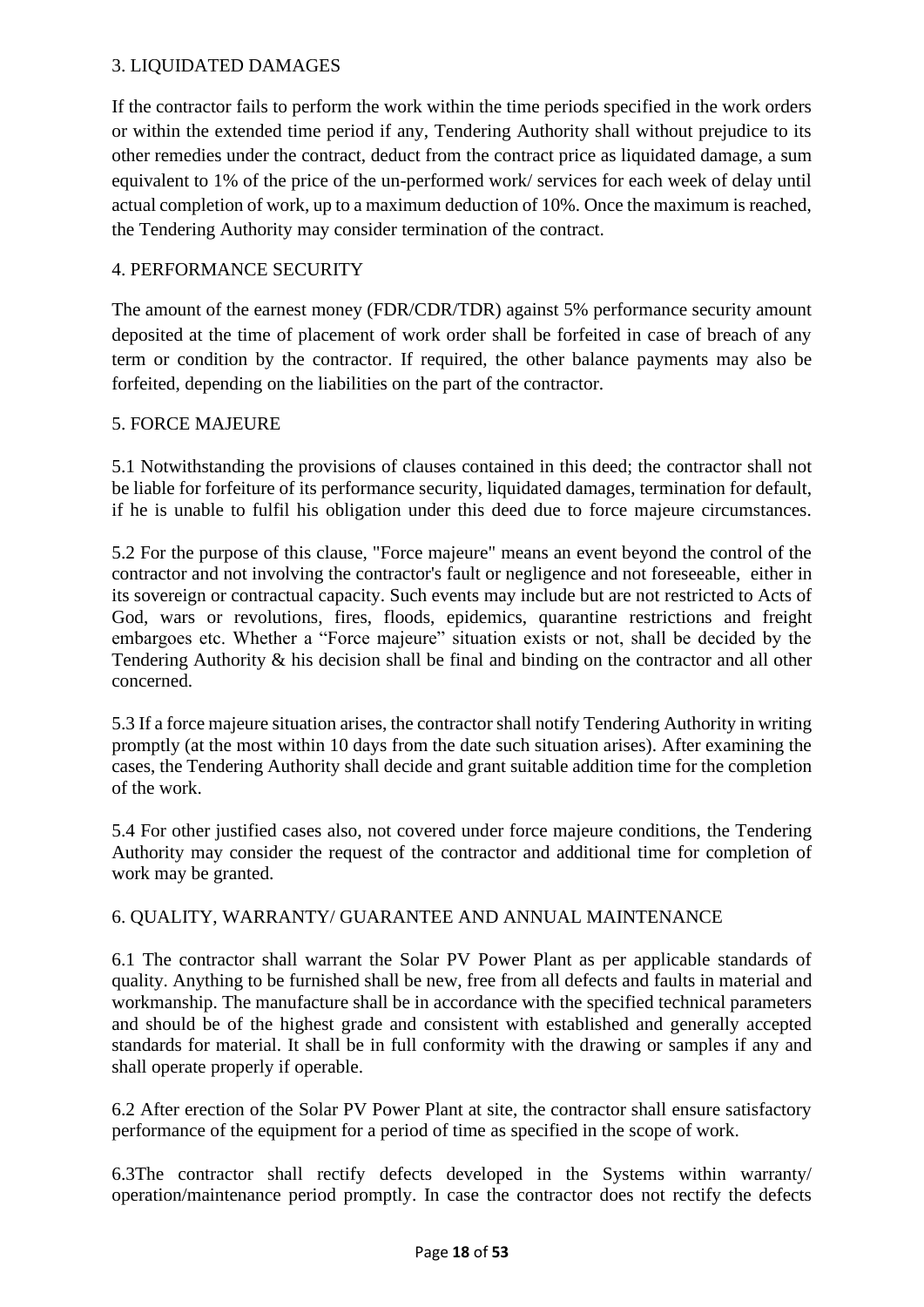within 7 days of the receipt of complaint, the Tendering Authority may restore the System in working condition on contractor's expenses.

6.4 Frequent and unjustified delays in rectifying defects may lead to cancellation of the contract, recovery of losses and imposing of additional penalty. In such circumstances Tendering Authority shall have the full liberty to recover the losses/penalty from the contractor pending claims, EMD/ performance security deposit or in other law full manner. The amount of losses/penalty shall be decided by the Tendering Authority and will be binding on the contractor.

#### 7. STANDARDS

The goods supplied and works executed under this contract shall conform to the standards mentioned in the technical specification and where no applicable standard is mentioned, the latest version of Indian Standard Institution or Bureau of Indian Specification shall be applicable.

#### 8. INSPECTION AND TESTS

8.1 Tendering Authority or its duly authorized representatives shall have the right to inspect and /or to test the goods to confirm their quality according to the contract and shall have access to the contractor's works premises and the power to inspect and examine the materials and workmanship of the various components of Solar PV Power Plant at all reasonable times during their manufacture.

8.2 The contractor shall inform the Tendering Authority through a written notice regarding any material being ready for testing at least 7 days in advance. The conditions of contract and/or the technical specifications shall specify what inspections and tests shall be conducted by Tendering Authority. All the arrangements of necessary equipment and expenses for such tests shall be on the contractor's account excluding the expenses of the inspector.

8.3 Tendering Authority's Inspector, unless the witnessing of the tests is virtually waived off, will inspect and attend such test within 10 days from the date on which the equipment is notified as being ready for test /inspection.

8.4 Tendering Authority shall within 7 days, give written notice to the contractor, about any objection regarding the quality of the system. The contractor shall either make the necessary modifications to remove the cause of such objection or shall clarify the objections in writing if modifications are not necessary to comply with the contract.

8.5 After satisfactory testing of the systems during inspection, the Tendering Authority's Inspector shall issue a dispatch clearance for the supply of material at site.

8.6 The inspection by Tendering Authority and issue of dispatch instruction there on shall in no way limit the liabilities and responsibilities of the contractor in respect of the agreed and specified quality. Nothing in clause 8 shall in any way relieve the contractor from any warranty or other obligations under this contract.

8.7 In Case any time the system is not found in accordance with the required technical specifications, the work order(s) Shall be cancelled and all the payments made by Tendering Authority to the contractor shall be recovered. Such contractors shall also be blacklisted from participating in any tender in the Tendering Authority in future. MNRE and other State Nodal Agencies of MNRE shall also be informed for the necessary action against such contractors.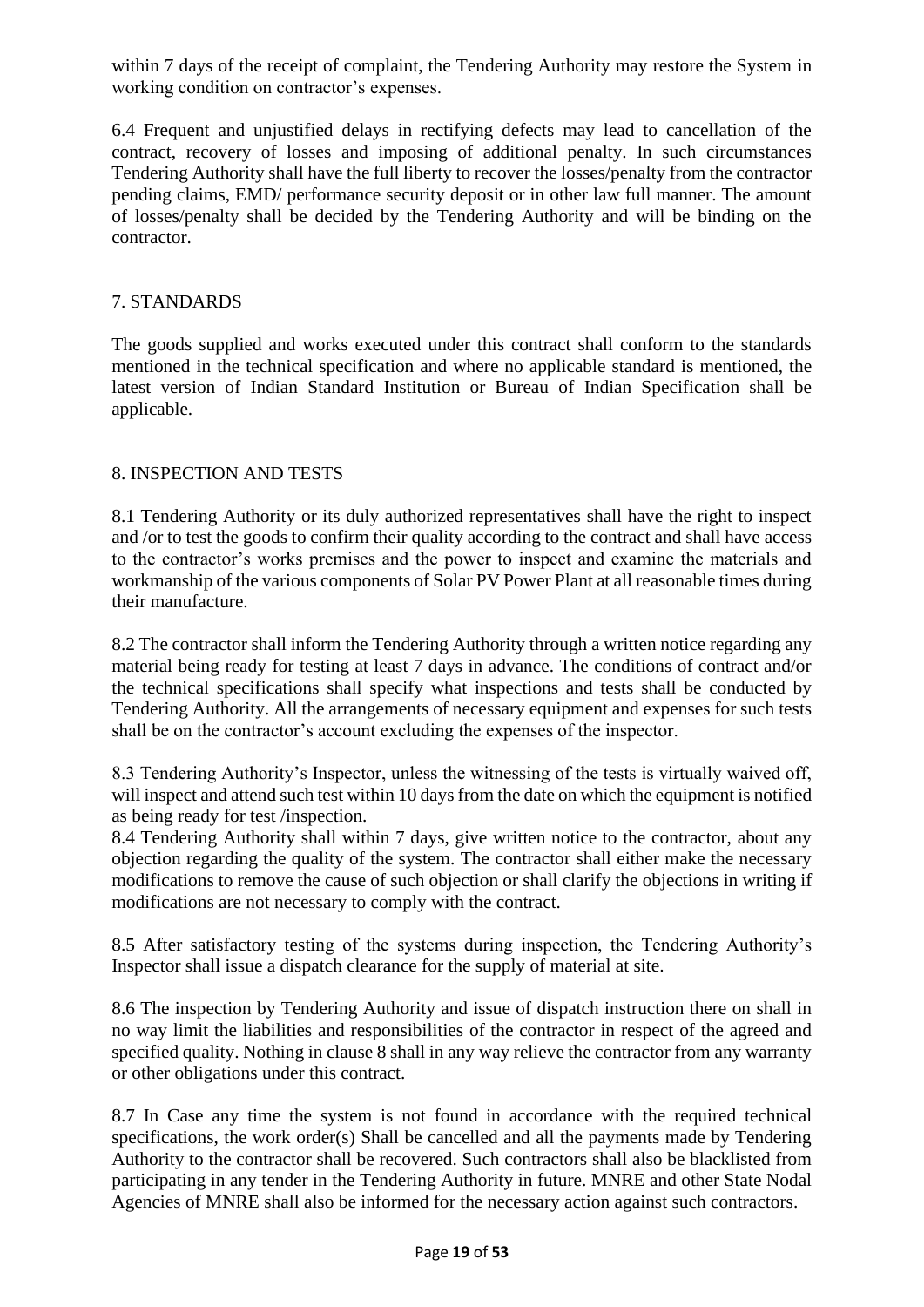#### 9. SPARE PARTS

The contractor shall make arrangements to maintain sufficient stock of essential spares and consumable spare parts to ensure proper maintenance of the system promptly.

#### 10. PACKING FORWARDING

10.1 Contractors, wherever applicable shall properly pack and crate all materials in such a manner as to protect them from deterioration and damage during transportation. The contractor shall be responsible for all damage due to improper packing.

10.2 The contractor shall inform the Tendering Authority regarding the probable date of each shipment of materials for his works.

#### 11. TRANSPORTATION

The contractor is required to deliver the goods at various locations as defined in the scope of work.

#### 12. DEMURRAGE WHARFAGE, ETC

All demurrage, wharfage and other expenses incurred due to delayed clearance of the material or any other reason shall be on the account of the contractor.

#### 13. INSURANCE

13.1 The goods supplied under the contract shall be fully insured against loss or damage incidental to manufacture or acquisition; transportation and the expenses shall be borne by the contractor.

13.2 The contractor shall arrange security & storage of their materials to avoid any theft or losses during execution of work. Tendering Authority will, in no case, shall be responsible for providing any security/storage for the materials & equipment lying at site during execution of work. Under the contract contractor shall be responsible for any loss or damage until the systems/ supplies are taken over.

#### 14. LIABILITY FOR ACCIDENTS AND DAMAGES

During the Warranty, Operation & maintenance period, the contractor shall assume all responsibilities for direct damages covering all types of accident, injury or property damage caused by manufacturing defects or faulty installation on the systems.

#### 15. DUTIES AND TAXES

The rates/ prices mentioned in the price-schedule include all applicable taxes, duties  $\&$ surcharges. No additional payments shall be made by Tendering Authority on this account.

#### 16. PATENT RIGHT AND ROYALTIES:

The contractor shall indemnify Tendering Authority against all third-party claims of infringement of patent, royalties, trademark or industrial design rights arising from use of the goods supplied/ installed by the contractor or any part thereof.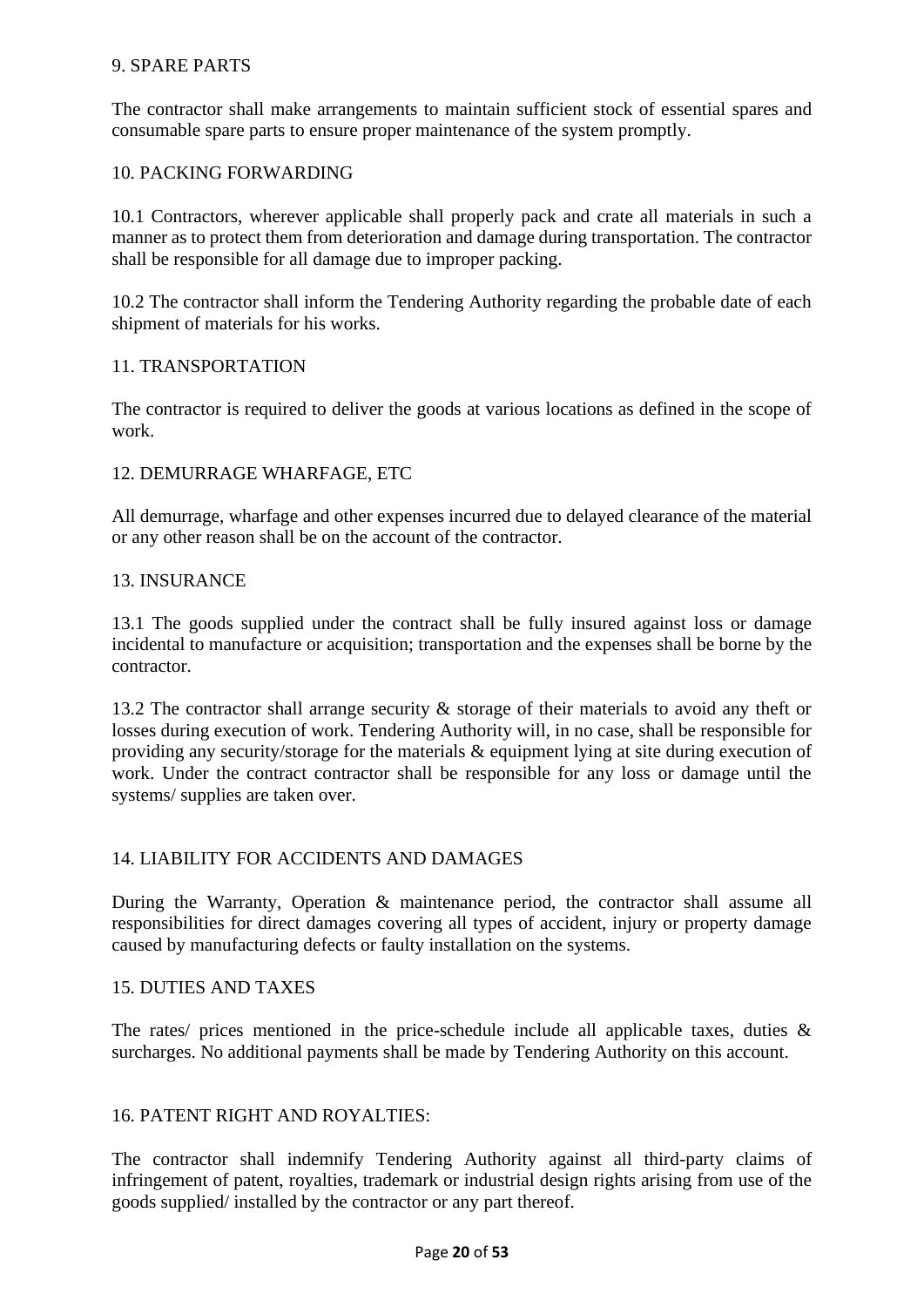#### 17. RIGHT TO VARY QUANTITIES

Tendering Authority reserves all the rights to increase or decrease the quantity of goods mentioned in the contract, at the time of placement of orders without any change in price or other terms and conditions.

#### 18. LOCAL CONDITIONS

18.1 It will be imperative on contractors to have full information of all local conditions and factors which may have any effect on the execution of the works. The contractor shall be deemed to have collected all the relevant information regarding the proposed place of works/ site, its local environment, approach road and connectivity etc. and be well acquainted with actual working and other prevailing conditions.

18.2 If required, the contractor should pre-visit the site before starting the work. Tendering Authority shall not entertain any request of contractors for clarifications related to such local conditions and shall bear no responsibility in this regard.

#### 19. TOOLS & TACKLES

The contractor shall provide all necessary tools & tackles for proper execution of work and operation/ maintenance of systems after installation. Tendering Authority shall in no way, be responsible for supply of any tools & tackles.

#### 20. TERMINATION FOR DEFAULT

Tendering Authority without prejudice to any other remedy for breach of contract, by written notice of default sent to the contractor, may terminate the contract in whole or in part:

20.1 If the contractor fails to deliver the Services within the allocated time period(s).

20.2 If the contractor fails to perform any other obligation(s) under the contract. However, in the event of termination of the contract in part, the contractor shall continue performance of the contract to the extent not terminated.

#### 21. TERMINATION FOR INSOLVENCY

Tendering Authority may at any time terminate the contract by giving written notice to the contractor without compensation to the contractor if he becomes bankrupt or otherwise insolvent, provided that such termination will not prejudice or affect any right of action or remedy, which has accrued or will accrue thereafter to the Tendering Authority.

#### 22. TERMINATION FOR CONVENIENCE

Tendering Authority may vide a written notice sent to the supplier; terminate the contract, in whole or in part at any time for its convenience. The notice of termination shall specify that termination is for the purchaser's convenience in the interest of Tendering Authority.

#### 23. COMPLETION OF WORK

On completion of the work, the contractor shall submit 5 sets of "As Executed Report" to the Tendering Authority which will include photographs, drawings and as executed reports of various systems containing details of installation form the point of view of future maintenance of the installed systems. This report must also contain all Technical Details, Detailed Circuit Diagram of the Electronic/ Electrical components of all the systems.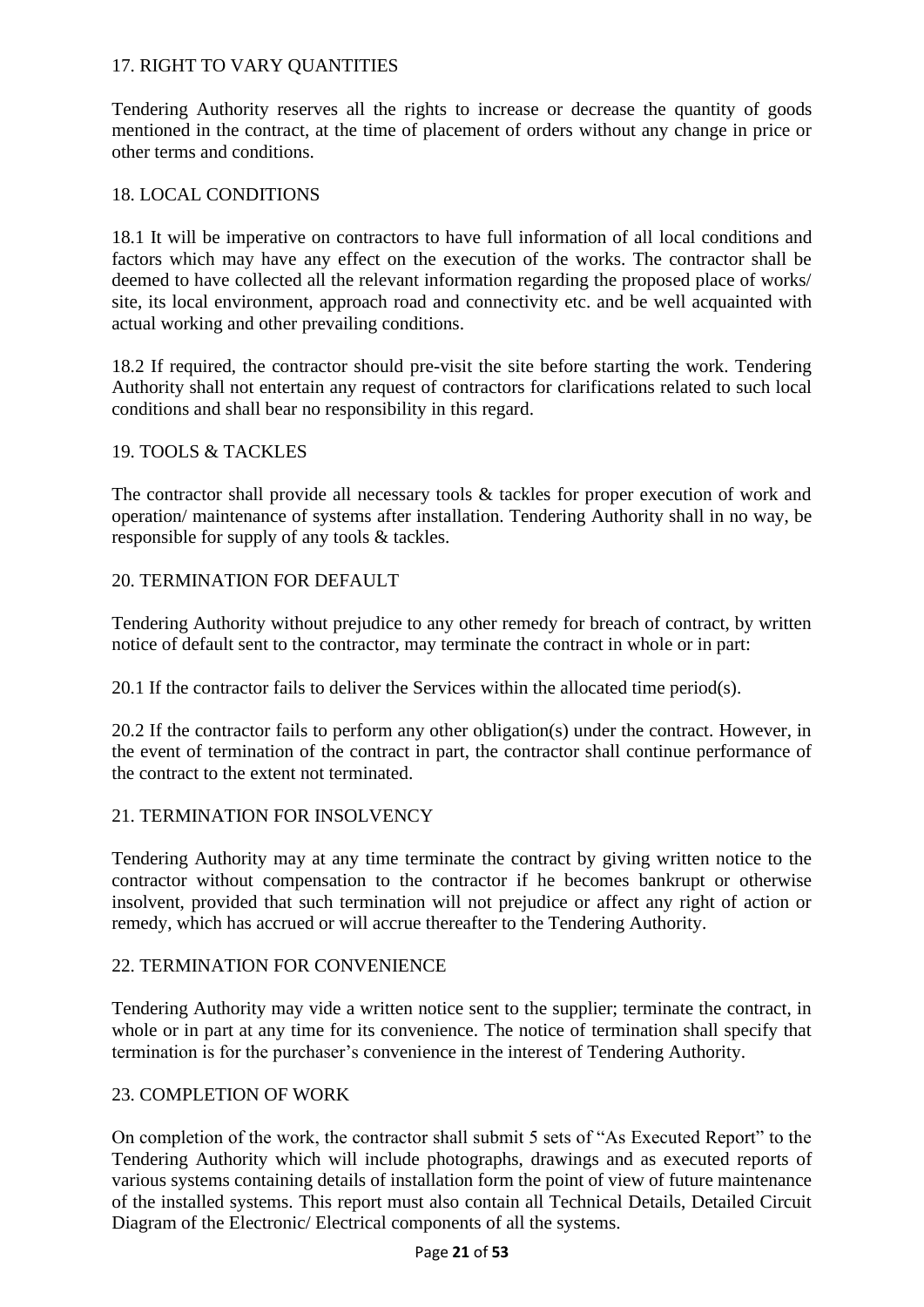#### 24. OTHER CONDITIONS

24.1 The contractor shall not transfer, assign or sublet the work under this contract or any substantial part thereof to any other party without the prior consent of the Tendering Authority in writing.

24.2 Tendering Authority may at any time either stop the work all together or reduce or cut it down by sending notice in writing to the contractor. If the work is stopped all together, the contractor will only be paid for work done and expenses distinctly incurred by him as on preparation or the execution of the work up to the date on which such notice is received by him. The decision of the Tendering Authority regarding assessment of such expenses shall be final and binding on the contractor. If the work is cut down, the contractor will not be paid any compensation whatsoever for the loss of profit which he might have made if he had been allowed to complete all the work awarded to him.

24.3 Fulfilment of various requirements not particularly mentioned in the specifications or drawings but necessary for satisfactory and proper completion of the work shall be the contractor's responsibility within the prices offered by him. But additional works beyond the scope and essence of this contract shall be carried out by the contractor as extra items. For such works the rates shall be decided by Tendering Authority and shall be binding on the contractor.

24.4 Work carried out without Tendering Authority's approval shall not be accepted and Tendering Authority shall have rights to get it removed and to recover the cost so incurred from the contractor.

24.5 The contractor shall not display the photographs of the work and not take advantage through publicity of the work without written permission of the Tendering Authority.

24.6 The contractor shall not make any other use of any of the documents or information of this contract, except for the purposes of performing the contract.

24.7 Tendering Authority will not be bound by any Power of Attorney granted/ issued by the contractor or by any change in the composition of the firm made during or subsequent to the execution of the contract. However, recognition of such Power of Attorney and change (if any) may be given by the Tendering Authority after obtaining proper legal advice, the cost of which will be chargeable to the contractor concerned.

#### 25. STATUTORY ACTS

25.1 All legal formalities/clearances are to be obtained by the contractor regarding the execution of the said work.

25.2 In respect of all labour directly or indirectly employed on the work by the contractor, the contractor shall comply with all the provisions of hiring the contract labour and rules of State/ Central Government or any other authority framed from time to time. The rules and other statutory obligations in this regard will be deemed to be the part of this contract.

25.3 The contractor shall comply with all the Acts & rules and regulations, laws and by-laws framed by State/ Central Government/ Organization in whose premises the work has to be done. Tendering Authority shall have no liabilities in this regard.

#### 26. APPLICABLE LAW

The contract shall only be interpreted under Indian laws. The Tendering Authority shall have exclusive jurisdiction in all matters arising under this contract.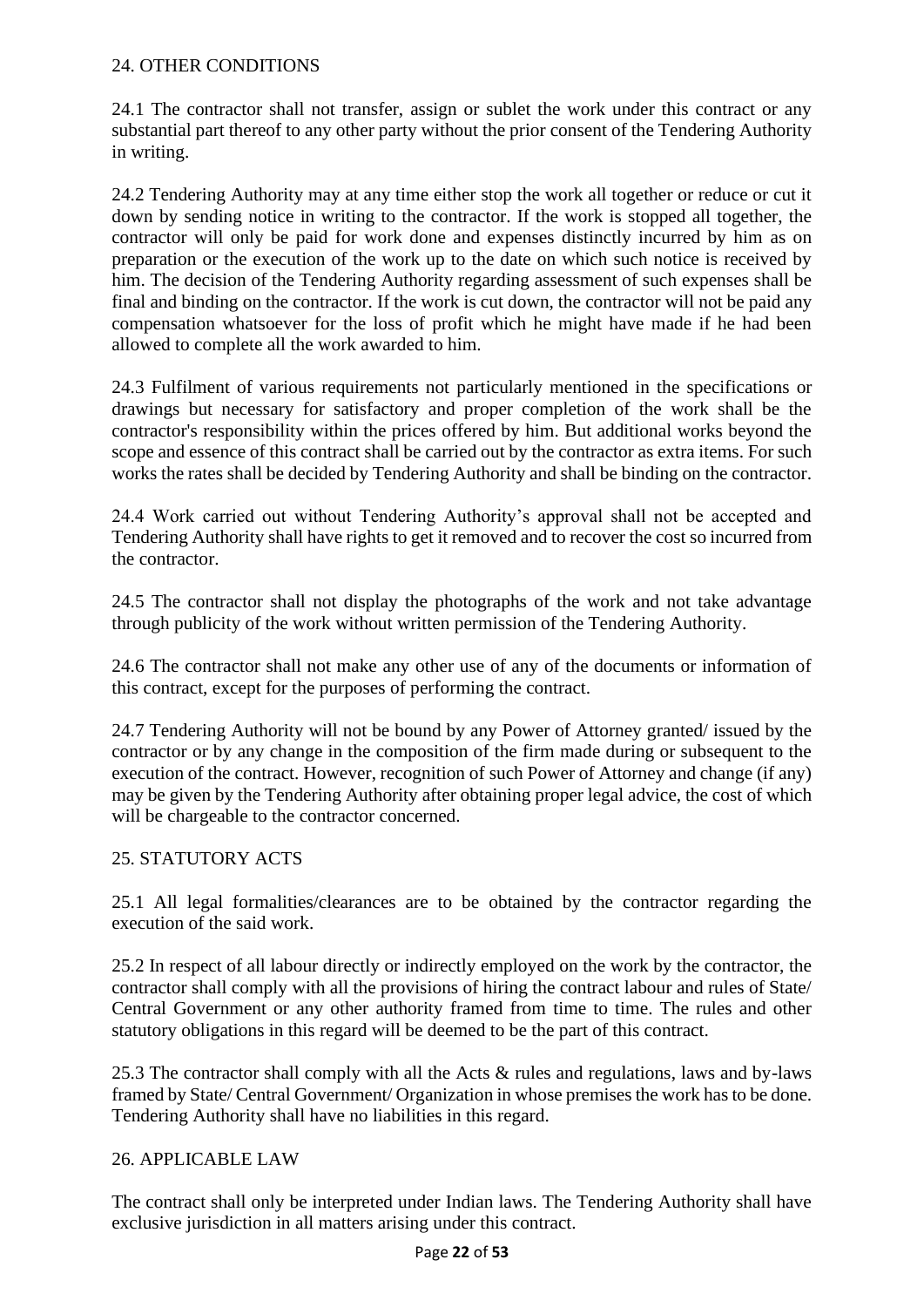#### 27. RESOLUTION OF DISPUTES / ARBITRATION

27.1 The purchaser and the supplier shall make every effort to resolve any disagreement or dispute arising between them under or in connection with the contract, amicably by direct informal negotiation.

27.2 If after thirty (30) days from the commencement of such informal negotiations, the purchasers and the supplier are unable to resolve a contract dispute amicably; the matter may be referred in writing by either party to the sole arbitration of the Tendering Authority or to a person nominated by the authority.

27.3 Subject to aforesaid, the arbitration and conciliation Act 1996 and rules made thereafter or any statutory modifications thereof for the time being in force shall be deemed to apply to the arbitration proceedings. Under this cause, the 'Award' given by the Arbitrator shall be binding on all the parties. The contractor shall not have the right to challenge the Award.

27.4 Work under the contract shall if reasonably possible, continue during the arbitration proceedings and dues if any, payable by Tendering Authority to the contractor with respect to the work not in dispute shall not ordinarily be withheld on account of such proceedings unless it becomes necessary to withhold the same.

27.5 The proceedings, if any, in relation to the arbitration referred to above, shall be held by the arbitrator aforesaid at Nalbari Polytechnic, Nalbari and courts at Nalbari shall have jurisdiction to entertain and decide the matter involved.

27.6 No decision given by the officer in charge of the work under this contract, in accordance with the forgoing provisions shall disqualify him as being called as a witness or giving evidence before the arbitrators on any matter whatsoever relevant to the dispute of difference referred to the arbitrator as aforesaid.

27.7 In case during the Arbitration proceedings the appointed Arbitrator becomes unable, due to any reason whatsoever, to continue with the proceedings or making of Award; it will be prerogative of the Tendering Authority to nominate any other person as sole Arbitrator instead thereof. The contractor shall not raise any objection to such an appointment having been made by the Tendering Authority.

27.8 The High court of **Assam** at **Guwahati** or Courts subordinate at **Nalbari** to it as the case may be, shall alone have jurisdictions to the exclusion of all other courts.

#### 28. NOTICES

28.1 Any notice to be given by one party to the other, pursuant to the contract shall be sent in writing/email. A notice shall be effective when delivered or from the effective date mentioned in the notice, whichever is later.

28.2 Notices, statements and other communications sent by the Tendering Authority to the contractor at his specified addresses through registered post/ email/ fax shall be deemed to be delivered to the contractor.

#### 29. APPLICATION

These general conditions shall apply to the extent that provisions in other parts of the contract do not supersede them.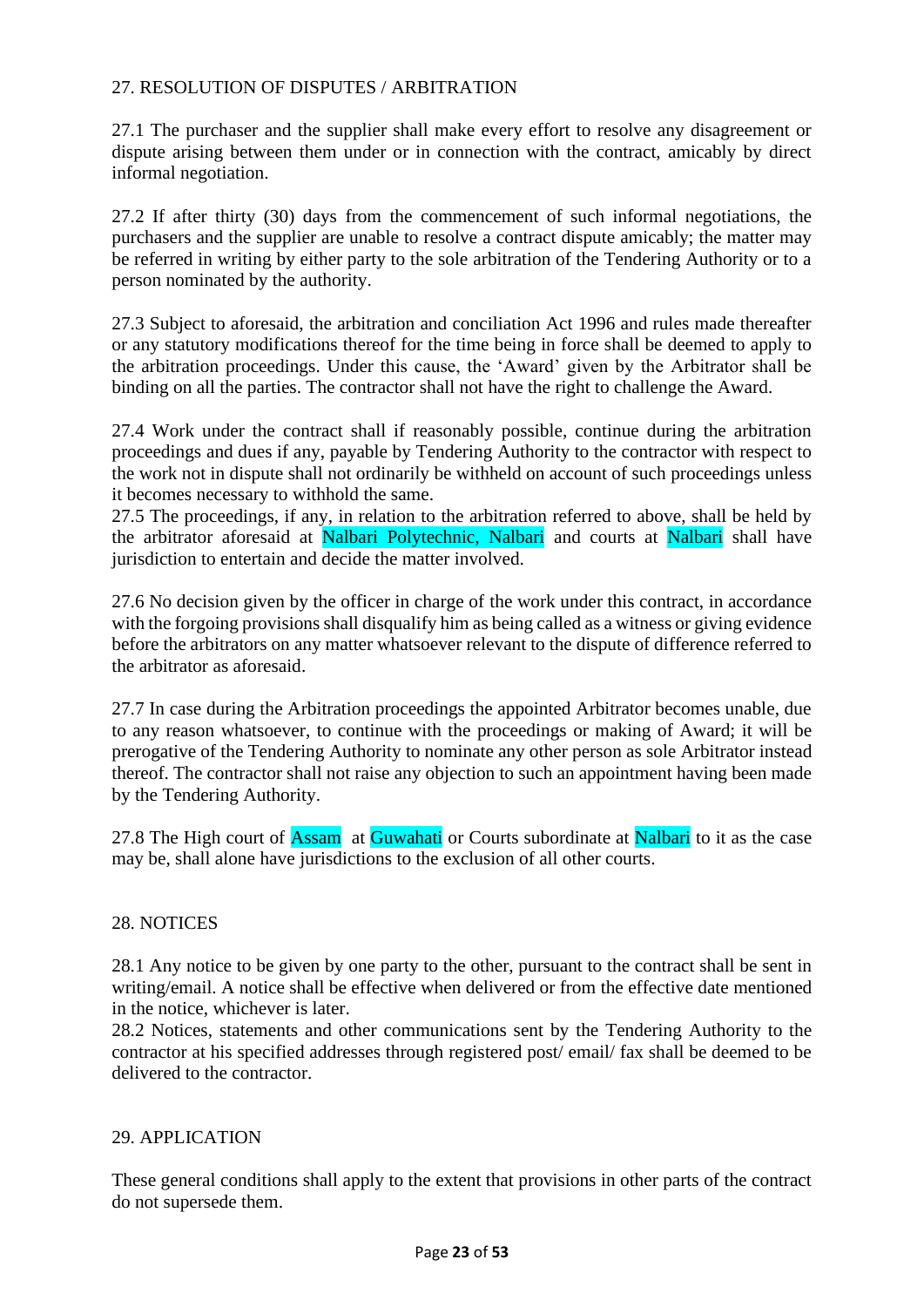#### 30. PAYMENT TERMS

Payment shall be made as following: -

30.1 70% amount of the work value shall be paid after installation and commissioning of the Solar Power Plant at site and confirming to technical specification as specified

30.2 Submission of various documents as mentioned in clause no 5B i) & ii) of "general technical Specification" shall be mandatory for release of payment specified in clause no. 30.1

30.3 10% amount of work value shall be released after 3 months from the date of installation and commissioning of solar PV Power plant at site subject to successfully passing the performance ratio test. It will be mandatory to submit the following documents along with the submission of bills for 10% payment against clause no. 30.

i) Proof of submission of documents to applicant as per clause 5A, of general Technical Specifications.

ii) Submission of site-specific documents as per clause 5 B, iii) of general Technical Specifications.

30.4 Out of Balance 20% of the contract value, 10% shall be treated as security deposit against satisfactory performance of the Solar Power Plant during the 5 Years Warranty & 10% for AMC period. On satisfactory performance after each AMC service 2% amount may be released on mutual consensus. However, these payment may be released subject to the release of remaining 20% fund from AICTE.

#### **Note**

1. No price escalation due to any reason (including any change in the applicable taxes, duties, surcharge etc.) shall be considered by Tendering Authority during the validity/ extended validity of the contract agreement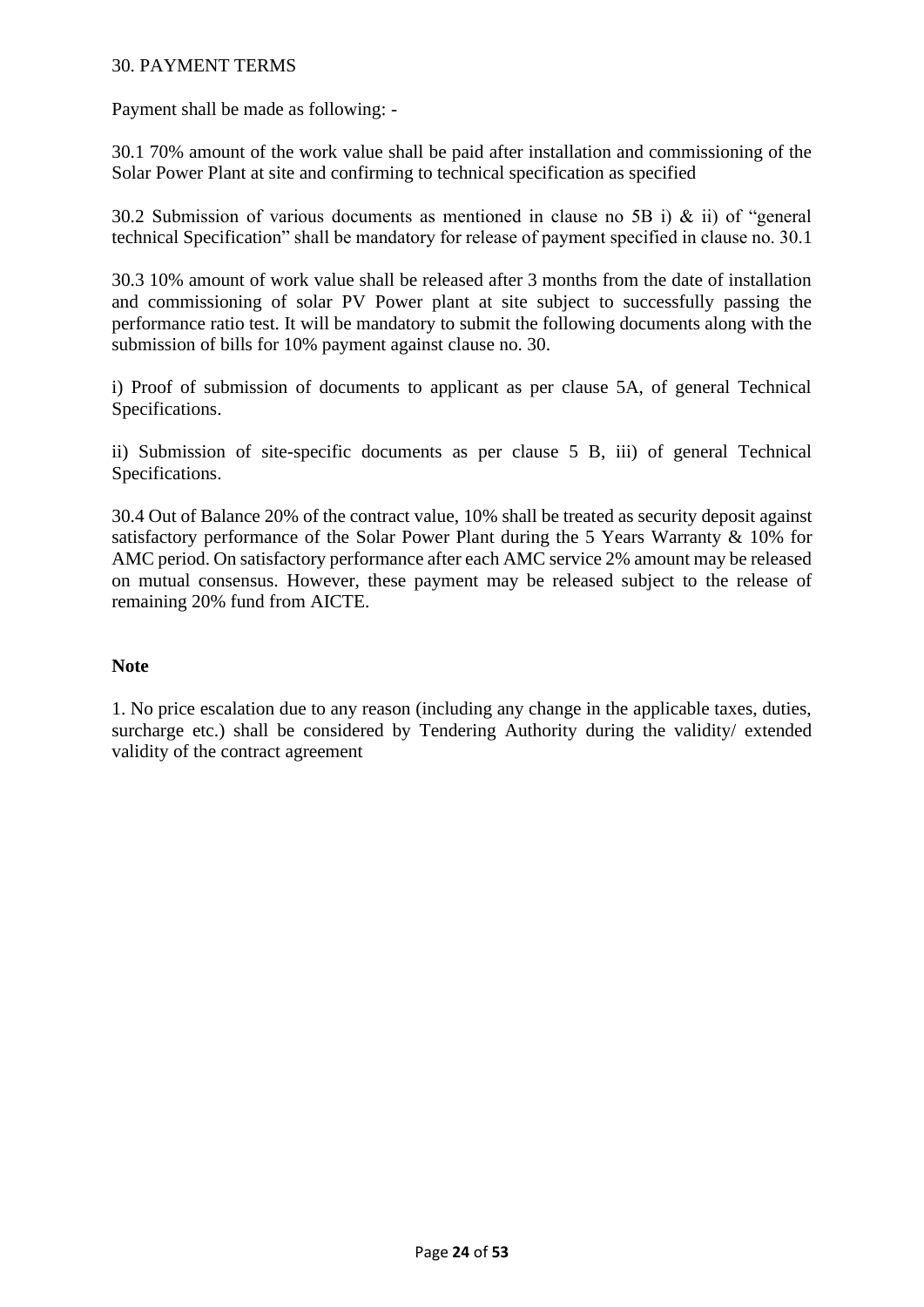# **PART-4**

# **GENERAL TECHNICAL SPECIFICATIONS**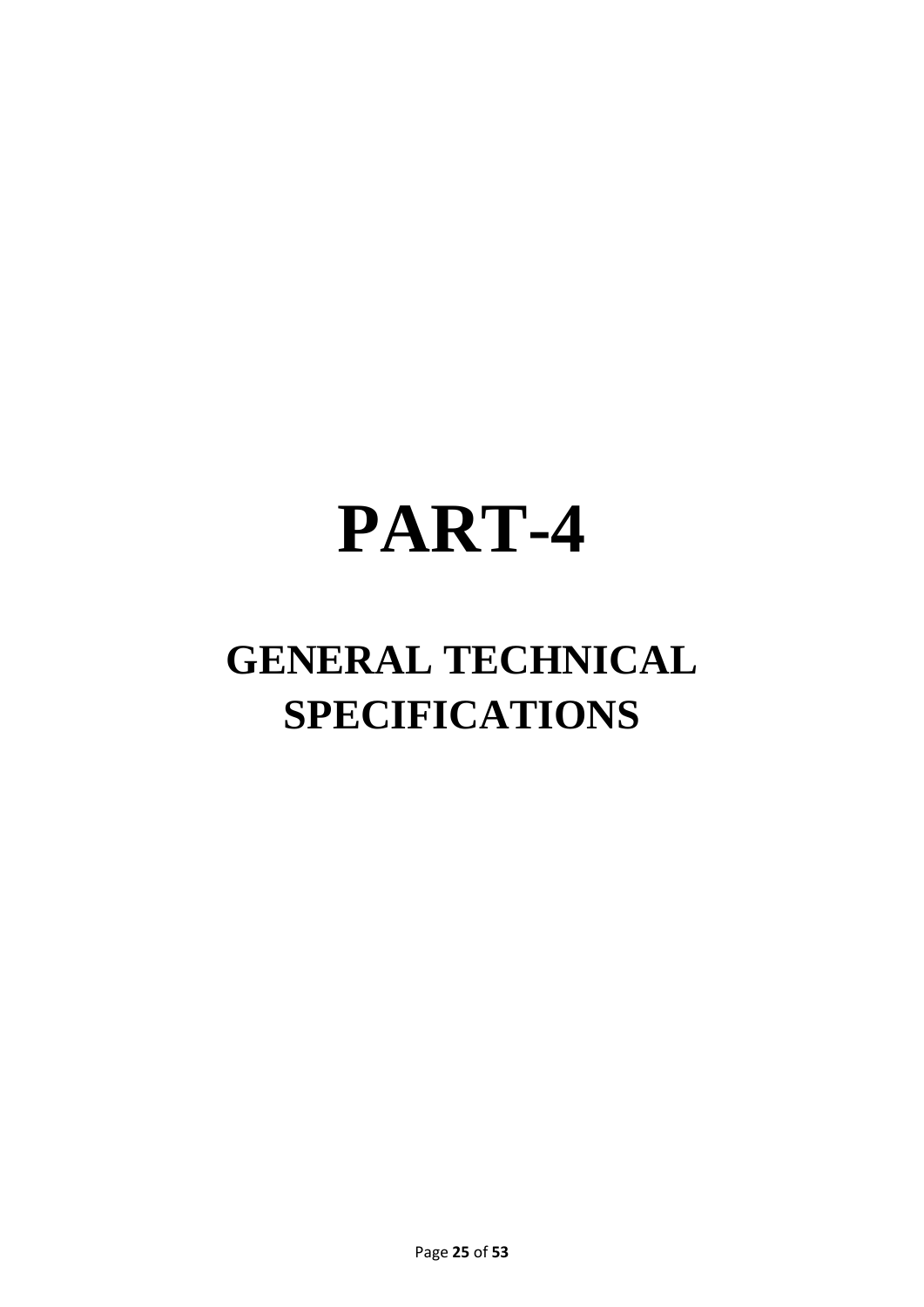# GENERAL TECHNICAL SPECIFICATIONS

#### 1 PV MODULES:

1.1. The PV modules must conform to the latest edition of any of the following IEC /BIS /IS Standards for PV module design qualification and type approval:

- Crystalline Silicon Terrestrial PV Modules IEC 61215 / IS14286
- Thin film Terrestrial PV Modules IEC 61646
- Concentrator PV Modules & Assemblies IEC 62108

1.2. In addition, the modules must conform to IEC 61730 Part 1- requirements for construction & Part 2 - requirements for testing, for safety qualification or Equivalent IS (Under Dev.)

1.3. PV Modules to be used in a highly corrosive atmosphere must qualify Salt Mist corrosion Testing as per IEC 61701/ IS 61701.

1.4. IV Curve both soft copy & hard copy must be provided (Image / PDF)

#### 1.5. IDENTIFICATION AND TRACEABILITY

Each PV modules must use a RF identification tag (RFID), which must contain the following information:

- i. Name of the manufacturer of PV Module.
- ii. Name of the Manufacturer of solar cells.
- iii. Month and year of the manufacture (separately for solar cells and modules).
- iv. Country of origin (separately for solar cells and modules).
- v. I-V curve for the module.
- vi. Peak Wattage, Im, Vm and FF for the module.
- vii. Unique Serial No and Model No of the module.
- viii. Date and year of the obtaining IEC PV module qualification certificate.
- ix. Name of the test lab issuing IEC certificate.

x. Other relevant information on traceability of solar cells and modules as per ISO 9000 series.

Until March 2013, the RFID can be inside or outside the module laminate but must be able to withstand harsh environmental conditions. However, from 1st April 2013 onwards; RFID can be inside the module laminate.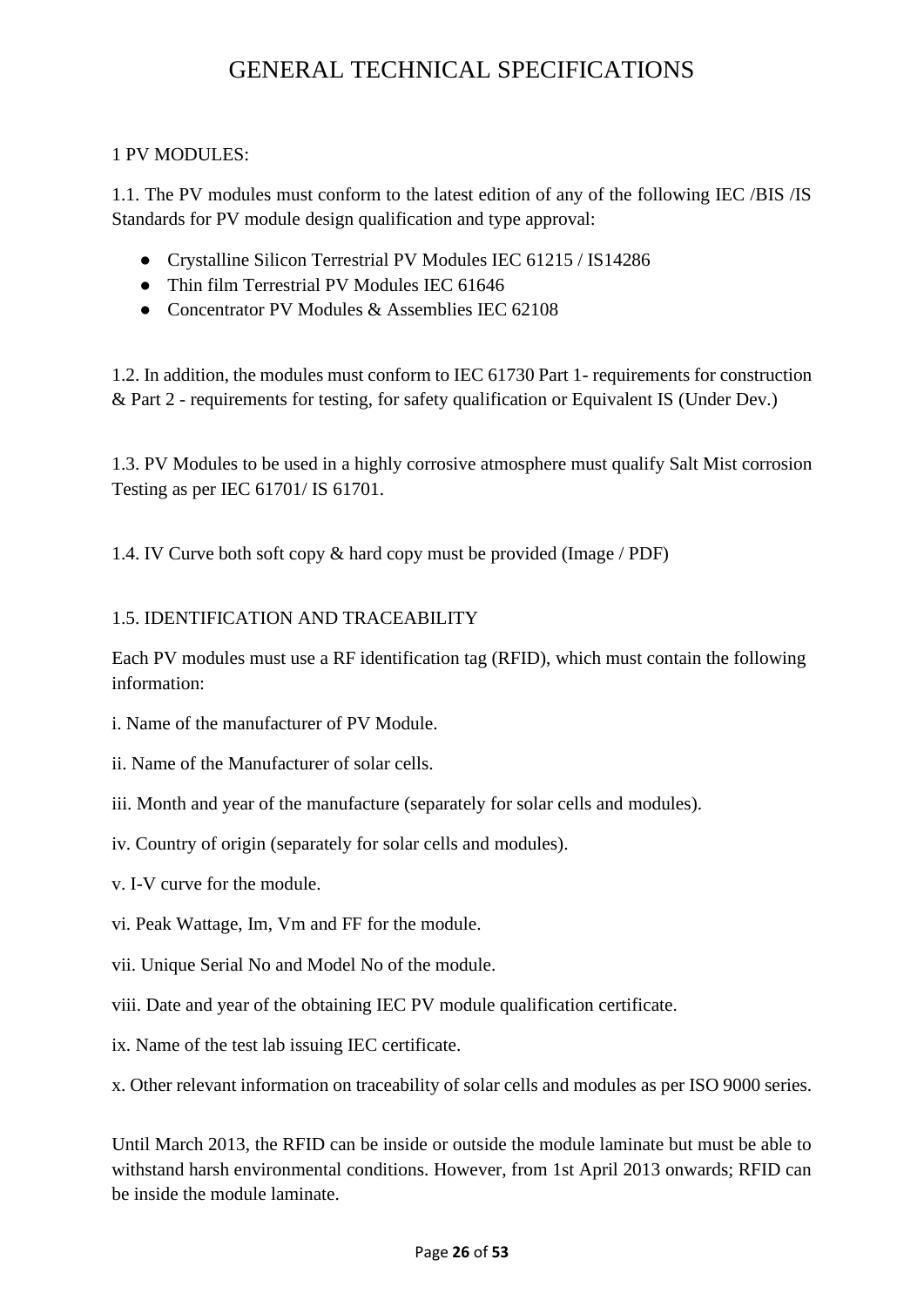#### 2. BALANCE OF SYSTEM(BOS) ITEMS/COMPONENTS:

The BOS items / components of the SPV power plants/ systems must conform to the latest edition of IEC / Equivalent BIS Standards / MNRE specifications as specified below:

| Component<br>name | <b>Applicable BIS /Equivalent IEC Standard or MNRE Specifications</b>                       |
|-------------------|---------------------------------------------------------------------------------------------|
|                   | IEC 62109-1,2: Safety of power converters for use in photovoltaic power                     |
|                   | systems -                                                                                   |
|                   | <b>Part 1:</b> General requirements, and Safety of power converters for use in              |
| Inverter          | photovoltaic power systems.                                                                 |
|                   | <b>Part 2:</b> Particular requirements for inverters. Safety compliance (Protection         |
|                   | degree IP 65 for outdoor mounting, IP 54 for indoor mounting).                              |
|                   | <b>IEC/IS 61683:</b> Photovoltaic Systems – Power conditioners: Procedure for               |
|                   | Measuring Efficiency (10%, 25%, 50%, 75% & 90-100% Loading                                  |
|                   | Conditions).                                                                                |
|                   | IEC 60068-2 $(1, 2, 14, 30 \& 64)$ : Environmental Testing of PV System –                   |
|                   | Power Conditioners and Inverters.                                                           |
|                   |                                                                                             |
|                   | <b>IEC 61427-1:</b> (Secondary cells and batteries for renewable energy storage -           |
|                   | General requirements and methods of test - Part 1: Photovoltaic off-                        |
| <b>Battery</b>    | grid/Hybrid application).                                                                   |
|                   | IS 1651: Stationary Cells and Batteries, Lead- acid type [with Tubular<br>positive plates]. |
|                   | IS 13369: Stationary lead-acid batteries [with tubular positive plates] in                  |
|                   | monobloc containers.                                                                        |
|                   |                                                                                             |
|                   | IEC 60227/IS 694, IEC 60502/IS 1554 (Part 1 & 2):                                           |
|                   | General test and measuring method for PVC (Polyvinyl chloride) insulated                    |
| Cables            | cables (for working voltages up to and including 1100 V, and UV resistant                   |
|                   | for outdoor installation).                                                                  |
|                   | <b>BS EN 50618:</b> Electric cables for photovoltaic systems (BT(DE/NOT)258),               |
|                   | mainly for DC cables.                                                                       |
|                   |                                                                                             |
|                   |                                                                                             |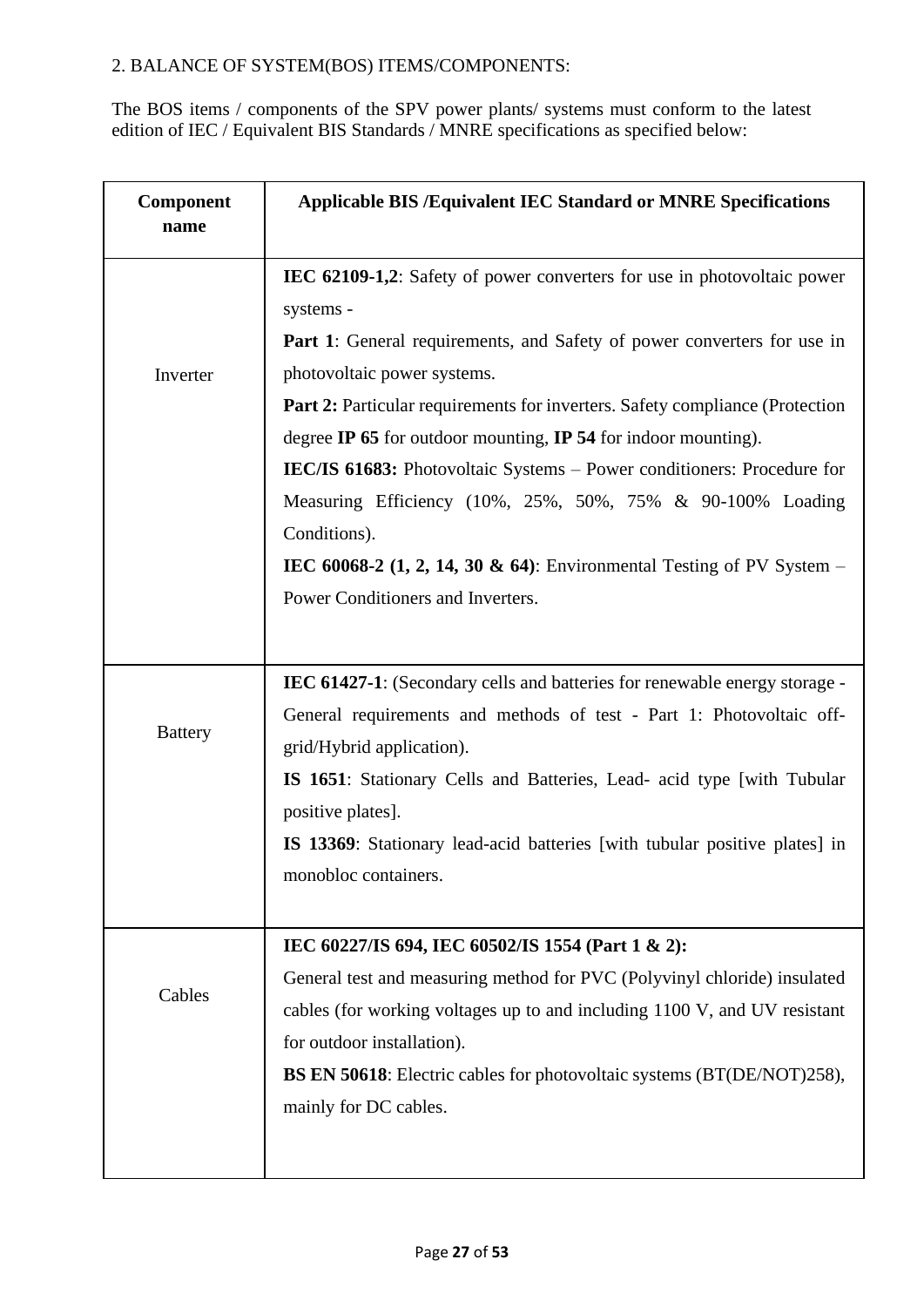| Connectors                                                | Certified for applications with modules according to IEC 61730                                                                                                   |  |  |  |  |
|-----------------------------------------------------------|------------------------------------------------------------------------------------------------------------------------------------------------------------------|--|--|--|--|
| Array box                                                 | Protection: IP 65 enclosures with transparent covers with Surge Protection<br>Device (SPD) class-I/II, DC Fuse with holder and string disconnector.              |  |  |  |  |
| Weather<br>monitoring<br>system                           | IS/IEC 61724 (1998): Photovoltaic System Performance Monitoring -<br>Guidelines for Measurement, Data exchange and Analysis                                      |  |  |  |  |
| Supervisory<br>control and data<br>acquisition<br>(SCADA) | Protocol defined for substation automation: IEC 61850                                                                                                            |  |  |  |  |
| Cable glands                                              | IEC 62444:2010                                                                                                                                                   |  |  |  |  |
| Cable Lugs                                                | IEC 1238 part 1: Applies to electrical and mechanical properties of cable<br>lugs                                                                                |  |  |  |  |
| Cable ties,<br>ferrules                                   | IEC 62275, IEC 61300                                                                                                                                             |  |  |  |  |
| Cable Trays                                               | <b>IEC 1084-2:</b> Specifies requirements for cable trunking and ducting systems<br>intended for mounting on walls or ceilings.                                  |  |  |  |  |
|                                                           | IEC 62561 Series (Chemical earthing):                                                                                                                            |  |  |  |  |
| Lightning                                                 | IEC 62561-1: Lightning protection system components $(LPSC)$ –                                                                                                   |  |  |  |  |
| arrestor                                                  | Part 1: Requirements for connection components                                                                                                                   |  |  |  |  |
|                                                           | IEC 62561-2: Lightning protection system components $(LPSC)$ –                                                                                                   |  |  |  |  |
|                                                           | Part 2: Requirements for conductors and earth electrodes                                                                                                         |  |  |  |  |
|                                                           | IEC $62561-7$ Lightning protection system components (LPSC) –                                                                                                    |  |  |  |  |
|                                                           | <b>Part 7:</b> Requirements for earthing enhancing compound.                                                                                                     |  |  |  |  |
| Fuses                                                     | IS/IEC 60947 (Part 1, 2 $\&$ 3), EN 50521: General safety requirements for<br>connectors, switches, circuit breakers (AC/DC).<br>IEC 60269-6: Low-voltage fuses. |  |  |  |  |
|                                                           |                                                                                                                                                                  |  |  |  |  |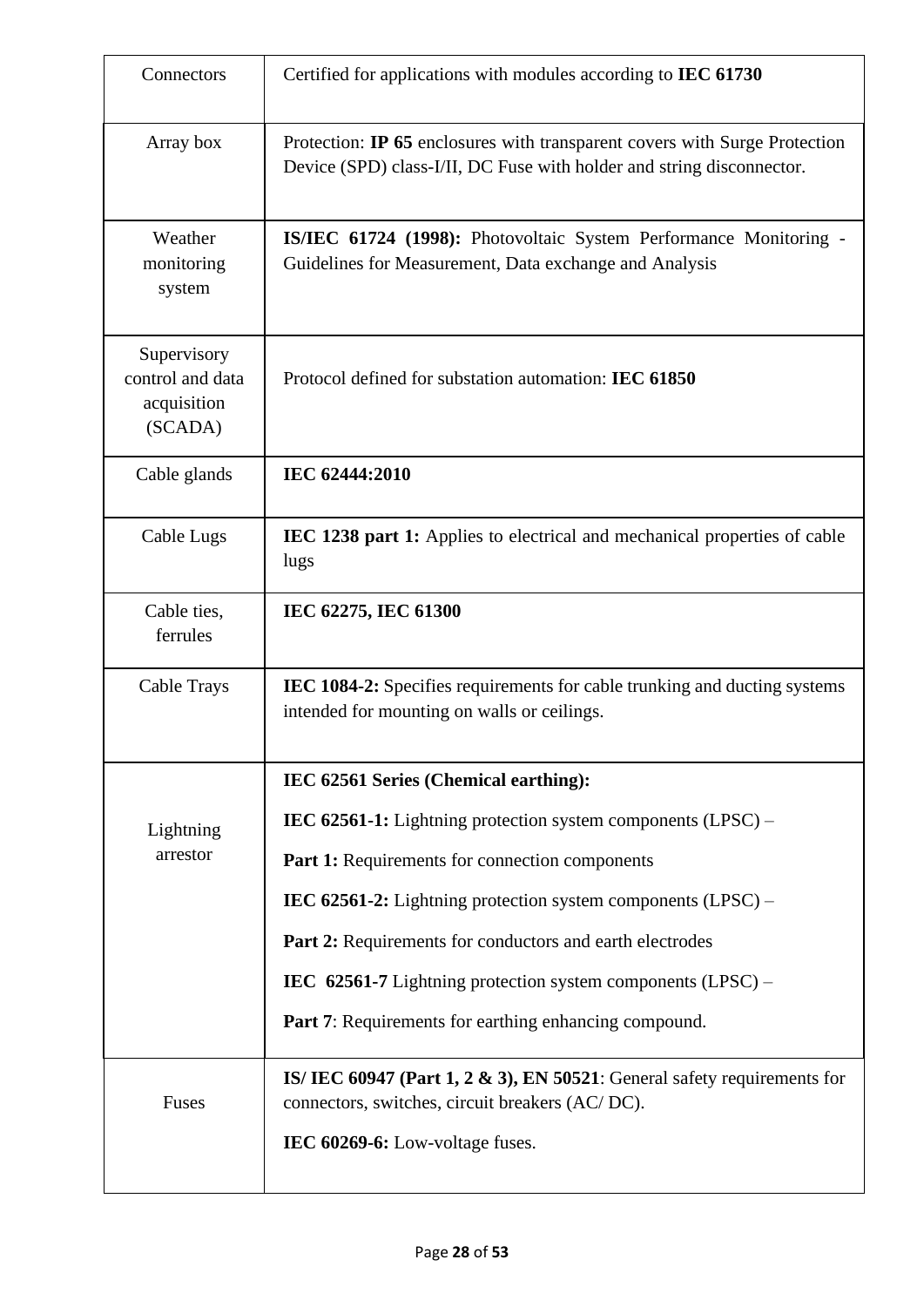\* In Case if the charge controller is inbuilt in the inverter, no separate IEC 62093 test is required and must additionally conform to the relevant National/ International Electrical Safety Standards wherever applicable.

\* Various components of solar Power plants must additionally conform to the relevant National/International Electrical safety standards wherever applicable.

\* The minimum capacity of PCU/ Inverters (in KVA) should be kept at least equal to the total wattage of solar modules of the system (in kWp).

#### 3. MODULE MOUNTING STRUCTURE

Modules shall be mounted on non-corrosive support structures towards due south and at a suitable inclination to maximize annual energy output. Support structure design and foundation or fixation mounting arrangements should withstand horizontal wind speed up to 150 km/ hr. In snowbound areas the structure should be capable of withstanding loads of snow. Support structures shall be manufactured with steel angles & channels; spray galvanized to IS 1477 Part -1 with thickness of 80 microns as per IS 5905. All fasteners shall be of Stainless steel - SS 304. The mounting structure shall be designed in such a way that it will occupy minimum space without sacrificing the output from SPV modules. Specially designed Aluminium structures may also be offered for better protection against the corrosion over the life of the plant. While making Civil & Mechanical design, due consideration will be given to all the dead loads, live loads, effects of wind load, Seismic factors for the site and suitable Design margins as per prevalent Indian standard and Industry practices.

#### 4. DC DISTRIBUTION BOARD (DCDB)

A DCDB shall be provided in between PCU and Solar Array. It shall have MCCB of Suitable rating for connection and disconnection of array section. It shall have meters for measuring Array voltage and Array current.

#### 5. DOCUMENTATION

The contractor Shall provide various documents as per following:

A. Documents to Tendering Authority

i. Site specific documents to be submitted (with bill for payment against clause no. 30.1 of payment terms).

- Photograph of all the equipment of Power Plant (hard copy  $\&$  soft copy).
- Summary details of the plant (annexure-I) .
- Joint inspection report from district level officer of……………….... (annexure-II).
- certificate for Handing over the system to beneficiary (annexure-III).
- Letter towards Warranty of the system (annexure-IV).
- performance ratio test for satisfactory functioning of the system (annexure-V).
- contact details of various service centres.
- User manual for solar power plant including details for operation and maintenance.
- Routing diagram of cables and wires.

ii. Documents to be submitted for one time for every make of component (with bill for payment against clause no. 30.1 of payment terms).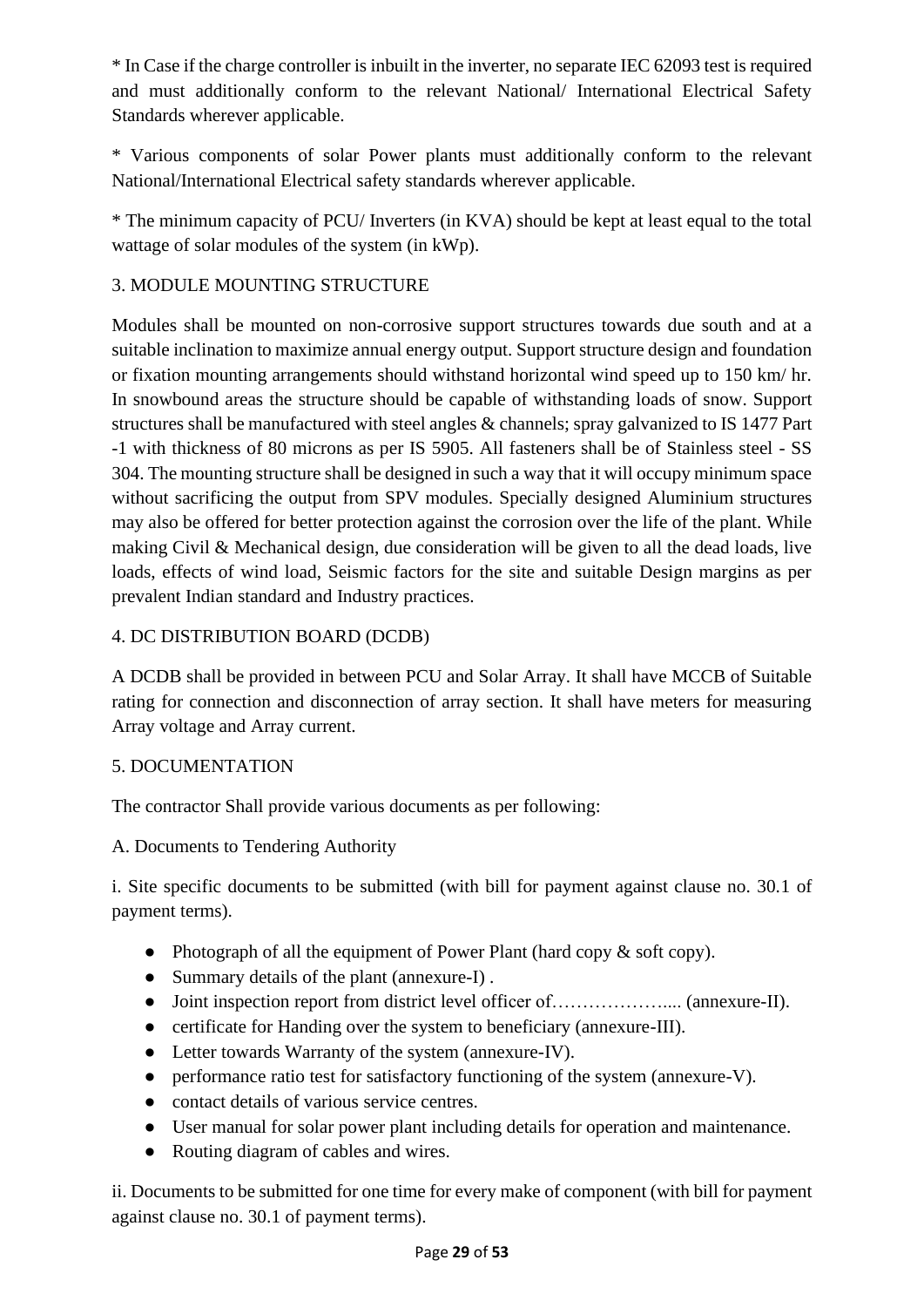- a) Undertaking from Solar PV Panel Supplier for modules being indigenous.
- b) IEC certificate module-IEC 61215/61646/62108.
- c) IEC certificate for module safety qualification -IEC 61730.
- d) Test certificate for Inverter/PCU-IEC 61683 and IEC 60068-2.
- e) IS 2062 certificate for module Mounting frames and leg assemblies.
- f) Stand report for mounting structure to withstand wind load of 150 Kmph.
- g) Cable certificate-IEC 60227/IEC60502.
- h) Switch, Circuit breakers, connectors certificate-IEC 60947 part I, II, III/ IS 60947 part I, II, III/EN 5052.
- i) Junction boxes certificate confirming to IP 65/21 as per IEC 529.
- j) Lighting arrester certificate IS 3043-1986.
- k) Surge protection certificate IS 60364-5-53.
- l) Layout of solar modules.
- m) All other drawings/ sketch/ line diagram.

#### 6. AUTHORIZED TESTING LABORATORIES/CENTERS

Test certificates / reports can be from any of the NABL/ IEC accredited testing laboratories or MNRE approved test centres.

#### 7. MAIN FEATURES & OPERATING MODE

- Clean regulated power to the load.
- "No-break" transfers from renewable energy to battery and battery to grid.
- MPPT solar charge regulator.
- The PCU shall operate with solar priority for feeding load and charging batteries.
- Stored power from batteries shall be the second priority to feed the load.
- Grid power shall be the last priority to feed the load. During such time, the PCU shall feed the load directly through the grid and shall also charge the batteries. Battery Charging through Grid shall be taken up only when batteries are undercharged and solar is not available or insufficient.

#### 8. WARRANTY

PV modules used in Solar PV Power Plant must be warranted for their output peak watt capacity, which should not be less than 90% at the end of 10 years and 80% at the end of 25 years. The mechanical structures, electrical works including Power conditioners/ inverters/ charge controllers/ maximum power point tracker units/ distribution boards/ digital meters/ switchgear/ storage batteries, etc. and overall workmanship of the Solar SPV Power Plant/system must be warranted against any manufacturing/ design/ installation defects for a minimum period of 5 years. The Warranty/ Guarantee Card to be supplied with the Solar PV Power Plant must contain the details of the system supplied, as given in the Annexure-IV. The tenderer can provide additional information about the system.

#### 9. OPERATION MANUAL

An Operation, Instruction and Maintenance Manual, in English, should be provided with the Solar PV Power Plant and detail of Wiring and Connection Diagrams will also be provided with the manual.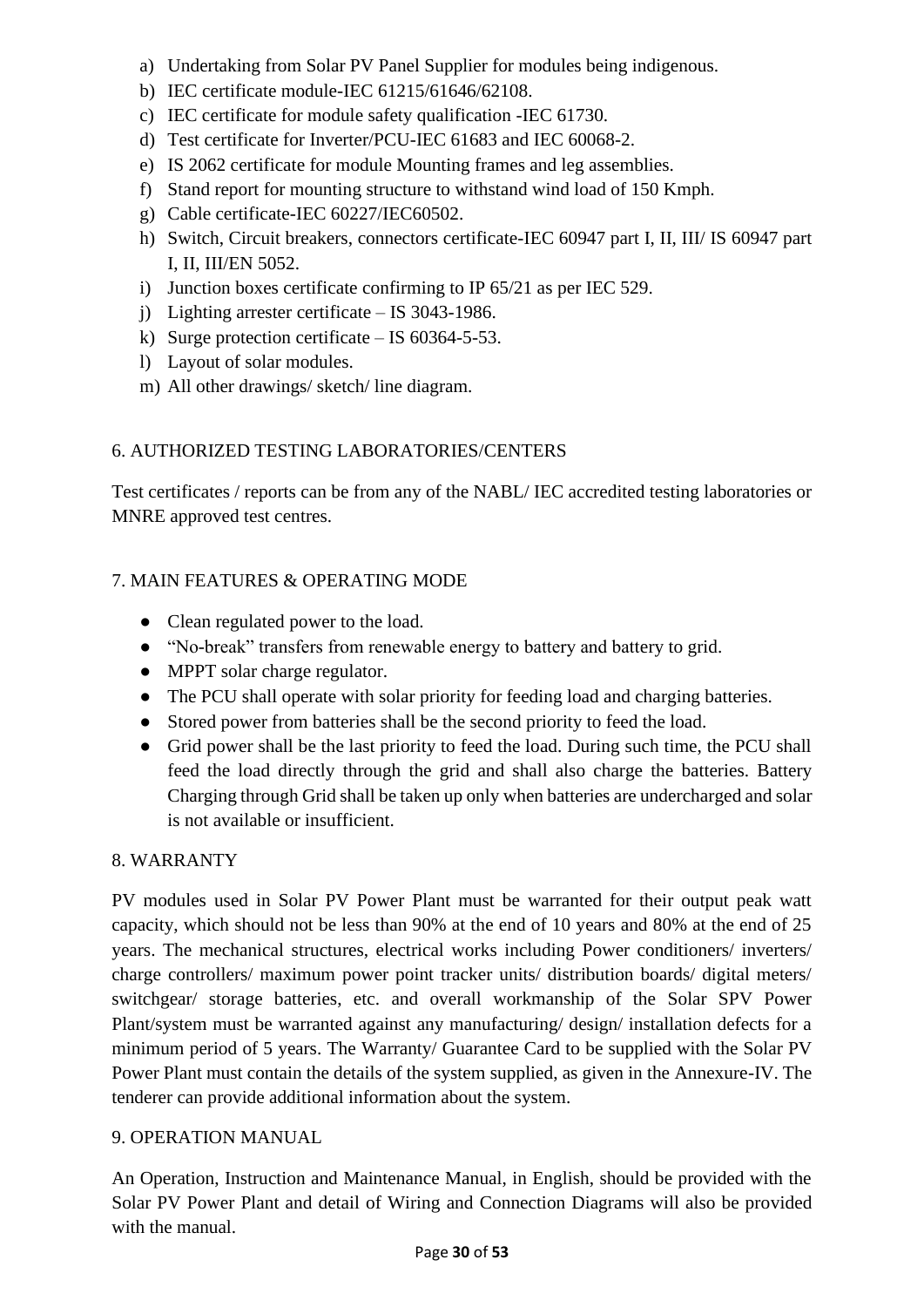#### 10. OTHER FEATURES

Only indigenously manufactured Solar PV Modules which fully conform to the MNRE specifications shall be procured. All the technical & other requirements as per provisions under JNNSM of MNRE must be fulfilled. Use of imported Solar PV Modules is not permitted.

#### 11. CAUTION SIGNS

The standard caution and danger boards or labels as per Indian Electricity Rules, the AC distribution box near the solar inverter and the building distribution board to which the AC output of the solar PV system is connected Shall be provided with a noncorrosive caution label.

#### 12. QUALITY AND WORKMANSHIP

Solar PV Modules are designed to last 25 years or more. It is therefore essential that any system components and parts, including the mounting structures, cables, junction boxes, distribution boxes and other parts also have a life cycle of at least 25 years. Therefore, all works shall be undertaken with the highest level of quality and workmanship. During inspection Tendering Authority and its representatives will pay special attention to neatness of work execution and conformity with quality and safety norms. Non-compliant works will have to be redone at the cost of the Installer.

#### 13. OTHER REQUIREMENTS

The other referred Technical specifications have been prescribed by MNRE shall have to be maintained accordingly. Any supplies which have not been specifically mentioned in this contract but which are necessary for the design, engineering, manufacture, supply  $\&$ performance or completeness of the project shall be provided by the contractor without any extra cost and within the time schedule for efficient and smooth operation and maintenance of the SPV Plant.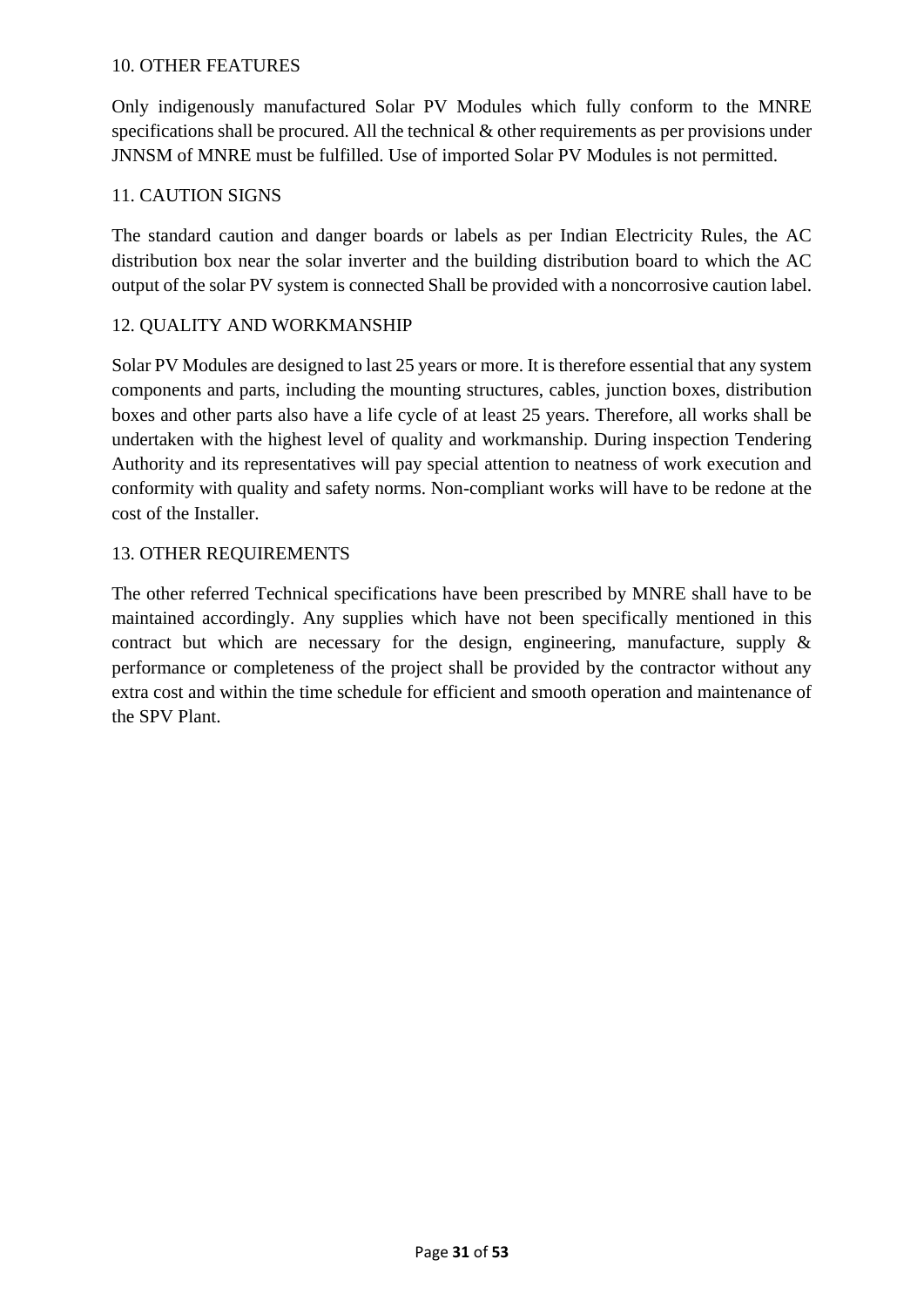# **PART-5 SCOPE OF WORK**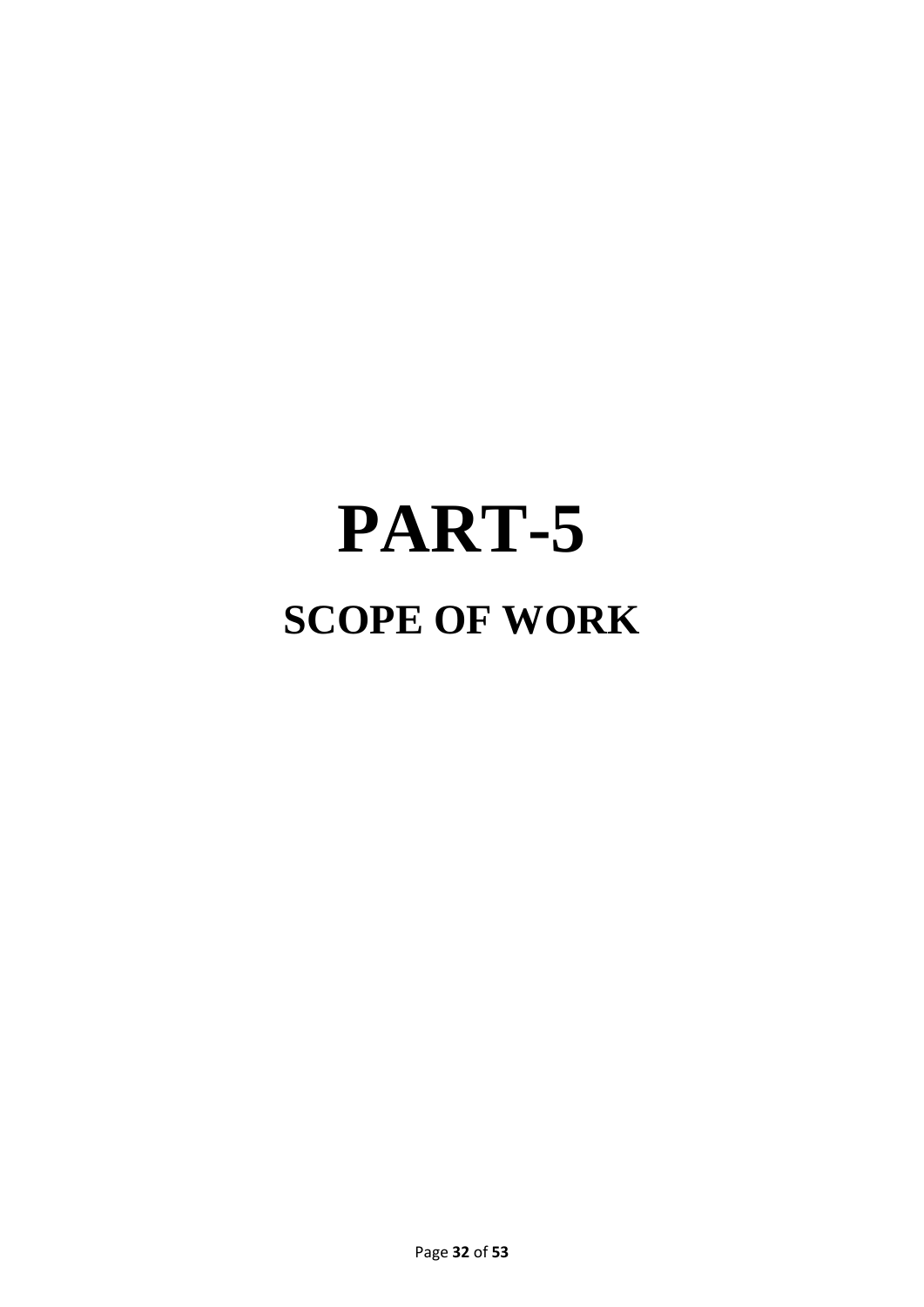# **SCOPE OF WORK**

**The work shall include Design, Fabrication, Manufacturing, Supply, Installation, Testing & Commissioning of On-grid Hybrid Solar power plants (along with civil works required for Battery Room) and Solar Street Light including warranty & maintenance for 5 years at Chandkuchi, Nalbari.**

- A. All works required for proper installation of Solar PV Power Plant including necessary civil and welding works for mounting structures of solar module, shall be done by the contractor. The entire work shall be performed on turnkey basis. All the works related to the proper installation and functioning of the system shall have to be carried out by the contractor in the prices offered by him.
- B. All necessary electrical wiring from electrical distribution box up to PCU of Solar PV Power Plant and back from PCU to distribution box shall have to be done by the contractor including supply of all required materials.
- C. The generated electricity from the power plant will be utilized to energize the dedicated load of the building. In case separate additional electric cable/wiring etc is required for connecting the dedicated load with solar power plant, it shall have to be supplied and laid down by the contractor as per requirement at the site and shall be covered in the scope of work. The wiring shall have to be done in concealed conduits.

D. The proposed dedicated load to be energized through Solar Power plant shall have to be decided as per the storage capacity of solar Power Plant in consultation with the Tendering Authority.

E. Necessary arrangements for storage of batteries of solar PV Power plant as per requirements for their proper protection shall have to be done by the contractor. Appropriate cabinets for battery banks, with the provision of racks for batteries should also be done if required, civil works required for battery rooms of the adequate size with proper ventilation shall have to be prepared according to the direction of the Tendering Authority.

F. After completion of the proposed works, clearances of all temporary works/ materials shall be the sole responsibility of the contractor and this shall be removed immediately after the requirement of such temporary work is completed.

G. General Aesthetics & cleanliness in regard to the installation of various systems shall have to be maintained in accordance with the aesthetics of the site.

H. Arrangement of proper earthing mechanism and lightning arresters should be done at site as per the requirements of the solar power plant.

I. The contractor shall supply/install the necessary tools/instruments required for proper operation of the plant and measure PV array Voltage, current, Power and solar radiation.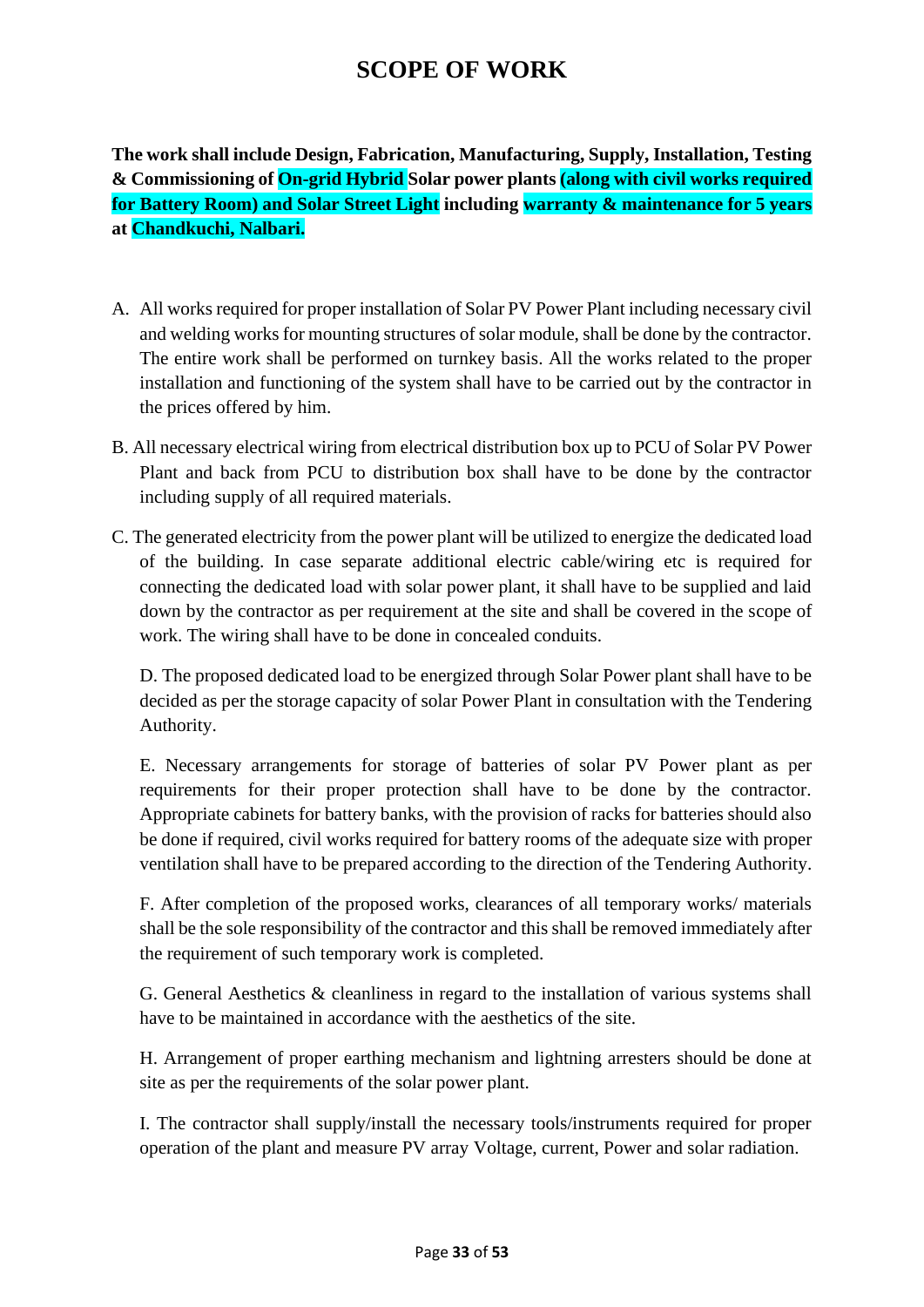J. Supply and Installation of Display board of  $3ft X 2ft'$  size showing all technical information of SPV plant shall be done by the contractor. The matter written on these boards shall be as per annexure-I.

K. The complete Solar PV Power Plant shall be handed over by the contractor to the beneficiary on the format at annexure-III

L. The complete Solar PV Power Plant shall be warranted and maintained by the contractor against any manufacturing/ design/ installation defects for a minimum period of 5 years from the date of installation.

M. Warranty, operation and Maintenance period will include rectification/ replacements of all the defective and consumable components/ items including batteries. However, all the non-functional parts/ materials/ items replaced during the warranty, operation and maintenance period shall be the property of the contractor.

N. After commissioning of the plant, the contractor will conduct one on-site training of the purchaser's /user's personnel regarding assembly, start-up, operation, maintenance and repairs of the Solar PV Power Plant.

O. During the 5 year's warranty, operation & maintenance period, the contractor Will have to make all necessary arrangements for satisfactory operation, maintenance and performance of the Power Plant.

P. Rectification of all the defects developed in the Solar PV Power Plant during warranty, and maintenance period shall have to be done by the contractor promptly, at the most within 10 days from the date of receipt of complaint.

Q. During Warranty, operation and Maintenance period, the contractor shall have to submit an annual performance & functionality report.

R. For proper functioning and maintenance of Solar Power Plant, contractors shall have to appoint at least one representative who has proper knowledge about the functioning of the solar plant for technical assistance on behalf of the contractor with whom the Tendering Authority can contact during the contract or warranty period.

During the warranty, operation & maintenance period, the Tendering Authority will have all rights to cross check the performance of the Solar PV Power Plant, the Tendering Authority may randomly pick up its components to get them tested at Govt. / MNRE approved any test centre. If during such tests any part is not found as per the specified technical parameters, the Tendering Authority will take the necessary action to recover the losses and to black list the firm and the same may be communicated to MNRE and other nodal agencies. The decision of the Tendering Authority in this regard will be final and binding on the contractor.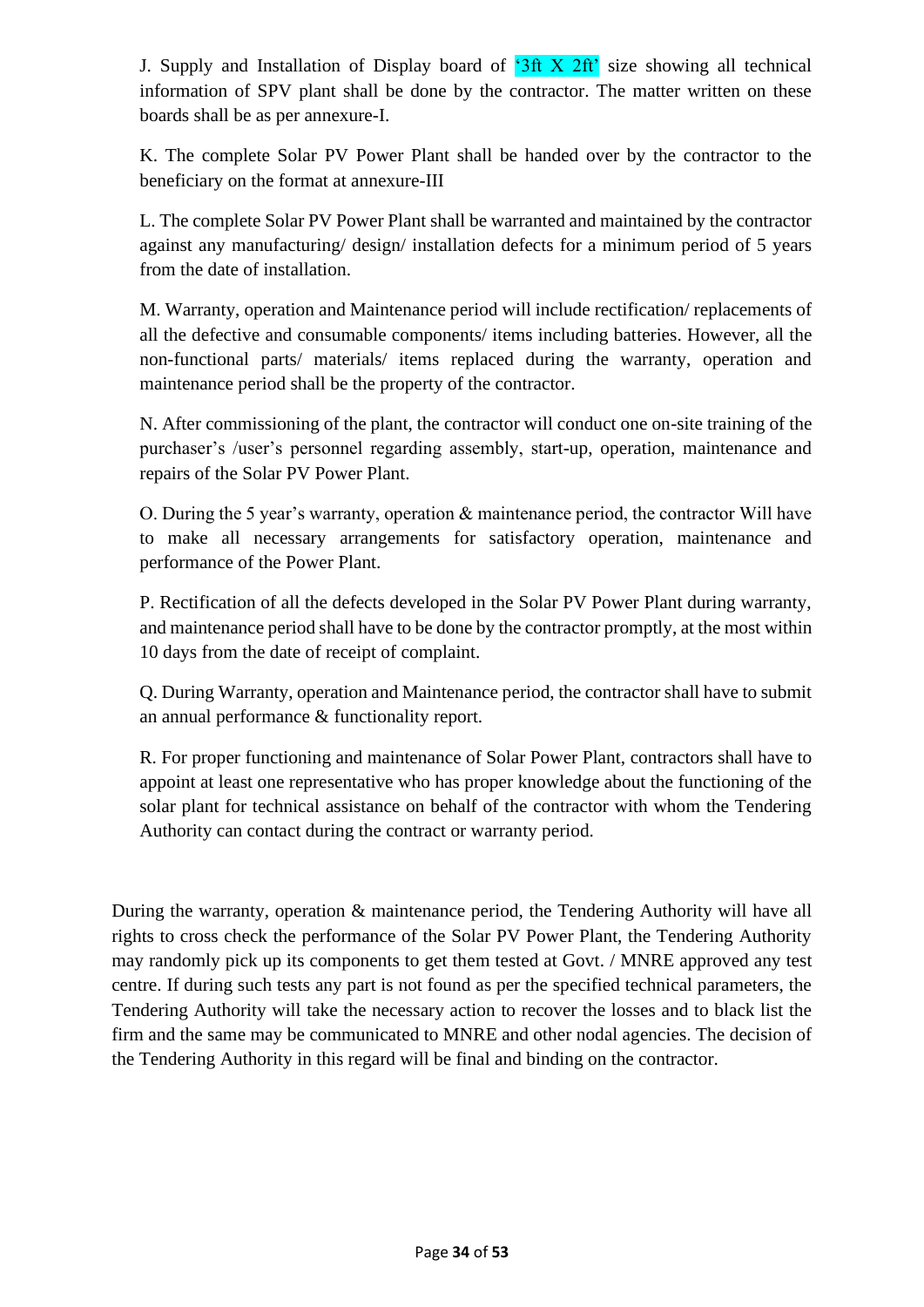# **PART-6 COST ESTIMATE**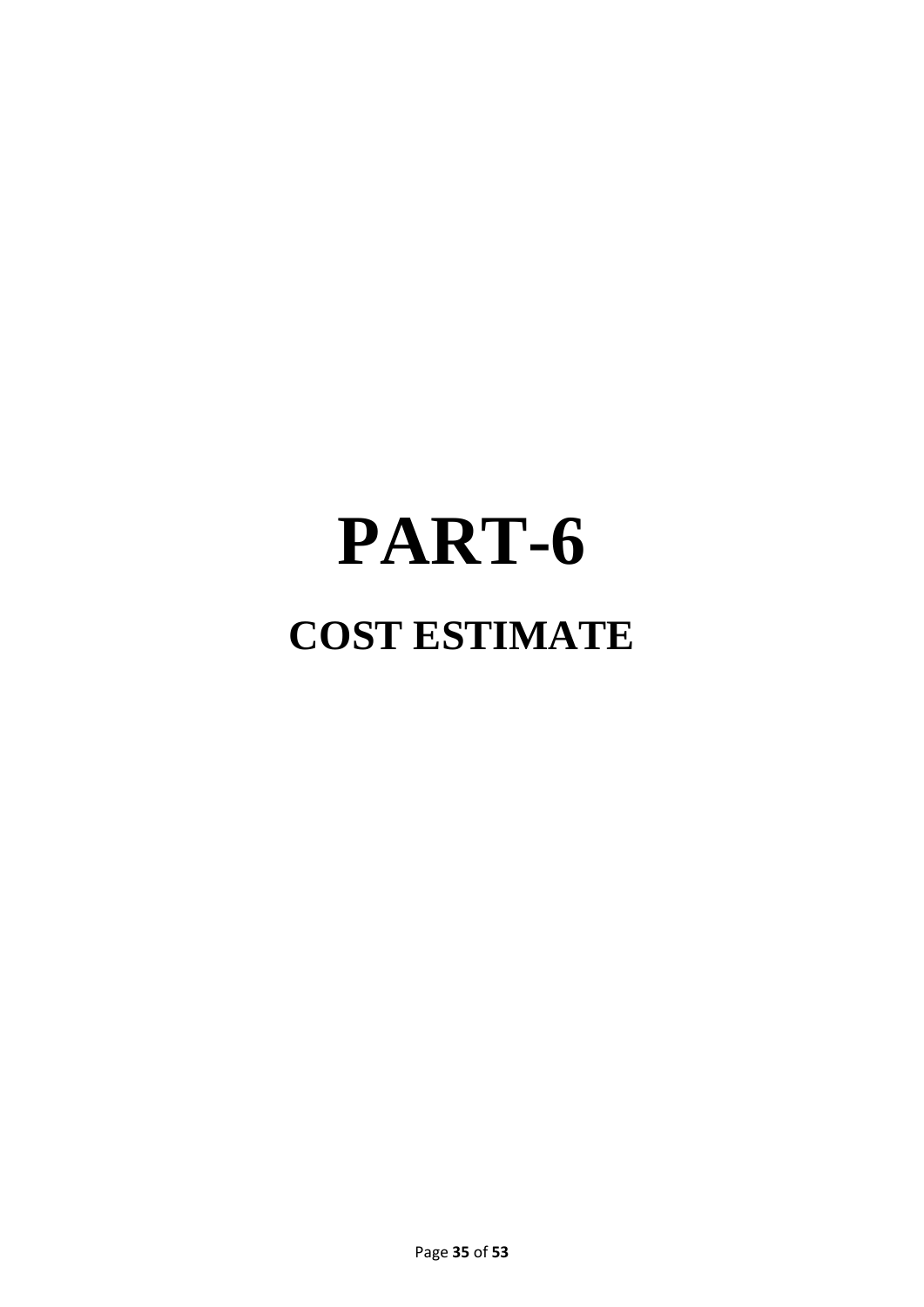| Name of the institute | : Nalbari Poytechnic                     |  |
|-----------------------|------------------------------------------|--|
| <b>Address</b>        | : Vill. Chandkuchi, Bahjani Mouza, Dist. |  |
|                       | Nalbari, Assam, PIN: 781334              |  |

| Area required for installation<br>(m <sup>2</sup> ) | $\colon$       | $160$ sq. meter |                      |                                                          |
|-----------------------------------------------------|----------------|-----------------|----------------------|----------------------------------------------------------|
| Type (Ground                                        |                | Rooftop         |                      |                                                          |
| mounted/rooftop)                                    |                |                 |                      |                                                          |
| Specific location with<br>1.                        | $\colon$       |                 | i.                   |                                                          |
| coordinates                                         |                | <b>State</b>    |                      |                                                          |
|                                                     |                |                 |                      |                                                          |
|                                                     |                | Assam           |                      |                                                          |
|                                                     |                |                 |                      | : Nalbari                                                |
|                                                     |                |                 | ii. City             |                                                          |
|                                                     |                |                 | iii.                 |                                                          |
|                                                     |                |                 | Specific location    |                                                          |
|                                                     |                |                 | : Vill. $-$          |                                                          |
|                                                     |                | Chandkuchi      |                      |                                                          |
|                                                     |                |                 | iv. Mouza:           |                                                          |
|                                                     |                |                 |                      |                                                          |
|                                                     |                |                 | :Bahjani             |                                                          |
|                                                     |                |                 | v. Latitude          | : $26.3989$ ° N                                          |
|                                                     |                |                 | vi. Longitude        | : $91.4185$ °E                                           |
|                                                     |                |                 |                      |                                                          |
| Total annual solar<br>2.                            | $\vdots$       |                 |                      | Radiation level at Nalbari is in the level of 4.5 to 5.0 |
| irradiance in the location                          |                |                 | kWh / Square meter   |                                                          |
| (kWh/m <sup>2</sup> )                               |                |                 |                      |                                                          |
| Capacity of the proposed<br>3.                      | $\colon$       | 15kWp (Hybrid)  |                      |                                                          |
| SPV plant $(kW_p)$<br>No. of modules                |                |                 |                      |                                                          |
| 4.                                                  | $\ddot{\cdot}$ |                 | Per unit cost (INR): | Total cost (INR):                                        |
| 5.<br>PV Module type                                | $\vdots$       | Polycrystalline |                      |                                                          |
| (Mono/Multi)                                        |                |                 |                      |                                                          |
| PV Module parameters                                |                |                 |                      |                                                          |
| <b>Maximum Power</b>                                |                |                 |                      |                                                          |
| Rating (W)                                          |                |                 |                      |                                                          |
| Rated Current (A)                                   | $\div$         |                 |                      |                                                          |
| Rated Voltage (V)                                   | $\ddot{\cdot}$ |                 |                      |                                                          |
| <b>Short Circuit Current</b>                        |                |                 |                      |                                                          |
| (A)                                                 |                |                 |                      |                                                          |
| Open Circuit Voltage                                | $\ddot{\cdot}$ |                 |                      |                                                          |
| (V)                                                 |                |                 |                      |                                                          |
| Electrical conversion                               | $\ddot{\cdot}$ |                 |                      |                                                          |
| efficiency (%)<br>No. Inverter/Power                |                | 1 No.           |                      |                                                          |
| 6.<br>Conditioning Unit (PCU)                       |                |                 | Per unit cost (INR): | Total cost (INR):                                        |
| Inverter/ PCU specifications                        |                |                 |                      |                                                          |
| <b>Rated Capacity</b>                               | $\ddot{\cdot}$ | 15KW            |                      |                                                          |
| <b>Input Voltage</b>                                | $\ddot{\cdot}$ |                 |                      |                                                          |
| <b>Output Voltage Range</b>                         |                |                 |                      |                                                          |
| Frequency                                           |                |                 |                      |                                                          |
| Efficiency                                          | $\vdots$       |                 |                      |                                                          |
|                                                     |                |                 |                      |                                                          |
| Type of battery<br>7.                               |                |                 |                      |                                                          |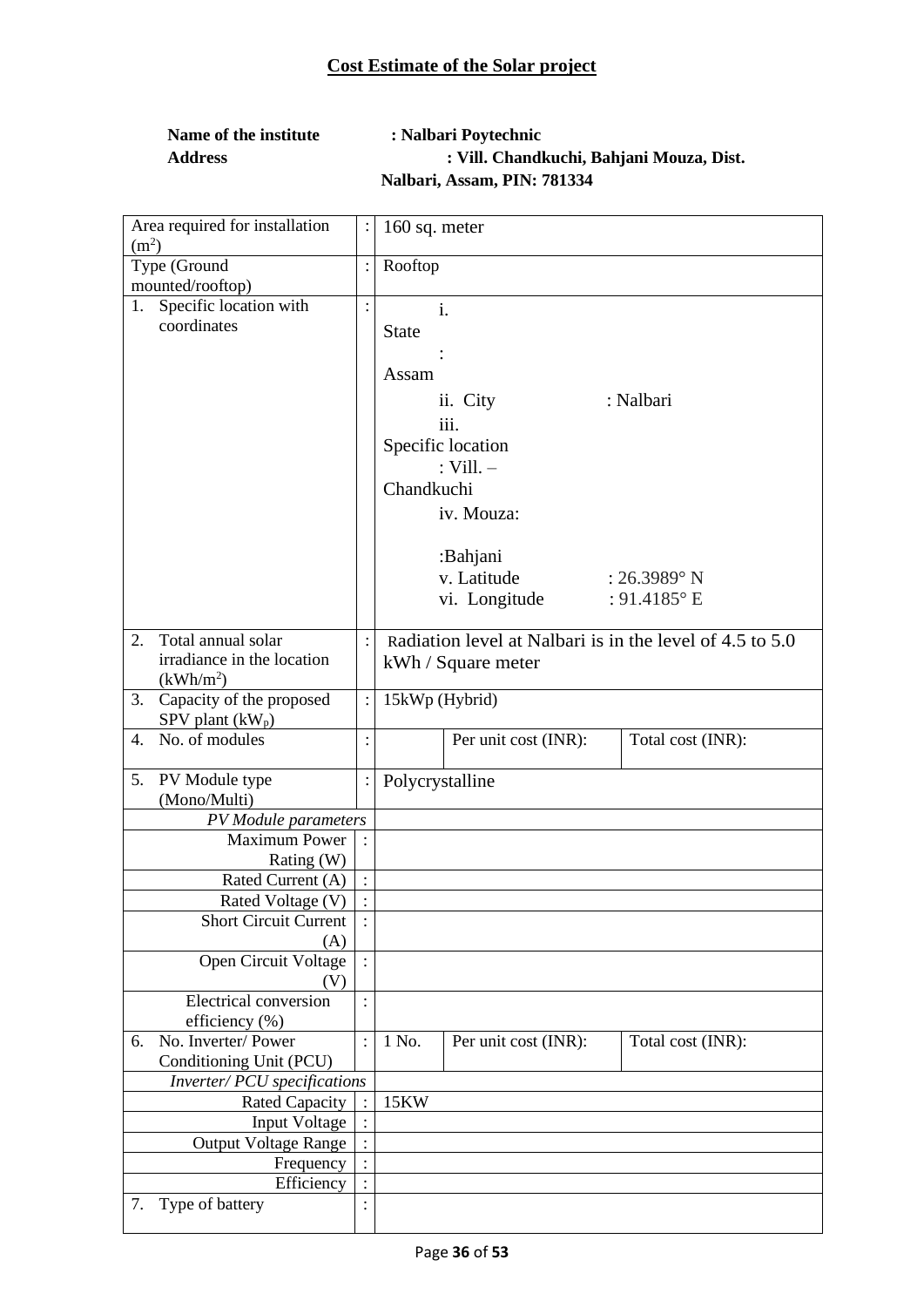| 8.<br>No. of battery required                                                       | $\ddot{\cdot}$ |          | Per unit cost (INR):           | Total cost (INR):                     |
|-------------------------------------------------------------------------------------|----------------|----------|--------------------------------|---------------------------------------|
| Rated capacity (Ah) and<br>Voltage $(V)$                                            | $\ddot{\cdot}$ |          |                                |                                       |
| Mounting requirement<br>9.                                                          |                |          | Per unit cost (INR):           | Total cost (INR):                     |
| (Specify material)                                                                  |                |          |                                |                                       |
| 10. Cables requirement (in m)                                                       | $\ddot{\cdot}$ |          | Per unit cost (INR):           | Total cost (INR):                     |
| a. DC cables                                                                        |                |          | a.                             |                                       |
| AC cables<br>b.                                                                     |                |          | b.                             |                                       |
| No. of MC4<br>$\mathbf{c}$ .<br>connector                                           |                |          | c.                             |                                       |
| 11. Earthing, earthing mat and                                                      | $\ddot{\cdot}$ |          |                                | Total cost (INR):                     |
| lightning arrestor (Type                                                            |                |          |                                |                                       |
| and material)                                                                       |                |          |                                |                                       |
| 12. No. of Array Junction Box                                                       | $\vdots$       | No.      | Per unit cost (INR):           | Total cost (INR):                     |
| 13. No. of DCDB                                                                     | $\ddot{\cdot}$ | No.      | Per unit cost (INR):           | Total cost (INR):                     |
|                                                                                     |                |          |                                |                                       |
| 14. No. of ACDB                                                                     | $\ddot{\cdot}$ | No.      | Per unit cost (INR):           | Total cost (INR):                     |
|                                                                                     |                |          |                                |                                       |
| 15. Supervisory control and                                                         | $\ddot{\cdot}$ |          | Per unit cost (INR):           | Total cost (INR):                     |
| data acquisition (SCADA),<br>if any                                                 |                |          |                                |                                       |
| 16. Cable trays, ties, lugs,                                                        | $\ddot{\cdot}$ |          |                                | Total cost (INR):                     |
| ferrules, glands etc.                                                               |                |          |                                |                                       |
| 17. Transformer with                                                                | $\ddot{\cdot}$ |          | Per unit cost (INR):           | Total cost (INR):                     |
| specification, if any                                                               |                |          |                                |                                       |
| 18. Net-meter, if any                                                               | $\vdots$       |          | Per unit cost (INR):           | Total cost (INR):                     |
| 19. No of street light with pole                                                    | $\ddot{\cdot}$ | 6 Nos.   | Per unit cost (INR):           | Total cost (INR):                     |
| structure                                                                           |                |          |                                |                                       |
| 20. Any other component not                                                         | $\ddot{\cdot}$ |          | Per unit cost (INR):           | Total cost (INR):                     |
| covered above                                                                       |                |          |                                |                                       |
| 21. Civil construction for                                                          | ł.             |          | As per recommendation from the | Total cost (INR):                     |
| battery house                                                                       |                | Tenderer |                                |                                       |
| 22. Miscellaneous, if any<br><b>GRAND TOTAL (in Words): Rupees Twenty Lacs Only</b> |                |          |                                | Total cost (INR):<br>: INR 2000000.00 |
|                                                                                     |                |          |                                |                                       |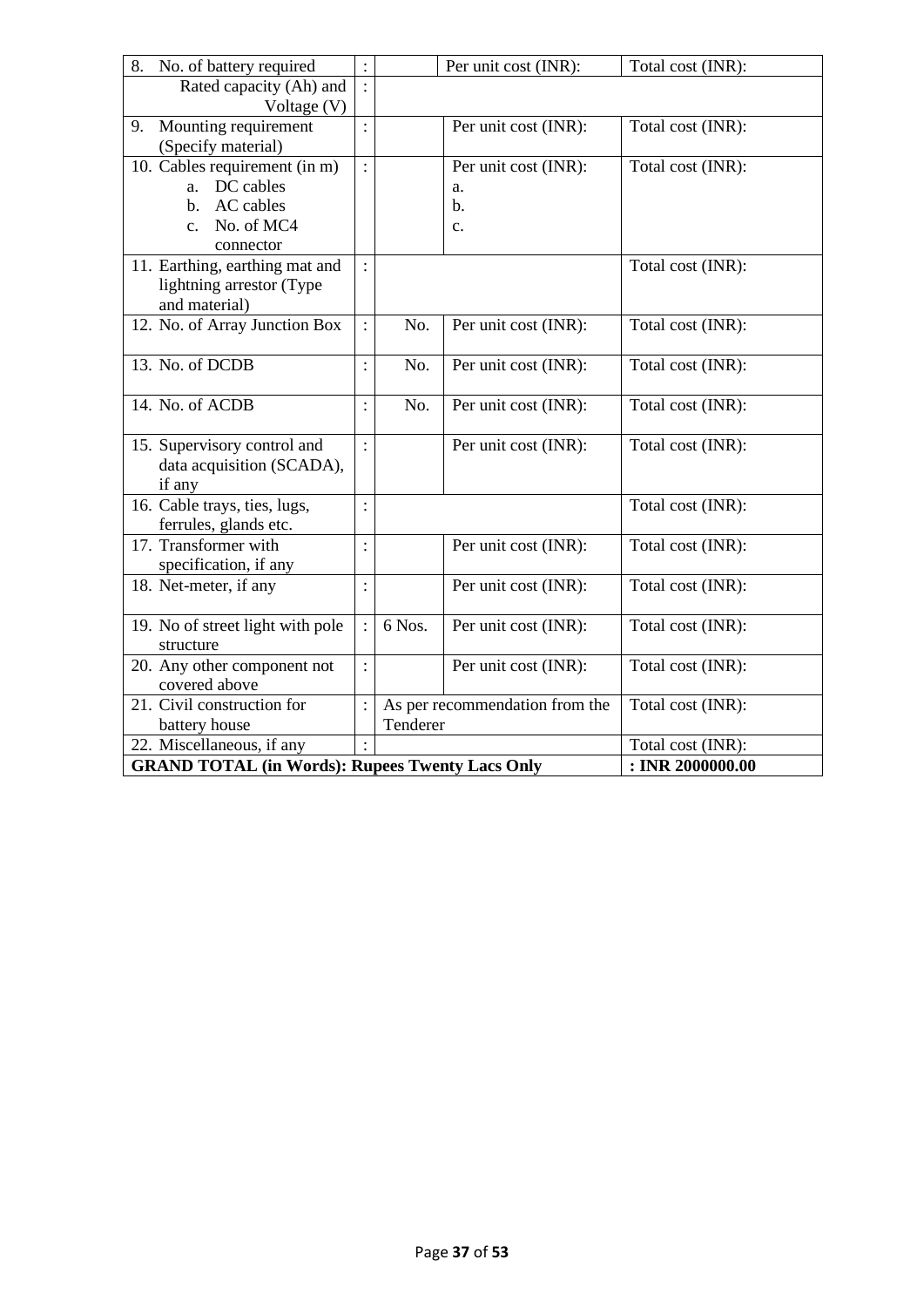# **PART-7 TECHNICAL BID**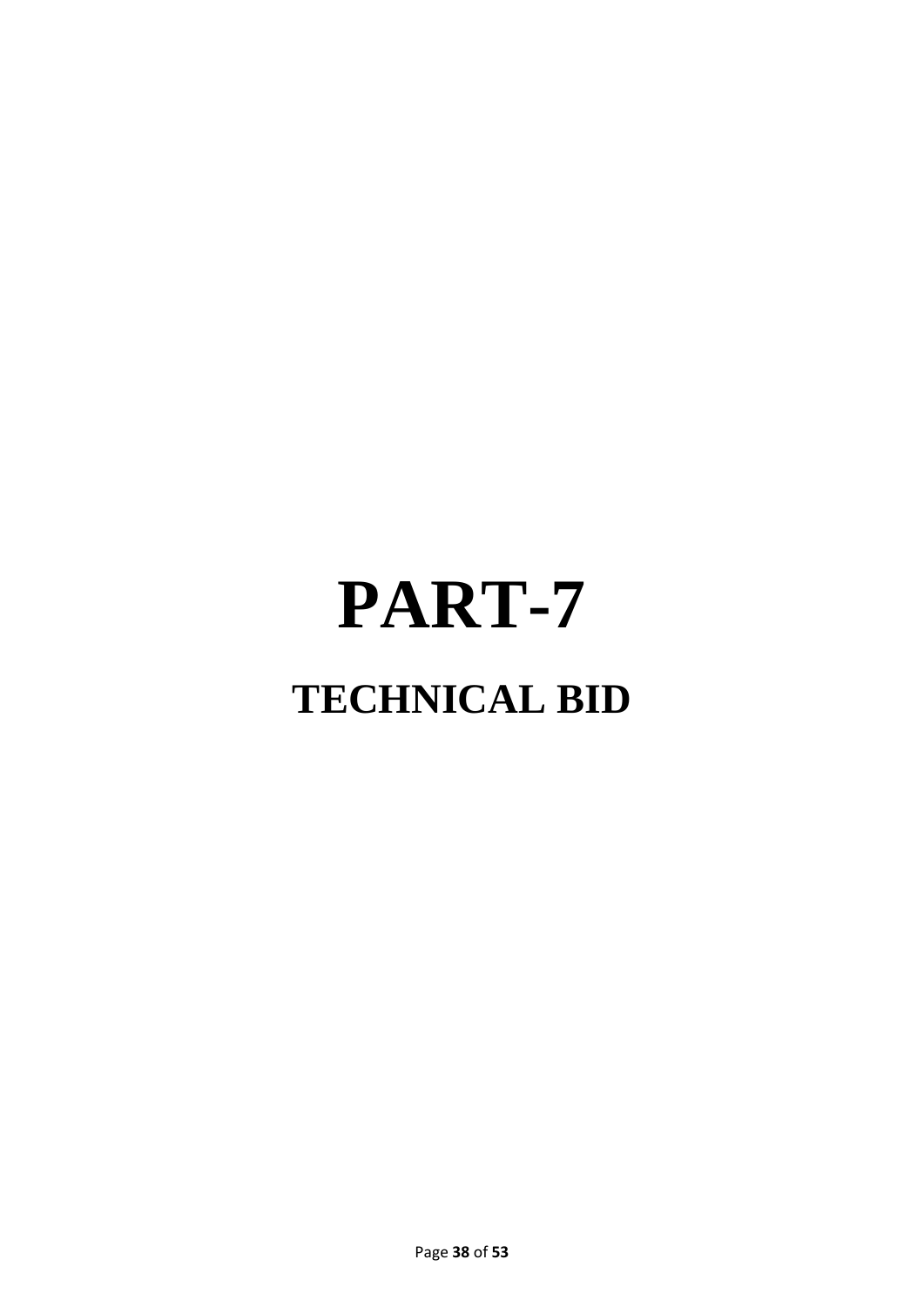### **TECHNICAL BID**

**Tender No ……………………..**

**For Solar PV Power Plant of ….. kW**

#### 1. **Solar PV Modules**

| <b>SI</b>      | <b>Details regarding</b>                                                                                                | <b>Proposed by tenderer</b>               |
|----------------|-------------------------------------------------------------------------------------------------------------------------|-------------------------------------------|
| $\mathbf{1}$   | Name of the manufacturer & Make of<br>Solar Module                                                                      |                                           |
| 2              | Type of Solar Cell                                                                                                      |                                           |
| 3              | Make of Solar cell                                                                                                      |                                           |
| $\overline{4}$ | Specification of solar Module                                                                                           | Wp<br>Voc<br><b>Isc</b><br>Vm<br>Im<br>FF |
| 5              | Type of Frame Structure (MS/SS)                                                                                         |                                           |
| 6              | Enclosed supporting documents if any                                                                                    |                                           |
| $\overline{7}$ | Details in case of any deviation from<br>technical<br>specifications<br>them<br>as<br>specified in the tender document. |                                           |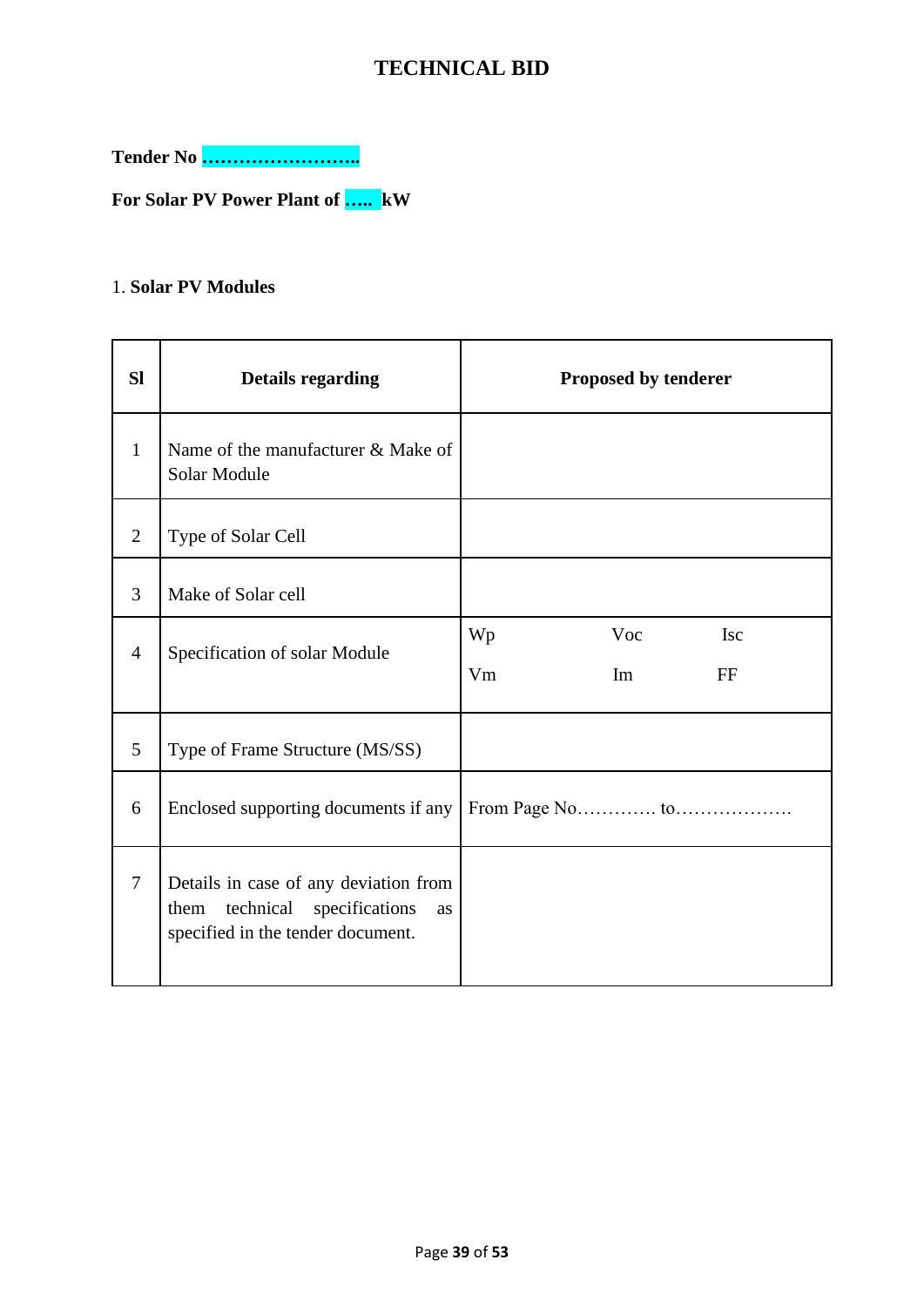# 2. **Battery**

| SI.            | <b>Details regarding</b>                                                                                                      | Proposed by tenderer |
|----------------|-------------------------------------------------------------------------------------------------------------------------------|----------------------|
| $\mathbf{1}$   | Name of the manufacturer & Make of<br><b>Battery</b>                                                                          |                      |
| $\overline{2}$ | Model Type                                                                                                                    |                      |
| 3              | <b>Battery Specifications</b>                                                                                                 |                      |
| 4              | Dimensions of Battery (size)                                                                                                  |                      |
| 5              | Enclosed supporting documents if any                                                                                          |                      |
| 6              | Details in case of any deviation from<br>specifications<br>technical<br>the<br><b>as</b><br>specified in the tender document. |                      |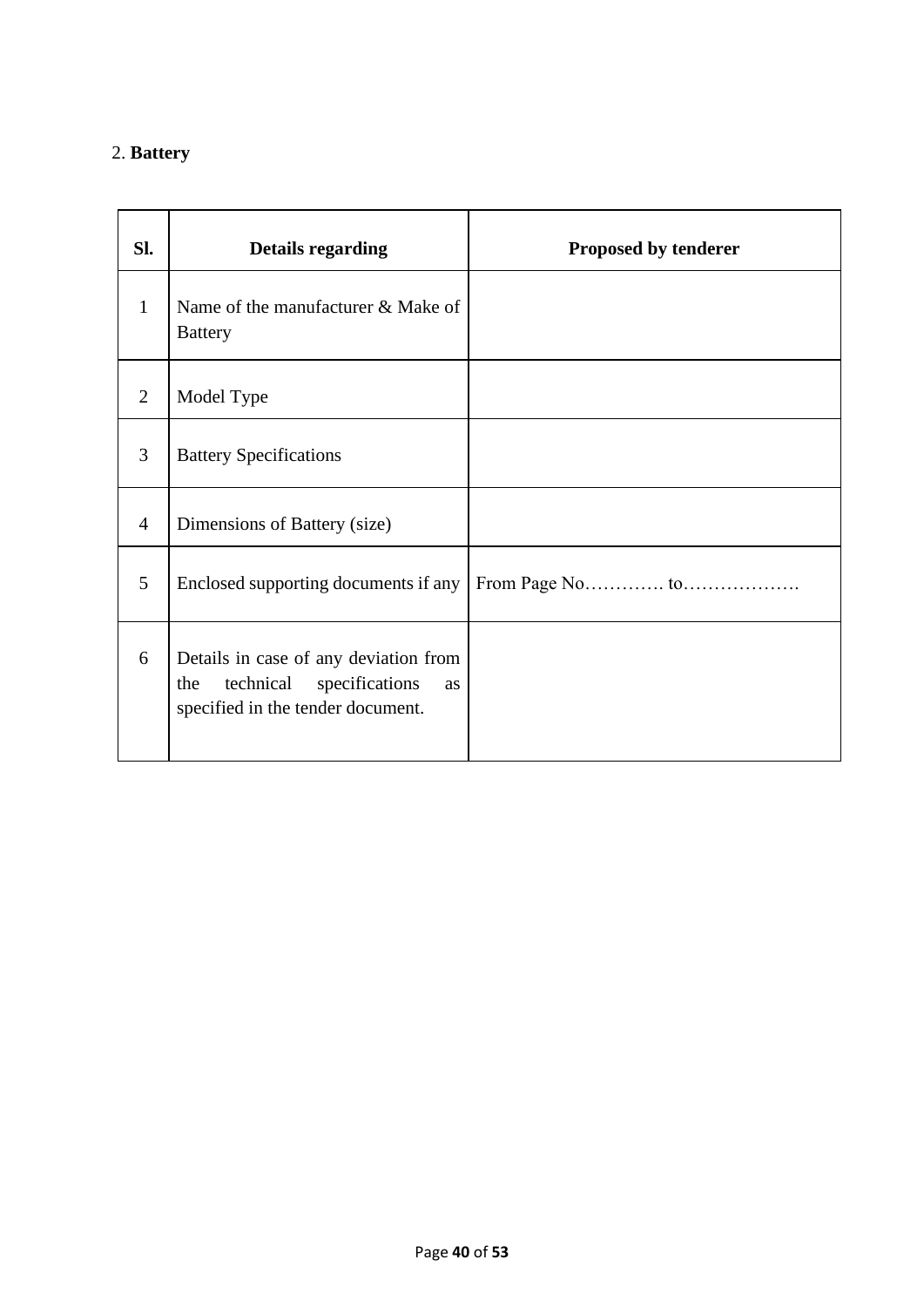| <b>SI</b>      | <b>Details regarding</b>                                                                                               | Proposed by tenderer |
|----------------|------------------------------------------------------------------------------------------------------------------------|----------------------|
| $\mathbf{1}$   | Name of the manufacturer & Make of<br>PCU/Inverter                                                                     |                      |
| $\overline{2}$ | Name of the manufacturer & Make of<br>Charge Controller/ MPPT Units                                                    |                      |
| 3              | Name of the manufacturer & Make of<br>Switches/Circuit Breaker/ Connectors                                             |                      |
| 4              | Name of the manufacturer & Make of<br>Cables                                                                           |                      |
| 5              | Name of the manufacturer & Make of<br>array boxes                                                                      |                      |
| 6              | Name of the manufacturer & Make of<br><b>Lightning Arrestor</b>                                                        |                      |
| 7              | Name of the manufacturer & Make of<br>fuses                                                                            |                      |
| 8              | Enclosed supporting documents if any                                                                                   |                      |
| 9              | Details in case of any deviation from<br>technical<br>specifications<br>the<br>as<br>specified in the tender document. |                      |

(Attach additional sheets if required)

**(Signature of tenderer With Seal)**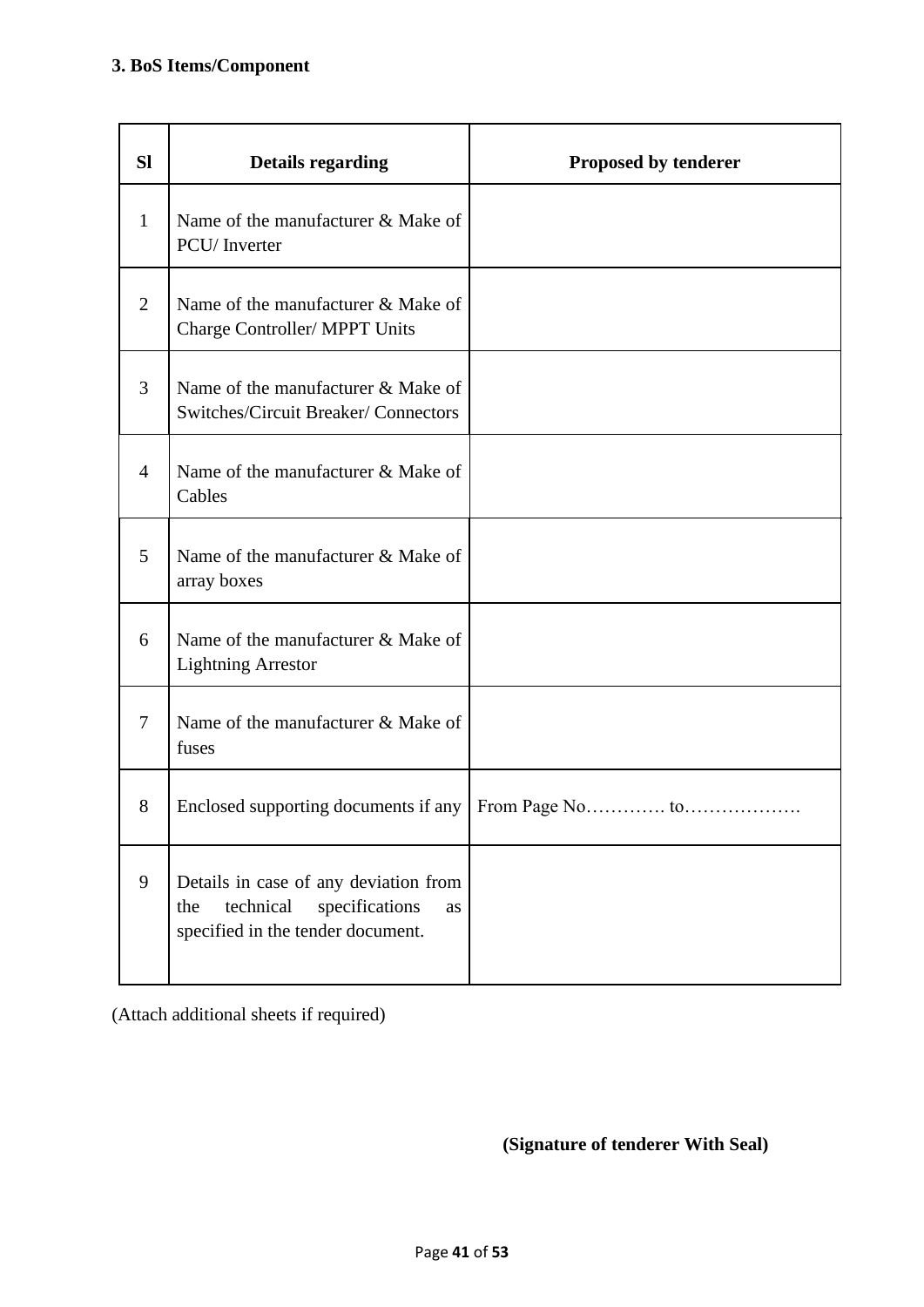### **DETAILS OF EXPERIENCE**

Please fill in information about the Solar PV Systems installed in the last three years by the Tenderer.

| Details                                | Year    |         |         |  |
|----------------------------------------|---------|---------|---------|--|
|                                        | 2017-18 | 2018-19 | 2019-20 |  |
| Total Capacity of PV<br>Installed (KW) |         |         |         |  |
| <b>Total Contract Amount</b>           |         |         |         |  |

(Account Details should be submitted with CA certification )

**(Signature of Tenderer)**

 **(Seal)**

**NOTE: Above details without copies of work orders, completion certificates, satisfactory performance reports from the users and CA certificate will not be considered.**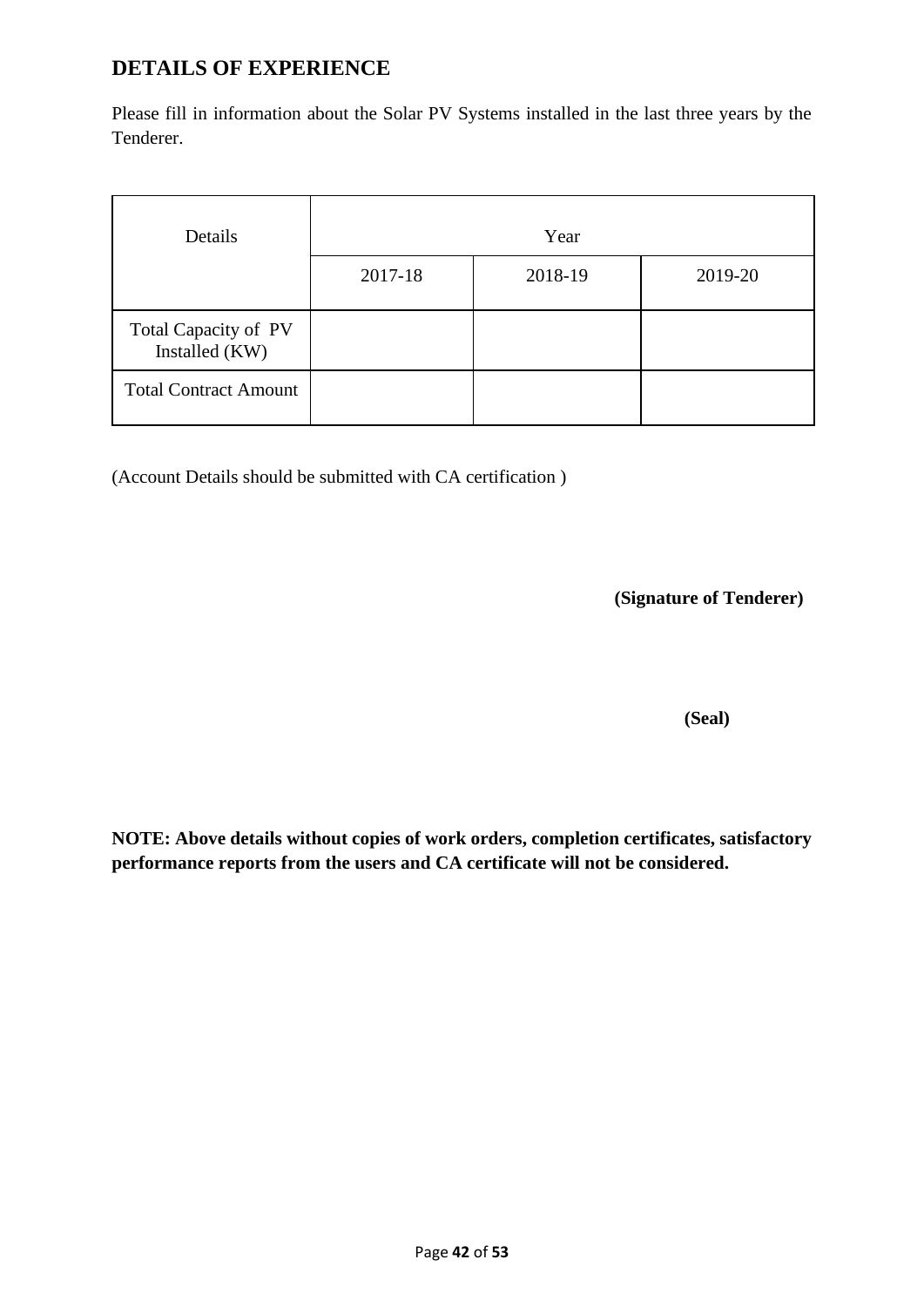# **DETAILS OF THE PLANT**

### **HYBRID SOLAR POWER PLANT at NALBARI POLYTECHNIC, VILLAGE - CHANDKUCHI, BAHJANI MOUZA, NALBARI**

## **Owner of plant- NALBARI POLYTECHNIC**

| <b>Sl</b>               | <b>Particulars</b>                 | <b>Details</b>           |
|-------------------------|------------------------------------|--------------------------|
| $\mathbf{1}$            | Plant capacity                     | kWp                      |
| $\boldsymbol{2}$        | Nos of solar Modules               | Nos.                     |
| $\mathbf{3}$            | Capacity of module                 | Wp each                  |
| $\overline{\mathbf{4}}$ | Array combination of solar Modules | in series<br>in parallel |
| 5                       | Make of solar modules              |                          |
| 6                       | Capacity of inverters              | <b>KVA</b>               |
| $\overline{7}$          | Nos. of Inverter                   | Nos.                     |
| 8                       | Make of Inverter                   |                          |
| $\boldsymbol{9}$        | Nos. of battery                    | Nos.                     |
| 10                      | <b>Total Battery Capacity</b>      | <b>VAH</b>               |
| 11                      | Make of Battery                    |                          |
| 12                      | Installed by                       |                          |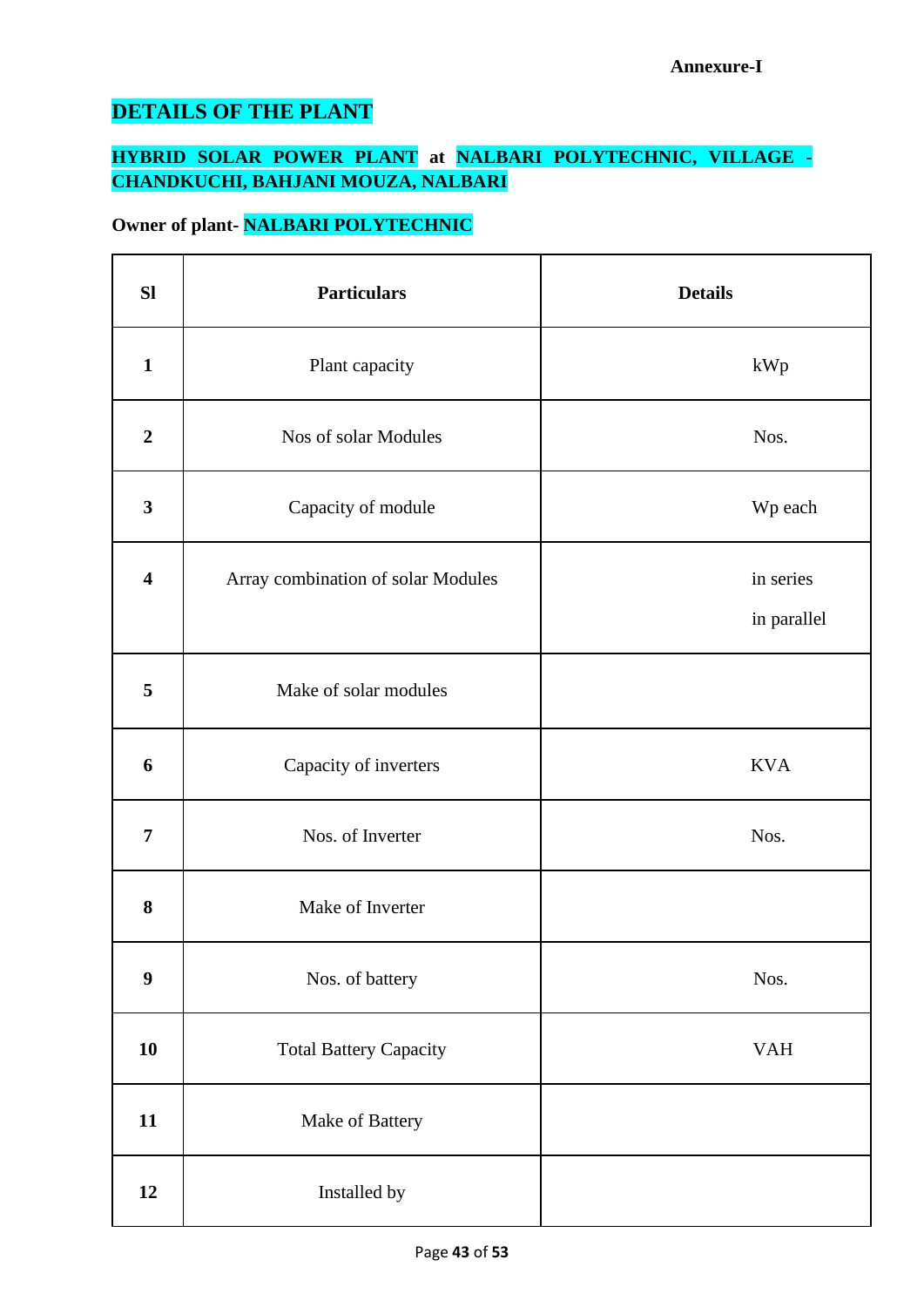# **FOR STREET LIGHT**

| SI                      | <b>Particulars</b>                           | <b>Details</b> |
|-------------------------|----------------------------------------------|----------------|
| $\mathbf{1}$            | Nos. of street light with complete structure | Nos.           |
| $\overline{2}$          | No of Modules in each street light           | Nos.           |
| $\mathbf{3}$            | Capacity of each module                      | Wp             |
| $\overline{\mathbf{4}}$ | Make of solar modules                        |                |
| 5                       | Battery capacity                             | <b>VAH</b>     |
| 6                       | Make of Battery                              |                |
| $\overline{7}$          | LED light power                              | W              |
| 8                       | Make of Light                                |                |
| $\boldsymbol{9}$        | Installed By                                 |                |

# **Signature of authorized signatory of firm Seal**

**Name & Designation: -**

**Date: -**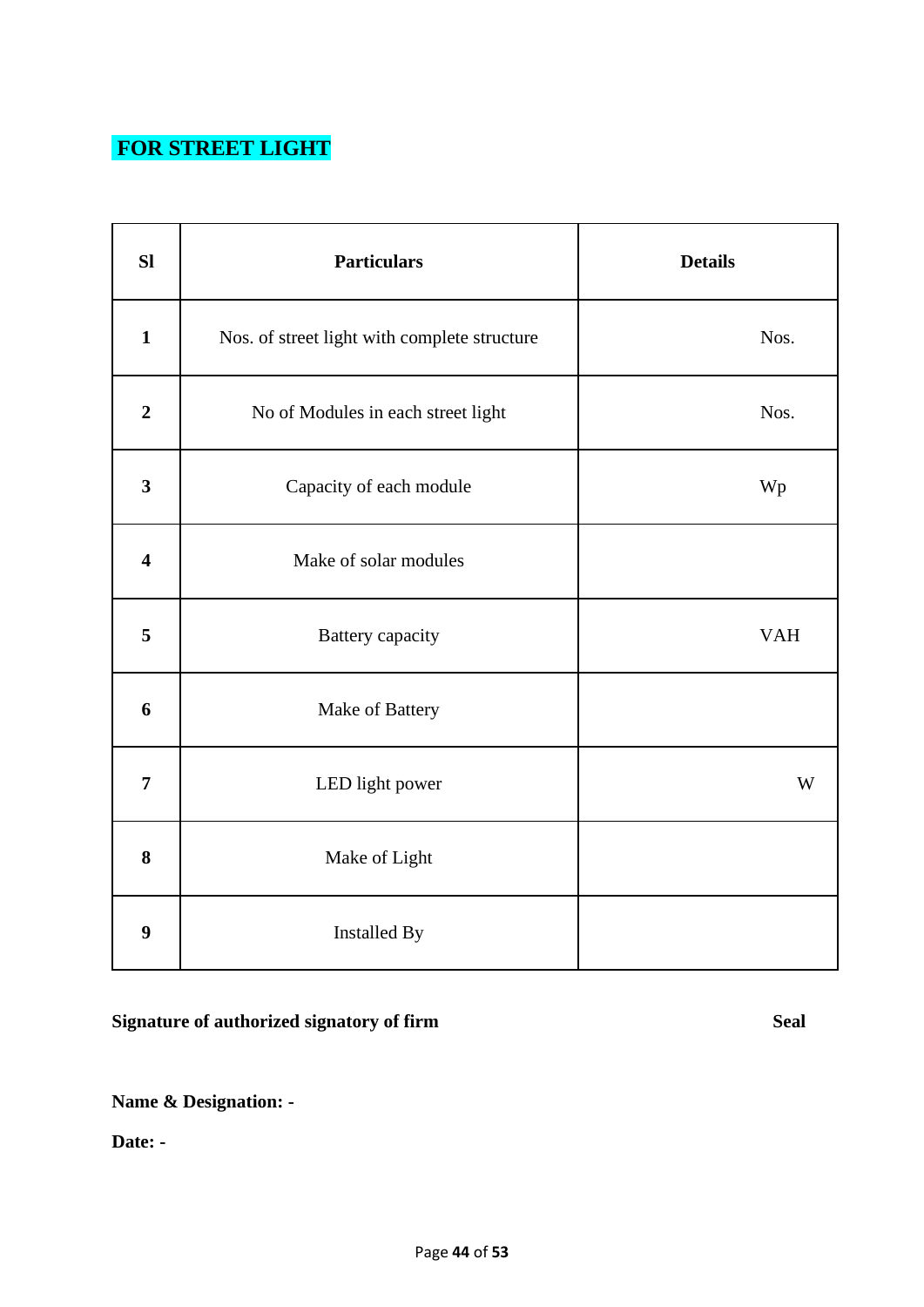#### **CERTIFICATE OF COMMISSIONING FOR SOLAR PV POWER PLANT**

| <b>SI</b> | <b>Particulars</b>                                       | <b>Details</b> |
|-----------|----------------------------------------------------------|----------------|
| ı         | Name of beneficiary<br>(to whom plant has been allotted) |                |
| 2.        | Project site/location address (with<br>pin)              |                |
| 3.        | Contact no of beneficiary                                |                |
| 4.        | Capacity of Solar Power Plant in kW                      |                |

#### **Declaration by beneficiary: -**

This is to certify that the above referred  $H$ ybrid Solar Power Plant  $\&$  Street light has been installed and is working satisfactorily. We have been trained regarding operation of this Pant.

#### **Signature of Beneficiary: -**

**Name:** - Date: -

| <b>SI</b> | <b>Particulars</b>                                                                                                                                                                                     | <b>Details</b> |
|-----------|--------------------------------------------------------------------------------------------------------------------------------------------------------------------------------------------------------|----------------|
| 1         | <b>Specification of solar modules</b><br>a Type of modules (Mono/Poly/Other)<br>b Make of modules and year of manufacturing<br>c Wattage and no of modules<br>d Indigenous modules or imported modules |                |
| 2.        | <b>Specification of Inverter</b><br>a. Make<br><b>b.</b> Rating (KVA)                                                                                                                                  |                |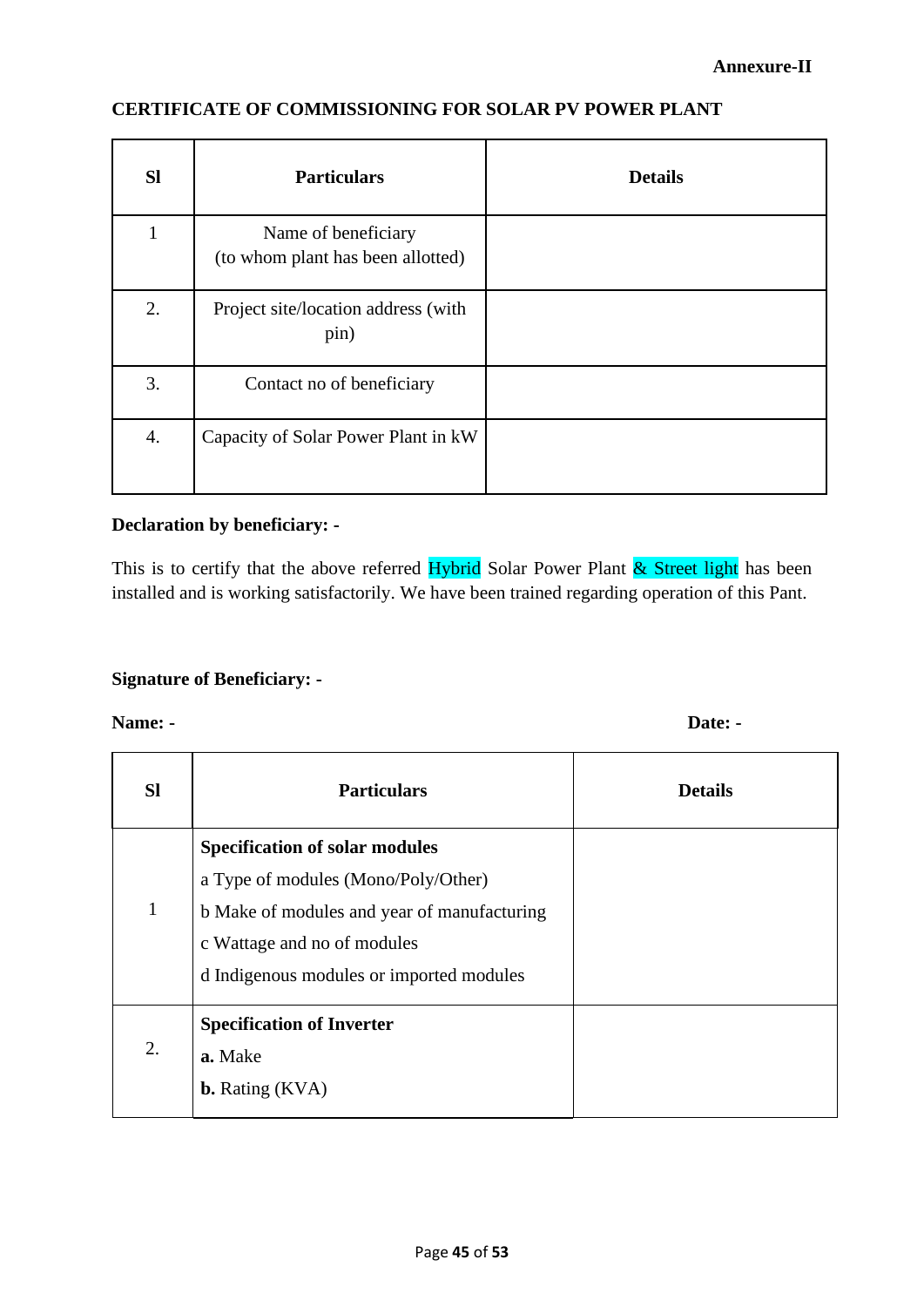|    | <b>Batteries</b>                           |  |
|----|--------------------------------------------|--|
| 3. | a. Make of Battery & year of manufacturing |  |
|    | b. Type of Tubular Lead Acid/VRLA/GEL      |  |
|    | c. Number of batteries                     |  |
|    | d. Rated AH capacity at $C/10$             |  |
|    | e. Rate Voltage at $C/10$                  |  |
|    |                                            |  |
| 4. | Lightning arrester installed (yes/No)      |  |
| 5. | Date of commissioning of solar power plant |  |

#### **Joint inspection report by the Tendering Authority official and installation Firm: -**

|                 |  |  | Certified that the above-mentioned solar PV Power plant installed                |  |  |  |
|-----------------|--|--|----------------------------------------------------------------------------------|--|--|--|
|                 |  |  |                                                                                  |  |  |  |
|                 |  |  | has been checked and found to be in accordance with the agreement and is working |  |  |  |
| satisfactorily. |  |  |                                                                                  |  |  |  |

#### **Sign of the Tendering Authority official with seal**

Name & Designation

**Date** 

#### **Signature of authorized Signatory of Firm with seal**

Name & Designation: -

Date

#### **Recommendation of the Tendering Authority officer: -**

On the basis of the above inspection report it is recommended to replace the payment of the firm as per the payment terms in the agreement of the Tendering Authority with the firm.

#### **Signature of the Tendering Authority official with seal**

Name & Designation: -

Date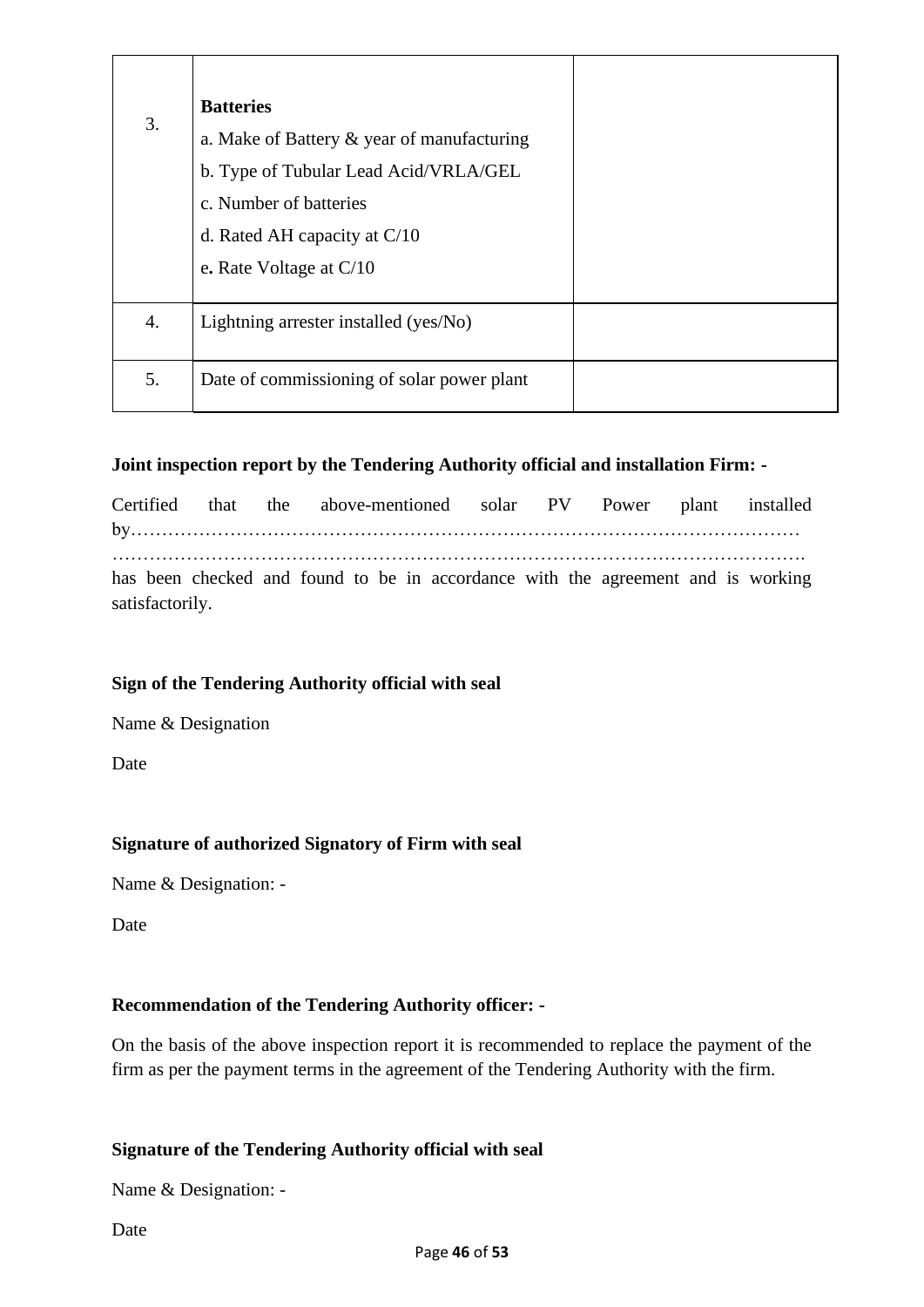# **HANDING OVER CERTIFICATE**

Name of Site\_\_\_\_\_\_\_\_\_\_\_\_\_\_\_\_\_\_\_\_\_\_\_\_\_\_\_\_\_\_\_\_\_\_\_\_

Capacity of system installed (kWp)\_\_\_\_\_\_\_\_\_\_\_\_\_\_\_\_\_

| <b>SI</b>                                                 | <b>Component</b> | <b>Observation</b> |
|-----------------------------------------------------------|------------------|--------------------|
| 1.                                                        | <b>Modules</b>   |                    |
| Make of modules and<br>year of manufacturing.             |                  |                    |
| of<br>Wattage<br>and no<br>modules                        |                  |                    |
| (Annex list of module<br>serial no.)                      |                  |                    |
|                                                           |                  |                    |
| 2.                                                        | <b>Batteries</b> |                    |
| Make of Battery and year<br>of manufacturing.             |                  |                    |
| Type: Tubular Lead Acid<br>/ $\mathsf{VRLA}/\mathsf{GEL}$ |                  |                    |
| Number of batteries                                       |                  |                    |
| Cabinets<br>for<br>battery<br>banks                       |                  |                    |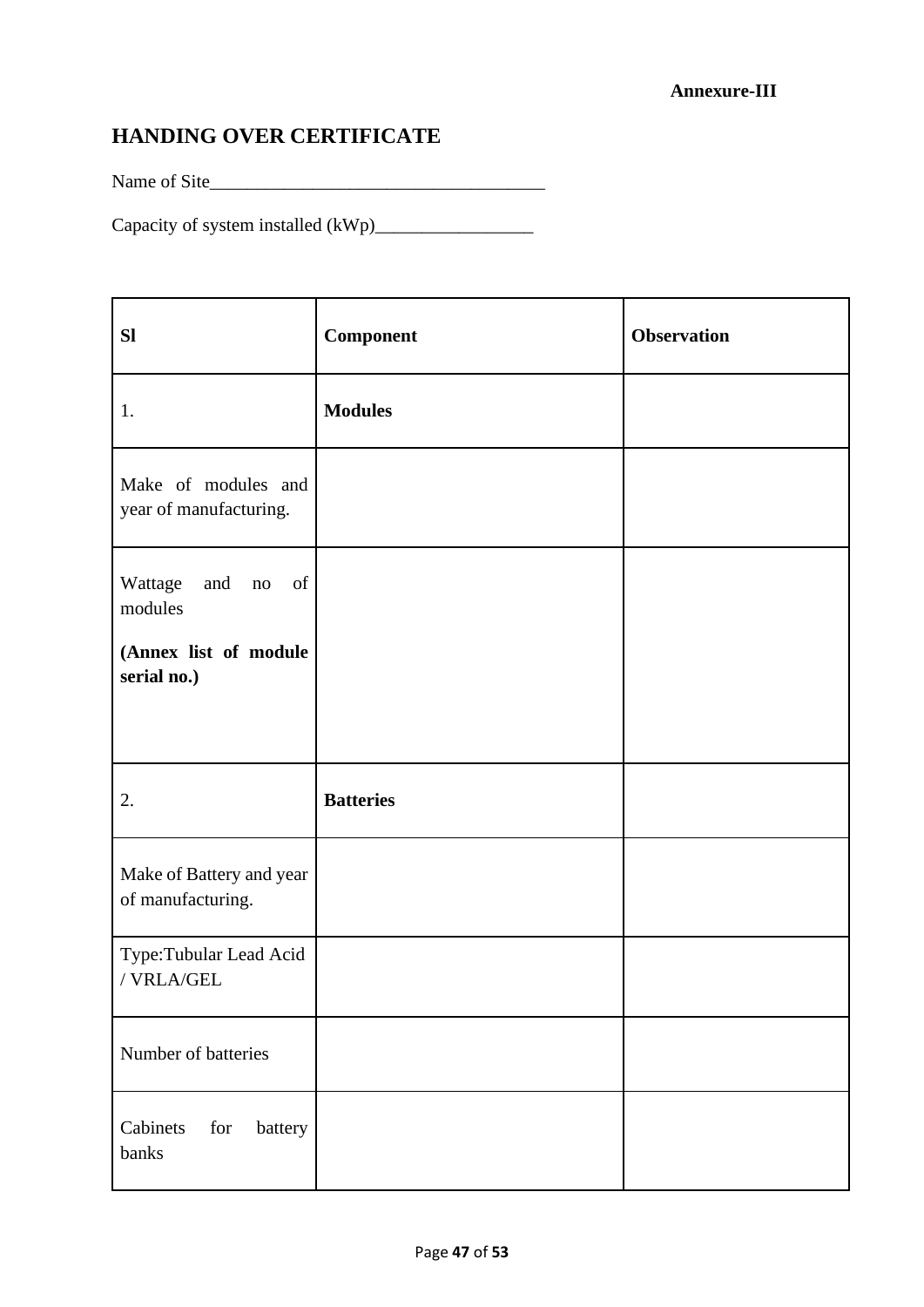| 3.                                                                                                                                         | <b>PCU</b>                                                                         |  |
|--------------------------------------------------------------------------------------------------------------------------------------------|------------------------------------------------------------------------------------|--|
| Make<br>and<br>$% \left( \left( \mathcal{A},\mathcal{A}\right) \right) =\left( \mathcal{A},\mathcal{A}\right)$ of<br>year<br>manufacturing |                                                                                    |  |
| Capacity of inverter                                                                                                                       |                                                                                    |  |
| $\overline{4}$ .                                                                                                                           | Display board of 6' X 4' size installed<br>(Yes/No)                                |  |
| $\mathfrak{S}$                                                                                                                             | Other items                                                                        |  |
|                                                                                                                                            | a.                                                                                 |  |
|                                                                                                                                            | $b$ .                                                                              |  |
|                                                                                                                                            | $\mathbf{c}$ .                                                                     |  |
|                                                                                                                                            | d.                                                                                 |  |
| 6                                                                                                                                          | <b>Name of technical Person Trained to</b><br>maintain system<br><b>Mobile No:</b> |  |

It is certified that the above solar power plant has been handed over/taken over on date ……………………...in the running condition. Responsibility for security and safety of the equipment of the solar power plant shall be of user / beneficiary from now onwards.

The responsibility for 5 years warranty & maintenance of solar power plant shall be of

M/S………………………………………

| <b>Handed over by</b> | <b>Taken over by</b>    |
|-----------------------|-------------------------|
| Signature (firm)      | Signature (Beneficiary) |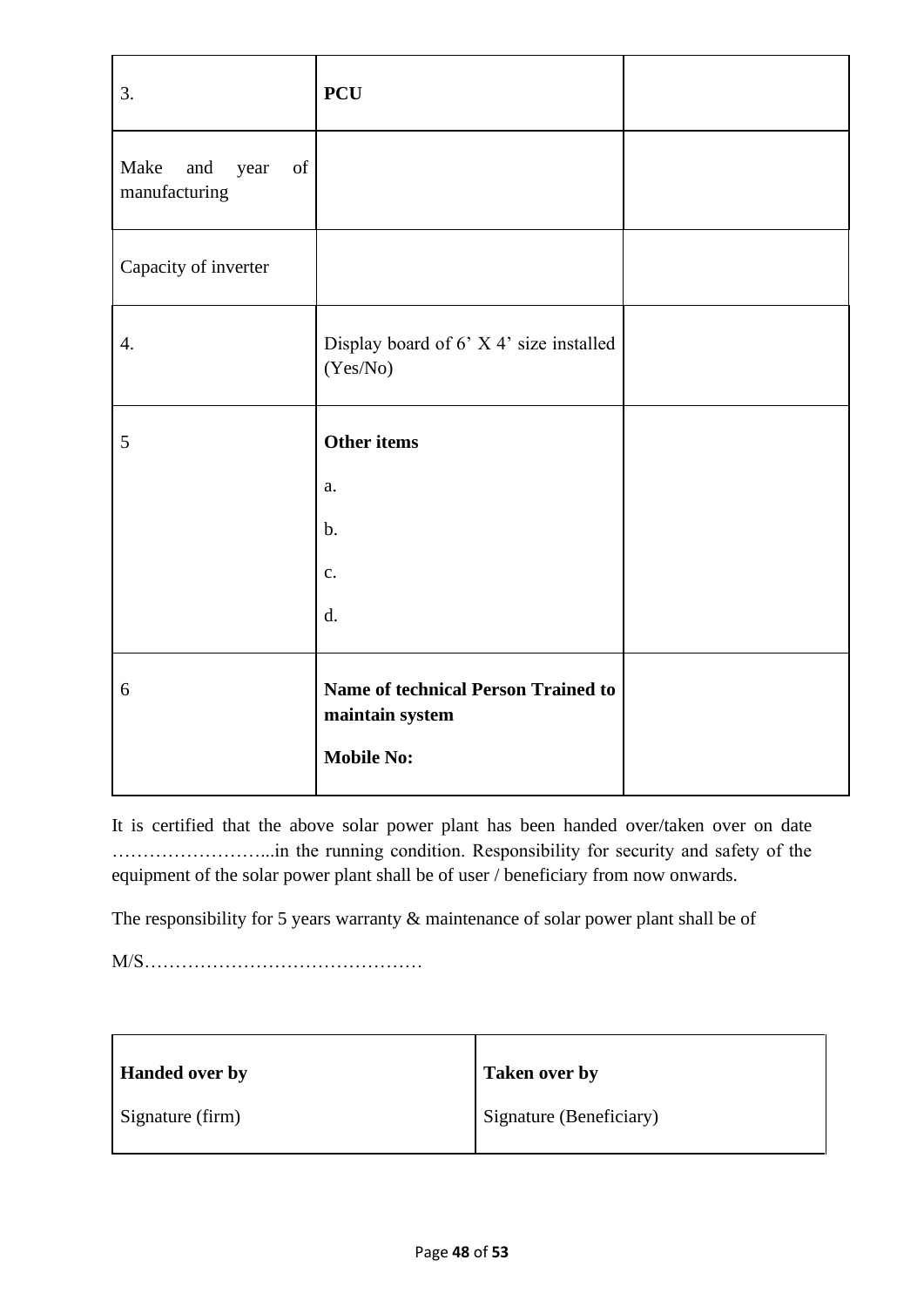| Name                 | Name                 |
|----------------------|----------------------|
| Designation          | Designation          |
| <b>Official Seal</b> | <b>Official Seal</b> |
| Date                 | Date                 |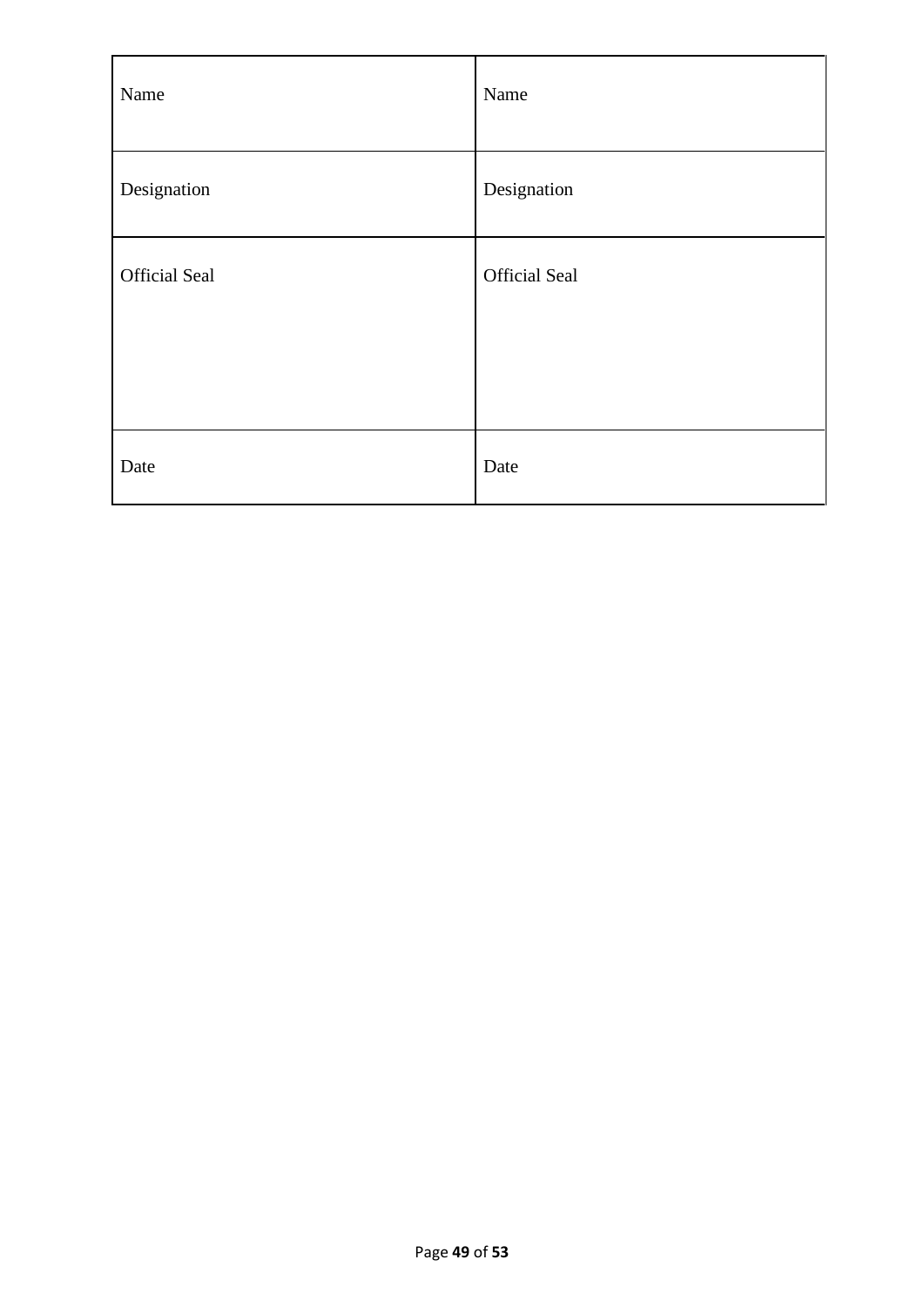#### **(On the letter head of the firm)**

#### **WARRANTY OF THE SYSTEM INSTALLED**

**Date of issue……………**

**To,**

-

**The …………………………….**

**Ref: -…………………. Work order……………….**

Dear Sir/Madam,

I hereby warranty the Hybrid Solar Power plant of …………. kWp capacity as per following:

| <b>Sl</b>    | <b>Particulars</b>                                                                                                                                         | <b>Observation</b> |
|--------------|------------------------------------------------------------------------------------------------------------------------------------------------------------|--------------------|
| $\mathbf{1}$ | Name of Beneficiary<br>(to whom plant has been allotted)                                                                                                   |                    |
| 2.           | Project site / Location Address (with Pin)                                                                                                                 |                    |
| 3.           | Contact no of beneficiary                                                                                                                                  |                    |
| 4.           | <b>Specification of solar modules</b><br>a) Type o modules (Mono/Poly/Other)<br>b) Make of modules & year of manufacturing<br>c) Wattage and no of modules |                    |
| 5            | Serial nos. of solar modules (enclose list)                                                                                                                |                    |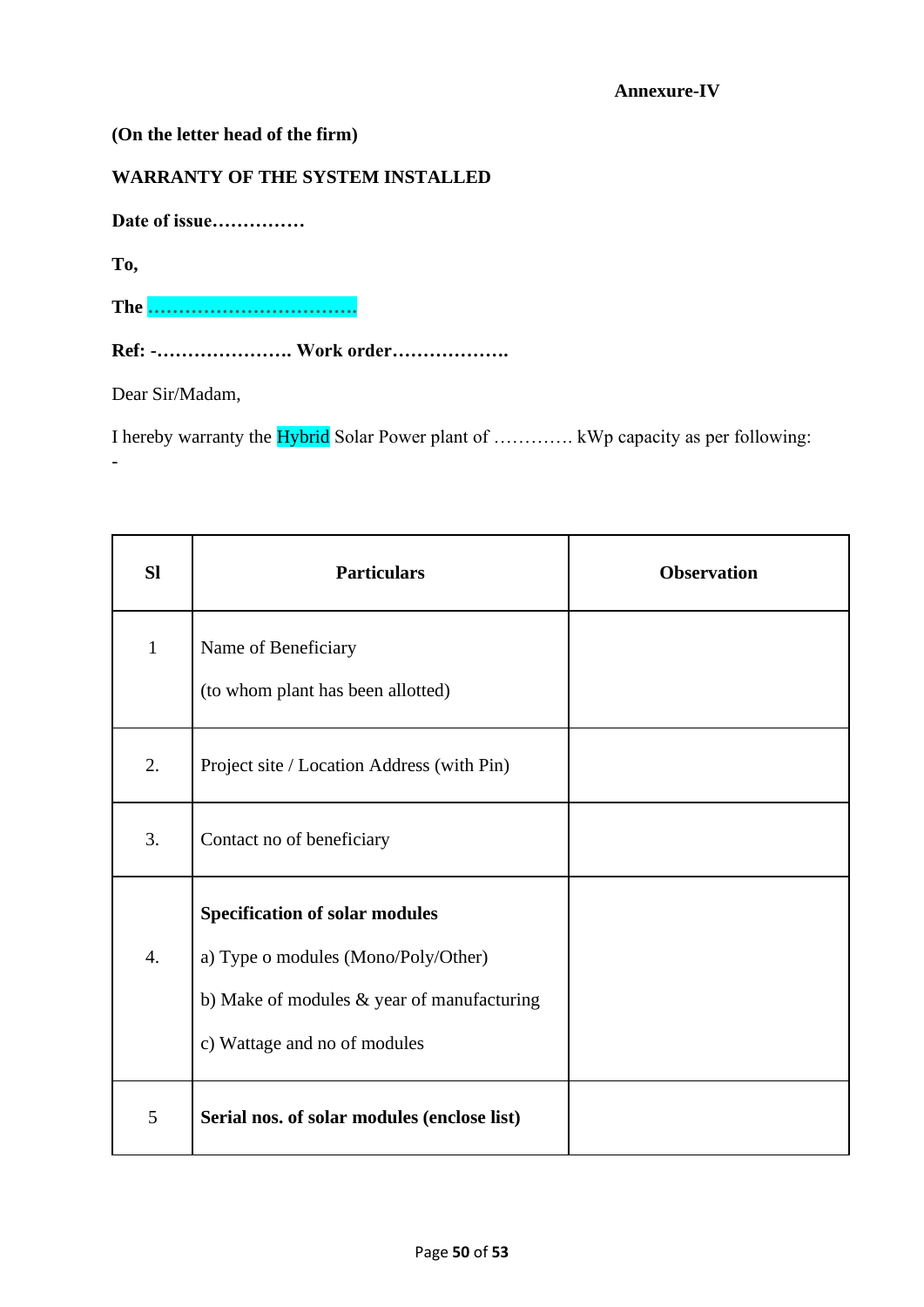|                | <b>Batteries</b>                              |  |
|----------------|-----------------------------------------------|--|
| 6              | a) Make of Battery $\&$ year of manufacturing |  |
|                | b) Type of Tubular Lead Acid/VRLA/GEL         |  |
|                | c) Number of batteries                        |  |
|                | d) Rated AH capacity at $C/10$                |  |
|                | e) Rate Voltage at $C/10$                     |  |
|                | <b>Specification of the PCU/Inverter</b>      |  |
| $\overline{7}$ | a) Make                                       |  |
|                | b) Rating (KVA)                               |  |
| 8.             | Date of commissioning of the system           |  |

The mechanical structures, electrical works including power conditioners/ inverters/charge controllers/ maximum power point tracker units/ distribution boards/digital meters/switchgear /storage batteries, etc. and over all workmanship of the SPV power plants/systems are warranted against any manufacturing/ design/ installation defects for a minimum period of 5 years.

Solar PV modules used in solar power plants/ systems are warranted for their output peak watt capacity, which shall not be less than 90% at the end of 10 years and 80% at the end of 25 years.

#### **Authorized Signature of Firm with Seal………….**

Name & Designation: -

Date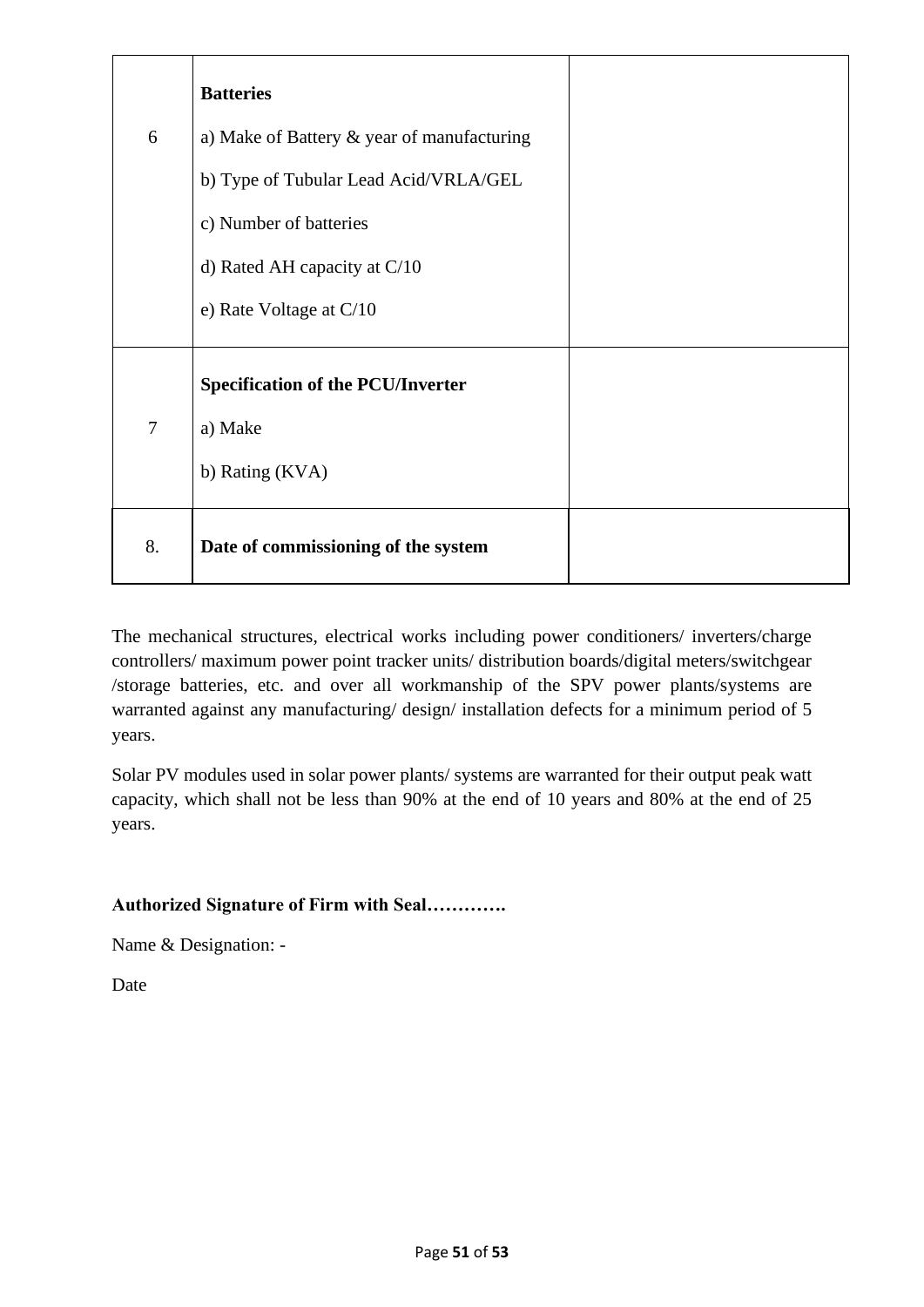### **PERFORMANCE RATIO TEST OF SOLAR PV SYSTEM INSTALLED**

| <b>SI</b>      | <b>Particulars</b>                                       | <b>Observation</b> |
|----------------|----------------------------------------------------------|--------------------|
| $\mathbf 1$    | Name of Beneficiary<br>(to whom plant has been allotted) |                    |
| $\overline{2}$ | Project site / Location Address (with Pin)               |                    |
| 3              | Capacity of solar power plant in KW                      |                    |

This is to certify that the above-mentioned solar PV Power Plant has been installed by M/S……………………………………………………………………………………………... and the system is working satisfactorily since last ……………. days.

The detail of the performance of the system is as following: -

| <b>Sl</b>    | <b>Particulars</b>                                                                         | <b>Recorded data</b>         |
|--------------|--------------------------------------------------------------------------------------------|------------------------------|
| $\mathbf{1}$ | Duration of test (1 hour)                                                                  | Starting time<br>Ending time |
| 2.           | A- energy generated on the solar PV system (as per inverter)<br>during test period (in Wh) |                              |
| 3.           | <b>B</b> - Total capacity of the solar modules installed in the system<br>(in Wh)          |                              |
| 4.           | C- Average radiation during test period (Watt/m2)                                          |                              |